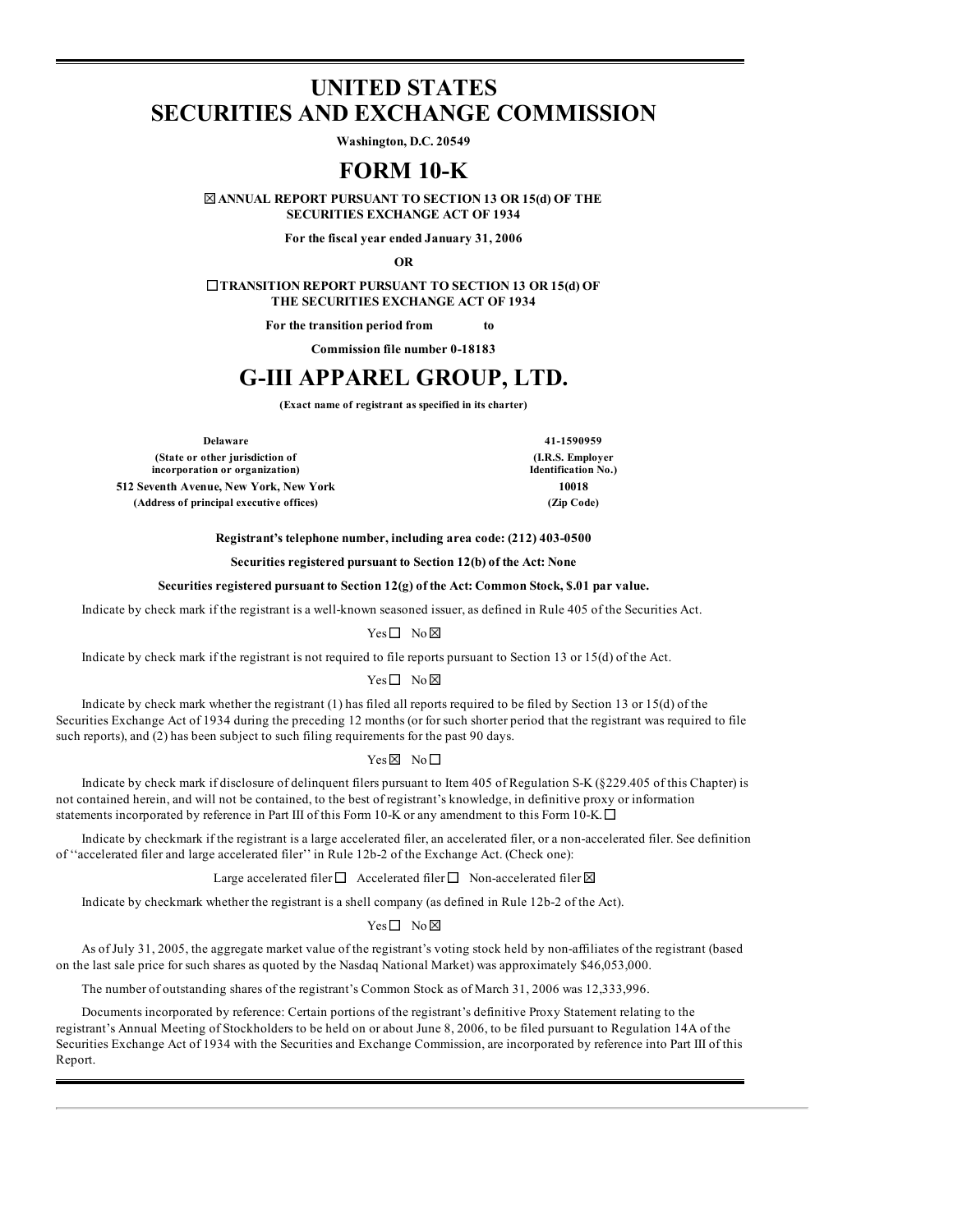## **ITEM 1. BUSINESS**

Unless the context otherwise requires, ''G-III'', ''us'', ''we'' and ''our'' refer to G-III Apparel Group, Ltd. and its subsidiaries. References to fiscal years refer to the year ended or ending on January 31 of that year. For example, our fiscal year ended January 31, 2006 is referred to as ''fiscal 2006''. Our Internet address is ''www.giii.com''.

All share and per share information in this Annual Report has been adjusted to give retroactive effect to a three-for-two stock split of our Common Stock in March 2006.

#### **Overview**

G-III designs, manufactures, imports and markets an extensive range of outerwear and sportswear, including coats, jackets, pants and other sportswear items, as well as women's suits, and dresses. We sell our products under licensed labels, our own proprietary labels and private retail labels. Our strategy is to deliver superior apparel value to the retail consumer through recognizable brands. We distribute our products through a broad mix of retail partners at a variety of price points.

The sale of licensed products is a key element of our strategy. We have been distributing products under licensed brands for over ten years. We currently have fashion licenses to produce products under the Calvin Klein, ck Calvin Klein, Sean John, Kenneth Cole New York, Reaction Kenneth Cole, Nine West, Cole Haan, Guess?, Jones New York, Jones NY Collection, Cece Cord, IZOD, Ellen Tracy, Tommy Hilfiger, Donald Trump, James Dean and Pacific Trail fashion labels. We also have sports licenses to produce products containing trademarks of the National Football League, National Basketball Association, Major League Baseball, National Hockey League, Louisville Slugger, World Poker Tour and many U.S. colleges and universities.

In July 2005, we acquired the business of J. Percy for Marvin Richards and the operating assets of Winlit Group, Ltd. As a result of the Marvin Richards acquisition, we added licenses for men's and women's outerwear under the Calvin Klein brand name. We also acquired Marvin Richards own proprietary label. As a result of acquiring Winlit's assets, we added licenses for men's and women's outerwear under the Guess? brand, leather outerwear under the Tommy Hilfiger brand, as well as licenses for Ellen Tracy and Pacific Trail outerwear. We also acquired Winlit's own proprietary labels. We added significant executive merchandising, manufacturing and design expertise as a result of these acquisitions.

In addition to the licenses we added as a result of the two acquisitions we made, we also increased our portfolio of licensed fashion product through new license agreements. After our acquisition of Marvin Richards, we expanded our relationship with Calvin Klein by entering into license agreements in September 2005 to manufacture and distribute women's better suits, and in April 2006 to manufacture and distribute women's dresses, under the Calvin Klein label. In March 2006, we added licenses with Sean John for women's sportswear and outerwear. We have manufactured and distributed men's outerwear under the Sean John label for over five years.

In March 2006, we announced that we had expanded our relationship with Wal-Mart, Inc. to design and produce a new young men's and boy's branded urban sportswear line, Exsto. Initially, this line will consist of sportswear, outerwear and hats and is expected to be available in approximately 300 Wal-Mart stores for the upcoming fall season.

Proprietary labels under which we currently sell product include *Marvin Richards*, *G-III, Black Rivet, Siena, Siena Studio, Colebrook, G-III by Carl Banks*, *Winlit*, *NY 10018*, *LNR* and *La Nouvelle Renaissance*.

We operate our business in two segments, licensed apparel and non-licensed apparel. The licensed apparel segment includes sales of apparel brands licensed by us from third parties. The non-licensed apparel segment principally includes sales of apparel under our own brands and private label brands owned by retailers. See Note M to our Consolidated Financial Statements for financial information with respect to these segments.

We are a Delaware corporation that was formed in 1989. We and our predecessors have conducted our business since 1974.

2

#### **Products — Development and Design**

G-III manufactures and markets women's and men's apparel at a wide range of retail sales prices. Our product offerings primarily include outerwear, sportswear and women's suits. We expect to offer women's dresses beginning with the Holiday 2006 season. We sell products under licensed brand names, our own brand names and private retail labels.

G-III's licensed apparel consists of both men's and women's products. Our strategy is to seek licenses that will enable us to offer a range of products targeting different price points and different tiers of distribution. Women's licensed apparel includes products that sell at retail prices generally ranging from \$100 for sportswear items to \$3,500 for outerwear. Men's licensed apparel consists of garments that generally sell at retail prices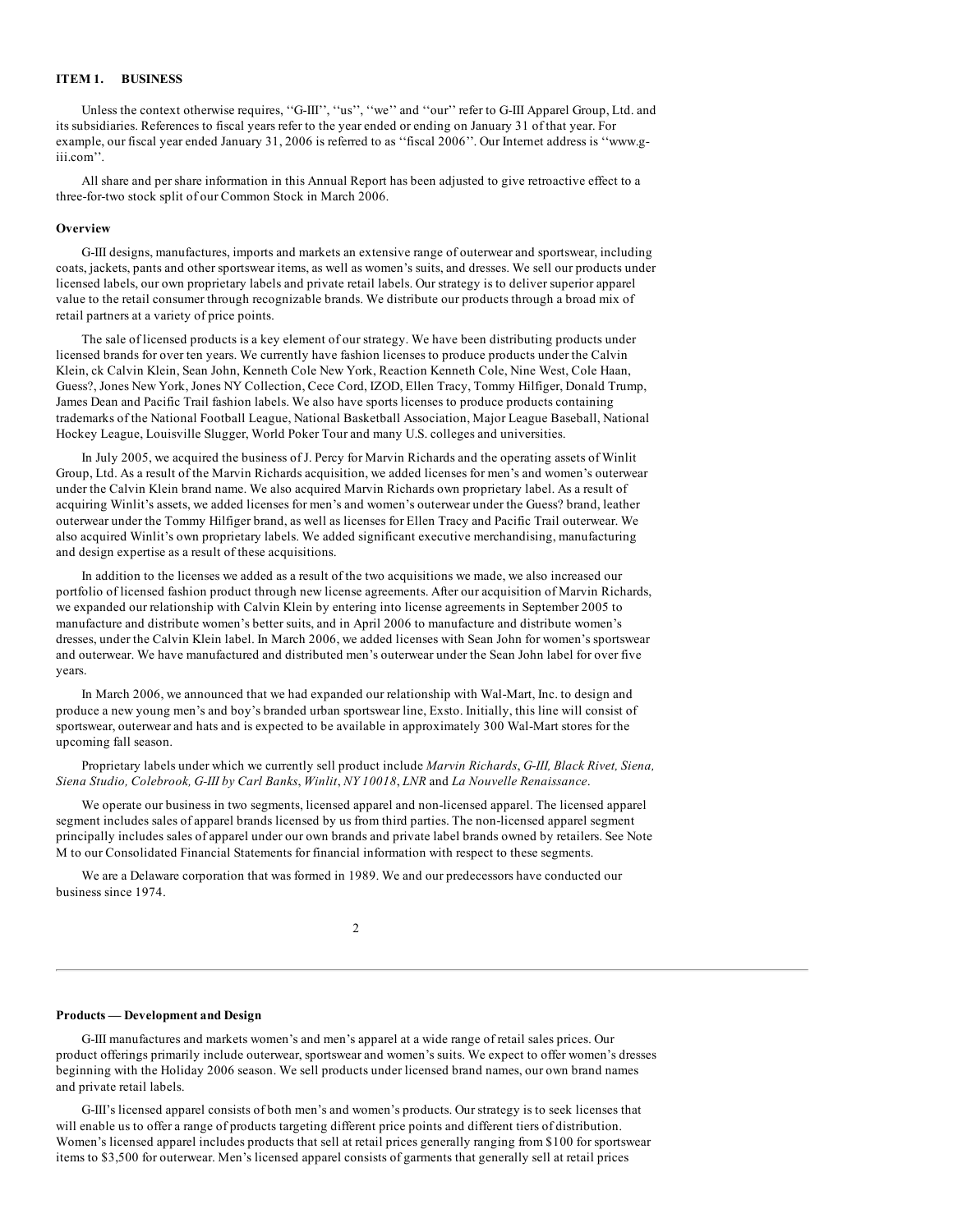ranging from \$50 for sportswear items to \$2,000 for outerwear.

We work closely with our licensors in creating designs and styles for each licensed brand sold by us. Licensors generally must approve products to be sold under their brand names prior to production by us.

Our in-house designers are responsible for the design and look of our licensed and non-licensed products. We respond to style changes in the apparel industry by maintaining a continuous program of style, color, leather and fabric selection. In designing new products and styles, we attempt to incorporate current trends and consumer preferences. We seek to design products in response to trends in consumer preferences, rather than attempt to create new market trends and styles.

G-III's proprietary branded apparel also consists of both men's and women's products. The *Black Rivet, Colebrook, Marvin Richards, Winlit* and *NY 10018* lines of women's apparel consist of moderately priced women's outerwear and sportswear that typically sell at retail prices from \$40 for sportswear items to \$250 for outerwear. Products in our men's outerwear lines, primarily consisting of leather outerwear, sold under the *G-III, Colebrook* and *Winlit* labels, typically have retail prices between \$40 and \$400. *Siena Studio, LNR*, and *La Nouvelle Renaissance*, our bridge-priced lines of women's leather and textile apparel, primarily consist of jackets, skirts and related sportswear separates with retail prices from \$100 for skirts to \$700 for outerwear.

We also work with retail chains, such as Wal-Mart, Sam's, JC Penneys, and Kohl's, in developing product lines sold under their own proprietary private labels. We meet frequently with department and specialty chain store buyers who custom order products by color, fabric and style. These buyers may provide samples to us or may select styles already available in our showrooms. We believe we have established a reputation among these buyers for the ability to arrange for the manufacture of apparel on a reliable, expeditious and cost-effective basis.

Our design personnel meet regularly with our sales and merchandising department, as well as with the design and merchandising staffs of our licensors, to review market trends, sales results and the popularity of our latest products. In addition, our representatives regularly attend trade and fashion shows and shop at fashion forward stores in the United States, Europe and the Far East. Their efforts include extensive research using trend and color services. Our designers present sample items to us along with their evaluation of the styles expected to be in demand in the United States. We also seek input from selected customers with respect to product design. We believe that our sensitivity to the needs of retailers, coupled with the flexibility of our production capabilities and our continual monitoring of the retail market, enables us to modify designs and order specifications in a timely fashion.

#### **Licensing**

The sale of licensed products is a key element of our strategy and we have continually expanded our offerings of licensed products over the past ten years.

As a result of our two acquisitions in July 2005, we have added licenses for Calvin Klein, Guess?, Tommy Hilfiger, Ellen Tracy and Pacific Trail. We entered into license agreements to manufacture and distribute women's better suits in September 2005, and women's dresses in April 2006, under the Calvin Klein label. In March 2006, we entered into license agreements to manufacture and distribute women's sportswear and outerwear under Sean John labels.

3

The following table sets forth for each of our principal licenses the date on which the current term ends and the date on which any potential renewal term ends:

| License                                      | <b>Date Current</b><br><b>Term Ends</b> | <b>Date Potential</b><br><b>Renewal Term Ends</b> |
|----------------------------------------------|-----------------------------------------|---------------------------------------------------|
| <b>Fashion Licenses</b>                      |                                         |                                                   |
| Calvin Klein (Men's)                         | December 31, 2010                       | December 31, 2015                                 |
| Calvin Klein (Women's)                       | December 31, 2008                       | December 31, 2013                                 |
| Calvin Klein (Women's Suits)                 | December 31, 2011                       | None                                              |
| Calvin Klein (Women's Dresses)               | December 31, 2011                       | December 31, 2016                                 |
| Cole Haan                                    | January 31, 2007                        | None                                              |
| Ellen Tracy/Company Ellen Tracy              | December 31, 2007                       | December 31, 2010                                 |
| Guess/Guess?                                 | December 31, 2009                       | None                                              |
| Izod                                         | December 31, 2007                       | December 31, 2012                                 |
| Jones New York/Jones NY Collection           | January 31, 2009                        | None                                              |
| Kenneth Cole NY/Reaction Kenneth Cole        | December 31, 2008                       | December 31, 2012                                 |
| Nine West                                    | January 31, 2008                        | None                                              |
| Sean John (Men's Outerwear)                  | January 31, 2007                        | January 31, 2010                                  |
| Sean John (Women's Outerwear and Sportswear) | December 31, 2009                       | December 31, 2022                                 |
| Tommy Hilfiger                               | March 31, 2009                          | None                                              |
| <b>Sports Licenses</b>                       |                                         |                                                   |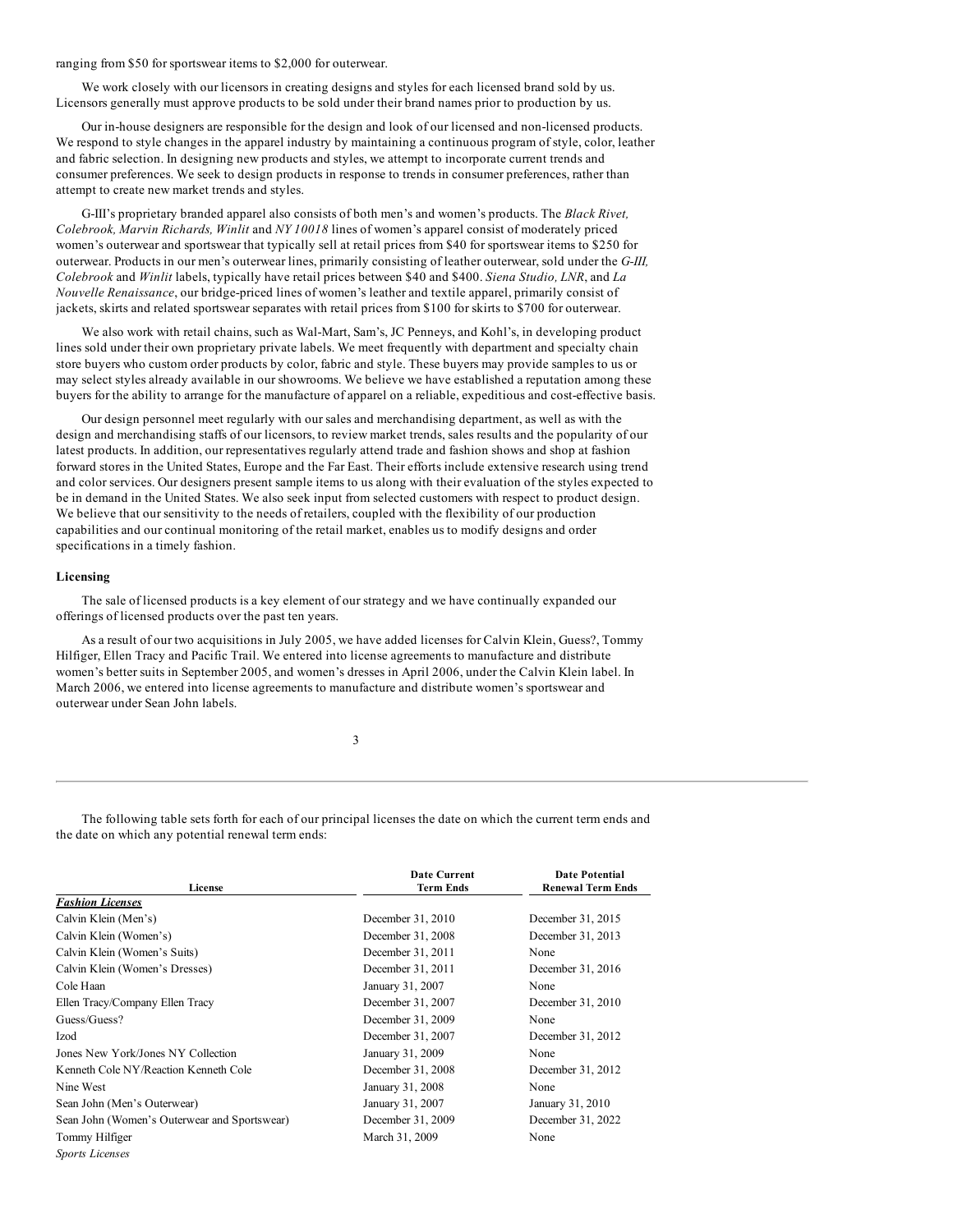| Collegiate Licensing Company    | March 31, 2007     | None |
|---------------------------------|--------------------|------|
| Major League Baseball           | December 31, 2007  | None |
| National Football League        | March 31, 2007     | None |
| National Basketball Association | September 30, 2006 | None |

Under our licensing agreements, we are generally required to achieve minimum net sales of licensed products, pay guaranteed minimum royalties, make specified royalty and advertising payments, usually based on a percentage of net sales of licensed products, and receive prior approval of the licensor as to all design and other elements of a garment prior to production, among other requirements. If we do not satisfy any of these requirements, a licensor usually will have the right to terminate our license.

Our ability to extend the current term of a license agreement is usually subject to attaining minimum sales and/or royalty levels and to our compliance with all of the terms of the agreement. Other criteria may also impact our ability to renew a license. As a result, we cannot be sure that we will be able to renew a license agreement when it expires even if we desire to do so.

We continue to seek other opportunities to enter into license agreements in order to expand our product offerings under nationally recognized labels and broaden the markets that we serve. Revenues from the sale of licensed products accounted for 60.8% of our net sales during fiscal 2006 compared to 63.6% of our net sales in fiscal 2005 and 76.3% of our net sales in fiscal 2004. In fiscal 2006, sales of licensed product as a percentage of total net sales decreased primarily because a majority of the revenue from our Marvin Richards division, which we acquired in fiscal 2006, was generated by their own proprietary brands. The significant decrease in fiscal 2005 compared to fiscal 2004 in the percentage of our net sales accounted for by licensed products was the result of our largest customer shifting from orders for licensed product to orders for our proprietary branded product.

#### **Manufacturing and Sourcing**

G-III imports its products from independent manufacturers located primarily in China and, to a lesser extent, in South Korea, the Ukraine, Eastern Europe, the Dominican Republic, Macau, Sri Lanka and Vietnam. A small portion of our garments is manufactured in the United States.

In January 2005, we sold our joint venture interest in a factory in Northern China to our joint venture partner. We manufactured approximately 3.2% of our products at this factory in fiscal 2006. We may continue to source comparable unit levels of production through this factory although the percentage of

4

our products from this factory will decrease as a result of our acquisitions in July 2005. As of January 31, 2006, we continued to employ 15 people at this factory to perform quality control and supervisory functions.

In fiscal 2006, we completed the transition from Korea to two representative offices in Qingdao and Hangzhou, China. As a result, we closed our branch office in Korea that had acted as a liaison between us and manufacturers in the Far East. Because a majority of our production is being sourced in China, we believe it is more efficient to provide the liaison functions in closer proximity to where the manufacturing occurs. Our China offices will perform all the functions that had previously been performed in Korea. At January 31, 2006, we had 42 employees in our Qingdao office and 16 employees in our Hangzhou office.

G-III's headquarters provides these liaison offices with production orders stating the quantity, quality and types of garments to be produced. Liaison office personnel negotiate and place orders with one or more manufacturers. In allocating production among independent suppliers, we consider a number of criteria, including quality, availability of production capacity, pricing and ability to meet changing production requirements.

To facilitate better service for our customers and accommodate the volume of manufacturing in the Far East, we also have an office in Hong Kong. The Hong Kong office supports our production of products on a commission fee basis that we arrange directly for some of our customers. We utilize our China and Hong Kong office employees to monitor production at each manufacturer's facility to ensure quality control, compliance with our specifications and timely delivery of finished garments to our distribution facilities and customers. At January 31, 2006, the Hong Kong office employed 4 persons.

In connection with the foreign manufacture of our apparel, manufacturers purchase leather, wool and other fabrics under our direction. In addition, they purchase necessary ''submaterials'' (such as linings, zippers, buttons and trimmings) according to parameters specified by us. Prior to commencing the manufacture of garments, samples of the raw materials or submaterials are sent to us for approval. We regularly inspect and supervise the manufacture of our products in order to ensure timely delivery, maintain quality control and monitor compliance with our manufacturing specifications. We also inspect finished apparel at the factory site.

The manufacture of the substantial majority of our apparel is performed manually. A pattern is used in cutting fabric to panels that are assembled in the factory. All submaterials are also added at this time. Products are inspected by us throughout this process to insure that the design and quality specifications of the order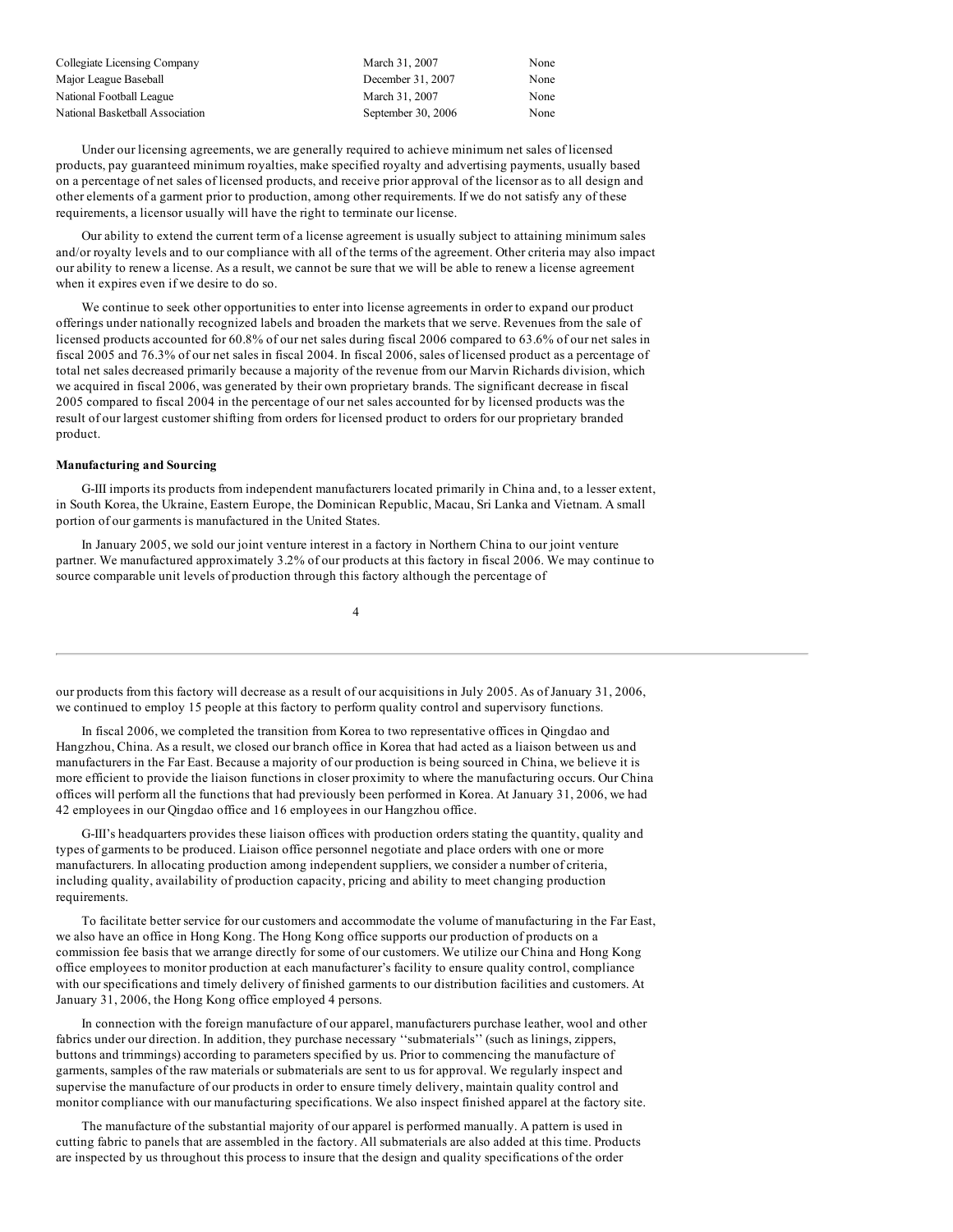provided by us are being maintained as the garment is assembled. After pressing, cleaning and final inspection, the garment is labeled and ready for shipment. A final random inspection by us occurs when the garments are packed for shipment.

We generally arrange for the production of apparel on a purchase order basis with completed garments manufactured to our design specifications. We assume the risk of loss predominantly on a Freight-On-Board (F.O.B.) basis when goods are delivered to a shipper and are insured against casualty losses arising during shipping.

As is customary in the apparel industry, we have not entered into any long-term contractual arrangements with any contractor or manufacturer. We believe that the production capacity of foreign manufacturers with whom we have developed, or are developing, a relationship is adequate to meet our apparel production requirements for the foreseeable future. We believe that alternative foreign apparel manufacturers are readily available.

A majority of all finished goods manufactured for us is shipped to our New Jersey warehouse and distribution facilities or to designated third party facilities for final inspection and allocation, as well as reshipment to customers. The goods are delivered to our customers and us by independent shippers, choosing the form of shipment (principally ship, truck or air) based upon a customer's needs, cost and time considerations.

#### **Quotas and Customs**

Until January 1, 2005, our textile apparel was subject to quota restrictions. Quota represented the right to export amounts of certain categories of merchandise into a country. On January 1, 2005, pursuant

5

to the Agreement on Textiles and Clothing, quota on textile and apparel products was eliminated for World Trade Organization, or WTO, members, including the United States. China's accession agreement for membership in the WTO provides that WTO member countries may re-impose quotas on specific categories of products if it is determined that imports from China have surged and are threatening to create a market disruption for these categories of products. In May 2005, the United States imposed unilateral quotas on several product categories, limiting growth in imports of these categories to 7.5% a year. Currently, these limitations do not apply to products imported by us from China. We also do not expect these limitations to have a negative impact on our ability to manufacture and import women's suits, dresses and sportswear under licenses recently signed by us.

Our arrangements with textile manufacturers and suppliers are subject to requisite customs clearances for textile apparel and the imposition of export duties. United States Customs duties on our textile apparel presently range from duty free to 28%, depending upon the type of fabric used and how the garment is constructed. Countries in which our products are manufactured and sold may, from time to time, impose new duties, tariffs, surcharges or other import controls or restrictions or adjust prevailing duty or tariff levels. We continually monitor duty, tariff and other import restriction developments. We seek to minimize our potential exposure to import related risks through, among other measures, geographical diversification of manufacturing sources and shifts of production among countries and manufacturers.

#### **Raw Materials**

We purchase most products manufactured for us on a finished goods basis. Raw materials used in the production of our apparel, such as leather, wool and cotton, are available from numerous sources. The leather apparel industry competes with manufacturers of other leather products for the supply of leather. Leather skins are a byproduct. Accordingly, raw material costs for leather products are impacted by changes in meat consumption worldwide, as well as by the popularity of leather products.

#### **Marketing and Distribution**

G-III's products are sold primarily to department, specialty and mass merchant retail stores in the United States. We sell to approximately 2,500 customers, ranging from national and regional chains of specialty retail and department stores, whose annual purchases from us exceed \$1 million, to small specialty stores, whose annual purchases from us are less than \$1,000.

Sales to Federated Department Stores accounted for an aggregate of 19.0% of our net sales in fiscal 2006. Federated completed the acquisition of May Department Store Company in August 2005. Sales to Federated in fiscal 2006 include sales to the Macy's, Lord & Taylor and Marshall Fields retail chains that are now part of the combined Federated and May. Sales to department store divisions of Federated and May constituted an aggregate of 11.3% of our net sales in each of fiscal 2005 and fiscal 2004. The increase in the percentage of our net sales to Federated in fiscal 2006 was the result of our two acquisitions in July 2005.

Sales to the Sam's Club and Wal-Mart divisions of Wal-Mart Stores, Inc. accounted for an aggregate of 15.3% of our net sales in fiscal 2004, 15.0% of our net sales in fiscal 2005 and 13.2% of our net sales in fiscal 2006.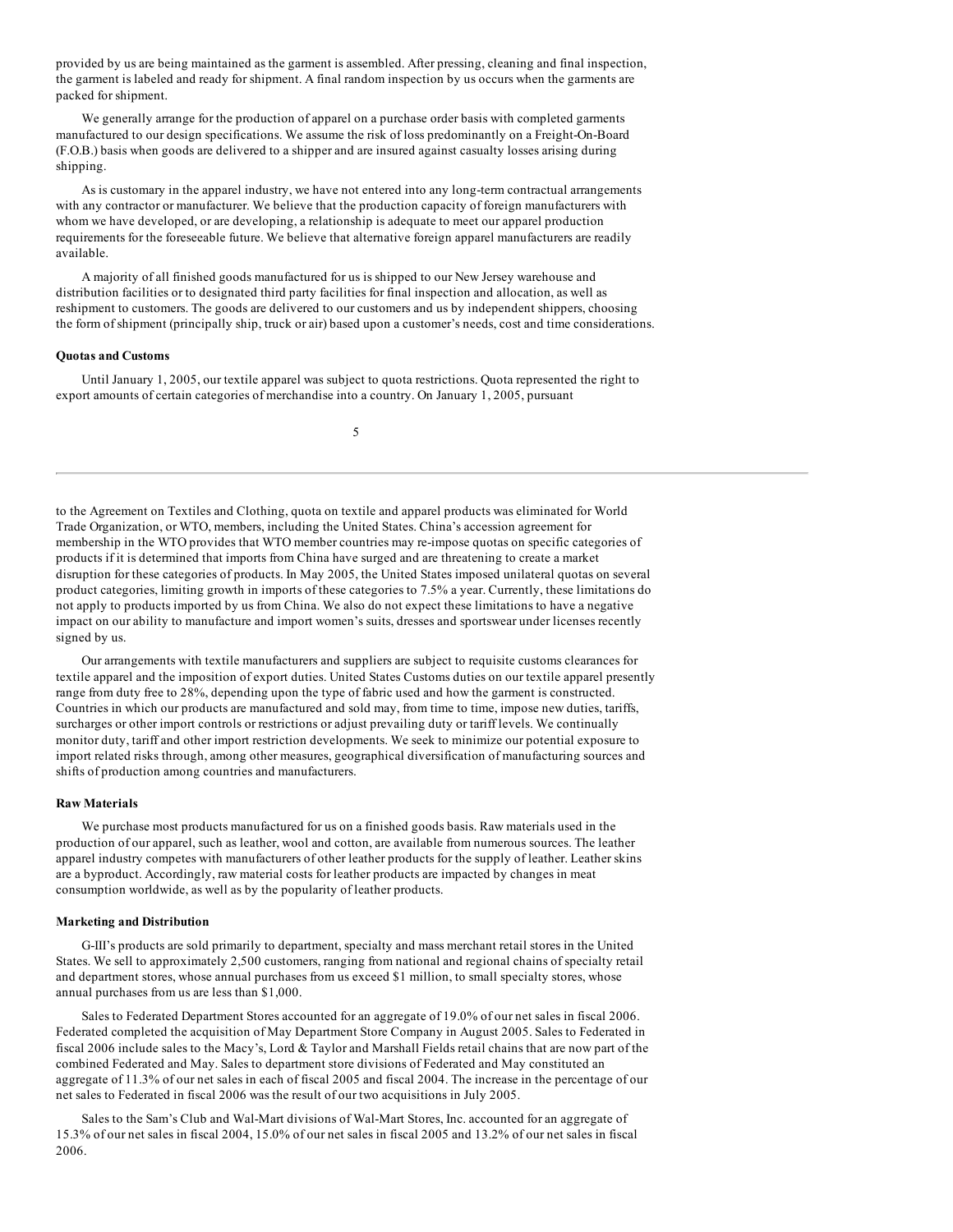The loss of either Federated or Wal-Mart, or a significant reduction in purchases by either customer, could have a material adverse affect on our results of operations. Sales to our ten largest customers accounted for 61% of our net sales in fiscal 2006 compared to 53% of net sales in fiscal 2005.

Almost all of our sales are made in the United States. We also market our products in Canada, Europe and the Far East, which, on a combined basis, accounted for less than 1% of our net sales in fiscal 2006.

G-III's products are sold primarily through a direct sales force that consisted of 49 employees as of January 31, 2006. Our principal executives are also actively involved in sales of our products. Some of our products are also sold by various retail buying offices and independent sales representatives located

6

throughout the United States. Final authorization of all sales of product is solely through our New York showrooms, enabling our management to deal directly with, and be readily accessible to, major customers, as well as to more effectively control our selling operations.

Brand name products sold by us pursuant to a license agreement are promoted by institutional and product advertisements placed by the licensor. Our license agreements generally provide that we are required to pay the licensor a fee, based on a percentage of net sales of licensed product, to pay for a portion of these advertising costs. We may also be required to spend a specified percentage of net sales of a licensed product on advertising placed by us.

We primarily rely on our reputation and relationships to generate business in our non-licensed segment. We believe we have developed a significant customer following and positive reputation in the industry, as a result of, among other things, standards of quality control, on-time delivery, competitive pricing and willingness and ability to assist customers in their merchandising of our products. In addition, we have, to a limited extent, advertised our own labels and engaged in cooperative advertising programs with retailers. We believe we have developed brand awareness of our own labels primarily through our reputation, consumer acceptance and the fashion press.

#### **Seasonality**

Retail sales of outerwear apparel have traditionally been seasonal in nature. Although we sell our apparel products throughout the year, net sales in the months of July through November accounted for approximately 82% of our net sales in fiscal 2006, 74% of our net sales in fiscal 2005 and 75% of our net sales in fiscal 2004. The percentage of our net sales increased during this period in fiscal 2006 because we made two acquisitions in July 2005. The July through November time frame is expected to continue to represent a disproportionate amount of our net sales.

## **Order Book**

A portion of our orders consists of short-term purchase orders from customers who place orders on an asneeded basis. Information relative to open purchase orders at any date may also be materially affected by, among other things, the timing of the initial showing of apparel to the trade, as well as by the timing of recording of orders and shipments. As a result, we do not believe that disclosure of the amount of our unfilled customer orders at any time is meaningful.

### **Competition**

We have numerous competitors with respect to the sale of apparel, including distributors that import apparel from abroad and domestic retailers with established foreign manufacturing capabilities. Many of our competitors have greater financial and marketing resources and greater manufacturing capacity than we do. We also compete with vertically integrated apparel manufacturers that also own retail stores. The general availability of contract manufacturing capacity also allows ease of access by new market entrants. Sales of our products are affected by style, price, quality, brand reputation and general fashion trends.

#### **Trademarks**

Several trademarks owned by us have been granted federal trademark protection through registration with the U.S. Patent and Trademark Office, including *G-III, G-III (& Design), J.L. Colebrook, JLC, Colebrook & Co., Ladies First by G-III/Carl Banks, American Classics By Colebrook, Black Rivet, Black Rivet & Design [lower diamond], Black Rivet & Design [upper diamond], Black Rivet & Design [circles and diamond], ColeB Co. (& Design), Siena Studio, Sports 58 (& Design)* and *Studio 512.* We have applications for several additional marks pending before the U.S. Patent and Trademark Office, including the trademarks we acquired from Marvin Richards.

We acquired trademarks previously owned by Winlit Group, Ltd., including *WINLIT, WINLIT (Stylized), LNR, LNR (Stylized), La Nouvelle Renaissance and NY 10018* upon our acquisition of specified assets of Winlit. We also acquired the *J. Percy Sport, Marvin Richards* and *J. Percy For Marvin Richards* United Kingdom trademarks upon our acquisition of Marvin Richards.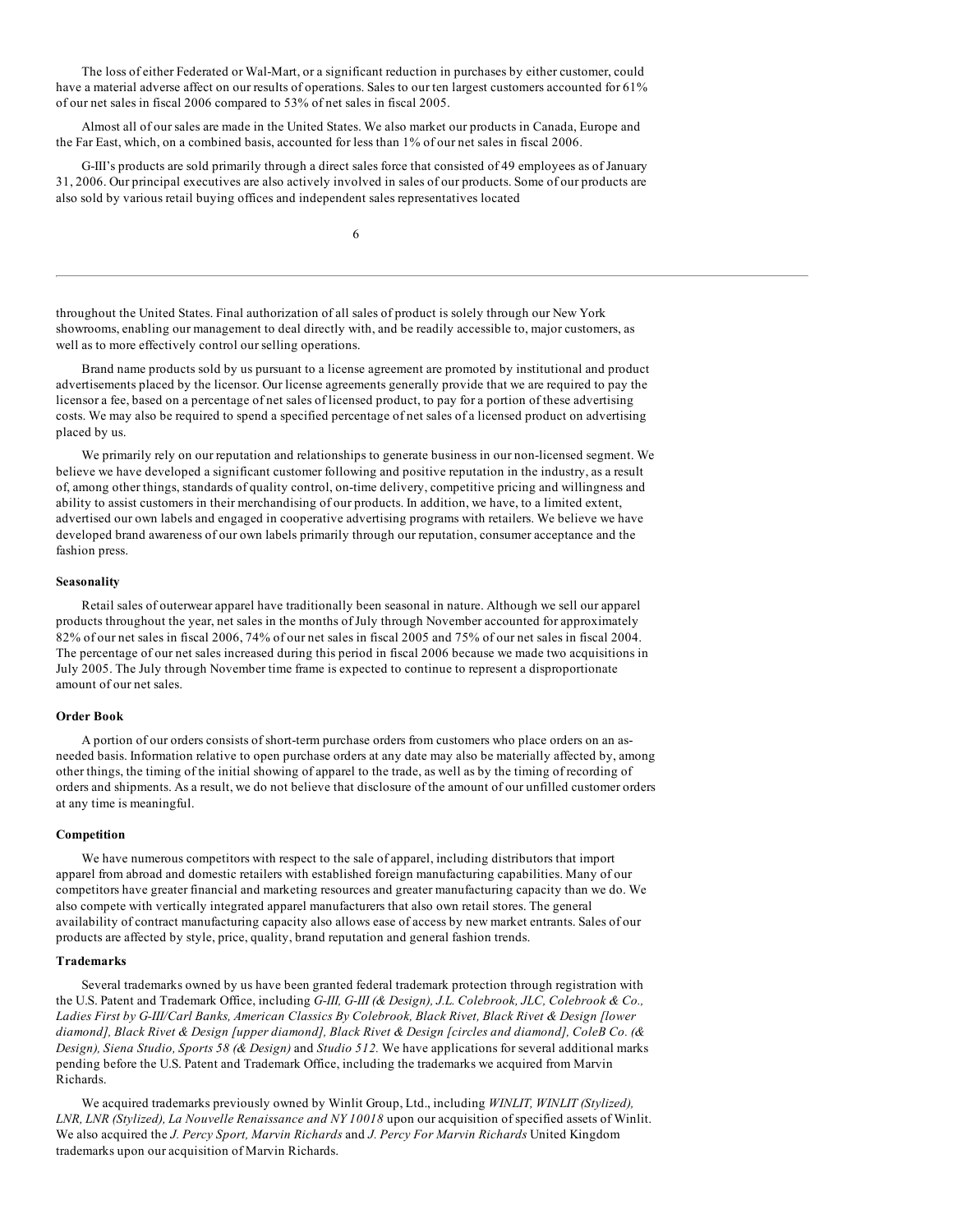We have been granted trademark registration for *G-III* in Canada, the European Union, France and Mexico, for *J.L. Colebrook* in Canada, France, Great Britain, Mexico and the European Union, and for *J.L.C. (& Design)* and *JLC (& Design)* in Canada. We also have applications for several additional marks in Canada, the European Union, Mexico and Russia.

Although we regard our trademarks as valuable assets and intend to vigorously enforce our trademark rights, we do not believe that any failure to obtain federal trademark registrations for which we have applied would have a material adverse effect on us.

#### **Employees**

As of January 31, 2006, we had 510 full-time employees, of whom 90 worked in executive, administrative or clerical capacities, 213 worked in design, merchandising and sourcing, 158 worked in warehouse facilities, and 49 worked in sales. We employ both union and non-union personnel and believe that our relations with our employees are good. We have not experienced any interruption of any of our operations due to a labor disagreement with our employees.

We are a party to an agreement with the Amalgamated Clothing and Textile Workers Union, covering approximately 100 of our full-time employees as of January 31, 2006. This agreement, which is currently in effect through October 31, 2006, automatically renews on an annual basis thereafter unless terminated by us or the Union prior to September 1 of that year.

#### **Website Access to Reports**

Our internet website is http://www.g-iii.com. We make available free of charge on our website (under the heading ''About G-III'') our Annual Reports on Form 10-K, Quarterly Reports on Form 10-Q, Current Reports on Form 8-K and amendments to those reports as soon as reasonably practicable after we electronically file such material with, or furnish it to, the Securities and Exchange Commission.

8

#### **EXECUTIVE OFFICERS OF THE REGISTRANT**

The following table sets forth certain information with respect to our executive officers.

| Name             | Age | Position                                                          |
|------------------|-----|-------------------------------------------------------------------|
| Morris Goldfarb  | 55  | Chairman of the Board, Chief Executive Officer, Director          |
| Sammy Aaron      | 46  | Vice Chairman, President - Marvin Richards Division, Director     |
| Jeanette Nostra  | 54  | President                                                         |
| Wayne S. Miller  | 48  | Chief Operating Officer and Secretary                             |
| Neal S. Nackman  | 46  | Chief Financial Officer and Treasurer                             |
| Deborah Gaertner | 51  | Vice President – Women's Sales Division of G-III Leather Fashions |

Morris Goldfarb is our Chairman of the Board and Chief Executive Officer, as well as one of our directors. Until April 1997, Mr. Goldfarb also served as our President. Mr. Goldfarb has served as an executive officer of G-III and our predecessors since our formation in 1974. Mr. Goldfarb is also a director of Lakes Entertainment, Inc.

Sammy Aaron became our Vice Chairman and President of our Marvin Richards division, as well as one of our directors, after the Marvin Richard acquisition in July 2005. Prior to joining G-III, Mr. Aaron served as the President of Marvin Richards from 1998 until July 2005.

Jeanette Nostra became our President in April 1997. She had been our Executive Vice President since March 1992. Ms. Nostra's responsibilities for G-III include sales, marketing, merchandising, product development and public relations for our licensed fashion brands. We have employed Ms. Nostra since 1981.

Wayne S. Miller has been our Chief Operating Officer since Mary, 2003 and our Secretary since March 1998. He also served as our Chief Financial Officer from April 1998 until September 2005, and as our Treasurer from November 1998 until April 2006.

Neal S. Nackman has been our Chief Financial Officer since September 2005 and was elected Treasurer in April 2006. Mr. Nackman served as Vice President – Finance from December 2003 until April 2006. Prior to joining G-III, Mr. Nackman was a financial consultant with Jefferson Wells International from January 2003 until December 2003. From May 2001 until October 2002, he was Senior Vice President – Controller of Martha Stewart Living Omnimedia, Inc. From May 1999 until May 2001, he was Chief Financial Officer of Perry Ellis International Inc. From August 1995 until May 1999, he was the Vice-President – Finance with Nautica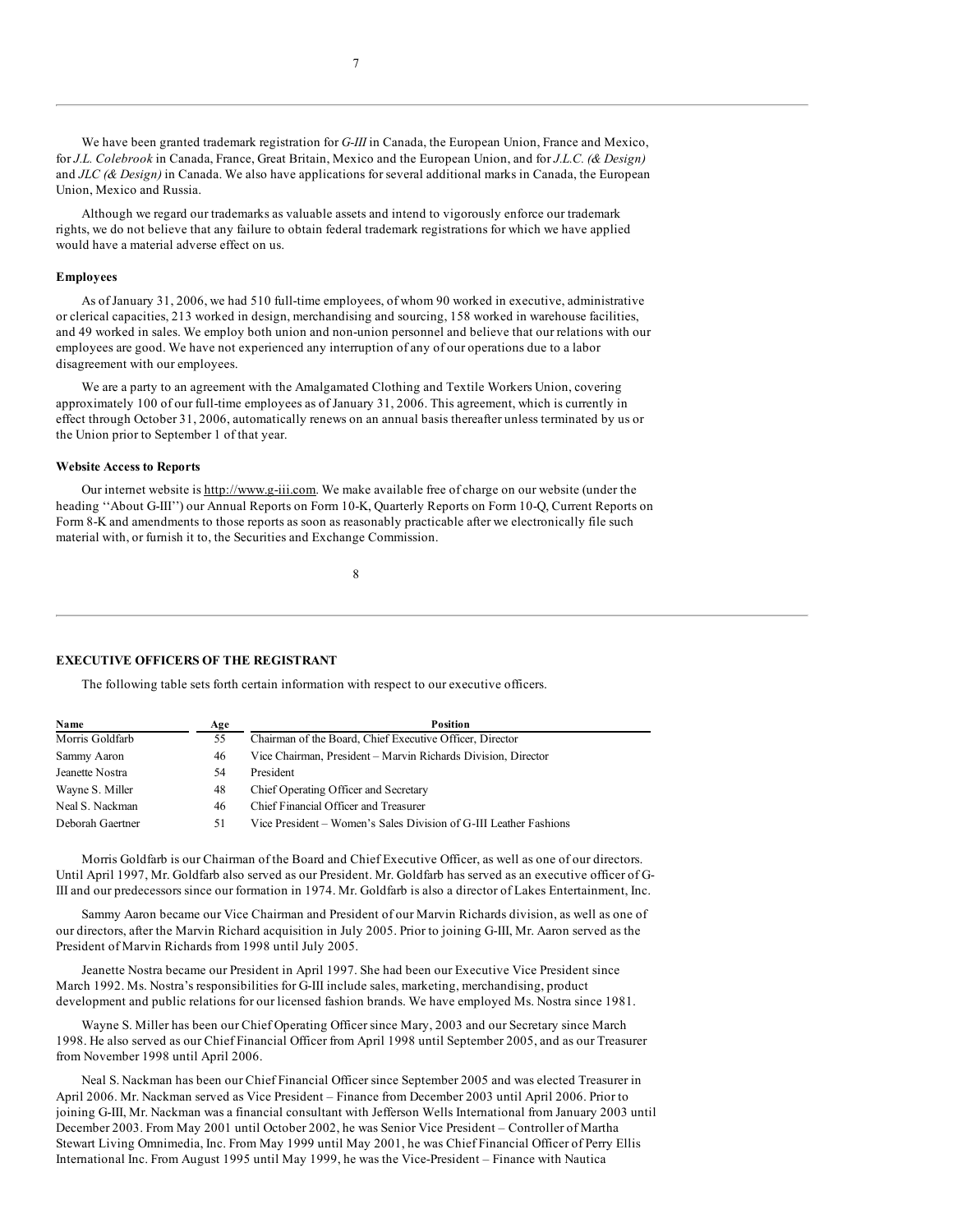#### Enterprises, Inc.

Deborah Gaertner is the Vice President – Women's Division of G-III Leather Fashions and has held this position since March 1992. Ms. Gaertner is responsible for sales and marketing of certain of our women's apparel lines. She previously served as Vice President, Imports from June 1989 until March 1992, coordinating production and merchandising.

Carl Katz, one of our directors, and Jeanette Nostra are married to each other.

 $\alpha$ 

## **ITEM 1A. RISK FACTORS**

We believe that the occurrence of any one or some combination of the following factors could have a material adverse effect on our business, financial condition and results of operations.

#### **Risk Factors Relating to Our Operations**

## *The failure to maintain our licensing arrangements could cause us to lose significant revenues and have a material adverse ef ect on our results of operations.*

We are dependent on sales of licensed product for a substantial portion of our revenues. In fiscal 2006, revenues from the sale of licensed product accounted for 60.8% of our net sales compared to 63.6% of our net sales in fiscal 2005 and 76.3% of our net sales in fiscal 2004.

We are generally required to achieve specified minimum net sales, pay specified royalties and advertising payments and receive prior approval of the licensor as to all design and other elements of a garment prior to production. License agreements also may restrict our ability to enter into other license agreements for competing products. If we do not satisfy any of these requirements, a licensor usually will have the right to terminate our license. Even if a licensor does not terminate our license, the failure to achieve net sales sufficient to cover our required minimum royalty payments could have a material adverse effect on our results of operations. If a license contains a renewal provision, there are usually minimum sales and other conditions that must be met in order to be able to renew a license. Even if we comply with all the terms of a licensing agreement, we cannot be sure that we will be able to renew an agreement when it expires even if we desire to do so. The failure to maintain our license agreements could cause us to lose significant revenue and have a material adverse effect on our results of operations.

We are currently negotiating renewals of some of our license agreements, including our license agreement with the National Football League. We cannot be sure that we will be able to secure the renewal of this or other license agreements on terms acceptable to us or at all. The loss of the NFL license could have a material adverse effect on our results of operations.

#### *Our success is dependent on the strategies and reputation of our licensors.*

Our business strategy is to offer our products on a multiple brand, multiple channel and multiple price point basis. As a part of this strategy, we license the names and brands of numerous recognized companies, designers and celebrities. In entering into these license agreements, we plan our products to be targeted towards different market segments based on consumer demographics, design, suggested pricing and channel of distribution. If any of our licensors decides to ''reposition'' its products under the brands we license from them, introduce similar products under similar brand names or otherwise change the parameters of design, pricing, distribution, target market or competitive set, we could experience a significant downturn in that brands' business, adversely affecting our sales and profitability. In addition, as products may be personally associated with designers or celebrities, our sales of those products could be materially and adversely affected if any of those individuals' images, reputations or popularity were to be negatively impacted.

### *If we are unable to successfully translate market trends into attractive product of erings, our sales and*  $profitability$  *could suffer.*

Our ability to successfully compete depends on a number of factors, including our ability to effectively anticipate, gauge and respond to changing consumer demands and tastes across multiple product lines and tiers of distribution. We are required to translate market trends into attractive product offerings and operate within substantial production and delivery constraints. We cannot be sure we will continue to be successful in this regard. For example, a key part of our success in fiscal 2004 was a result of increased sales of fashion sports apparel. This trend did not continue in fiscal 2005 and, as a result, our results of operations were materially adversely affected. We need to anticipate and respond to changing trends quickly, efficiently and effectively in order to be successful.

## Expansion of our product offerings involves significant costs and uncertainty and could adversely affect our *results of operations.*

An important part of our strategy is to expand the types of products we offer. For example, in the past year we have added licenses for new lines of women's suits, sportswear and dresses. We have limited prior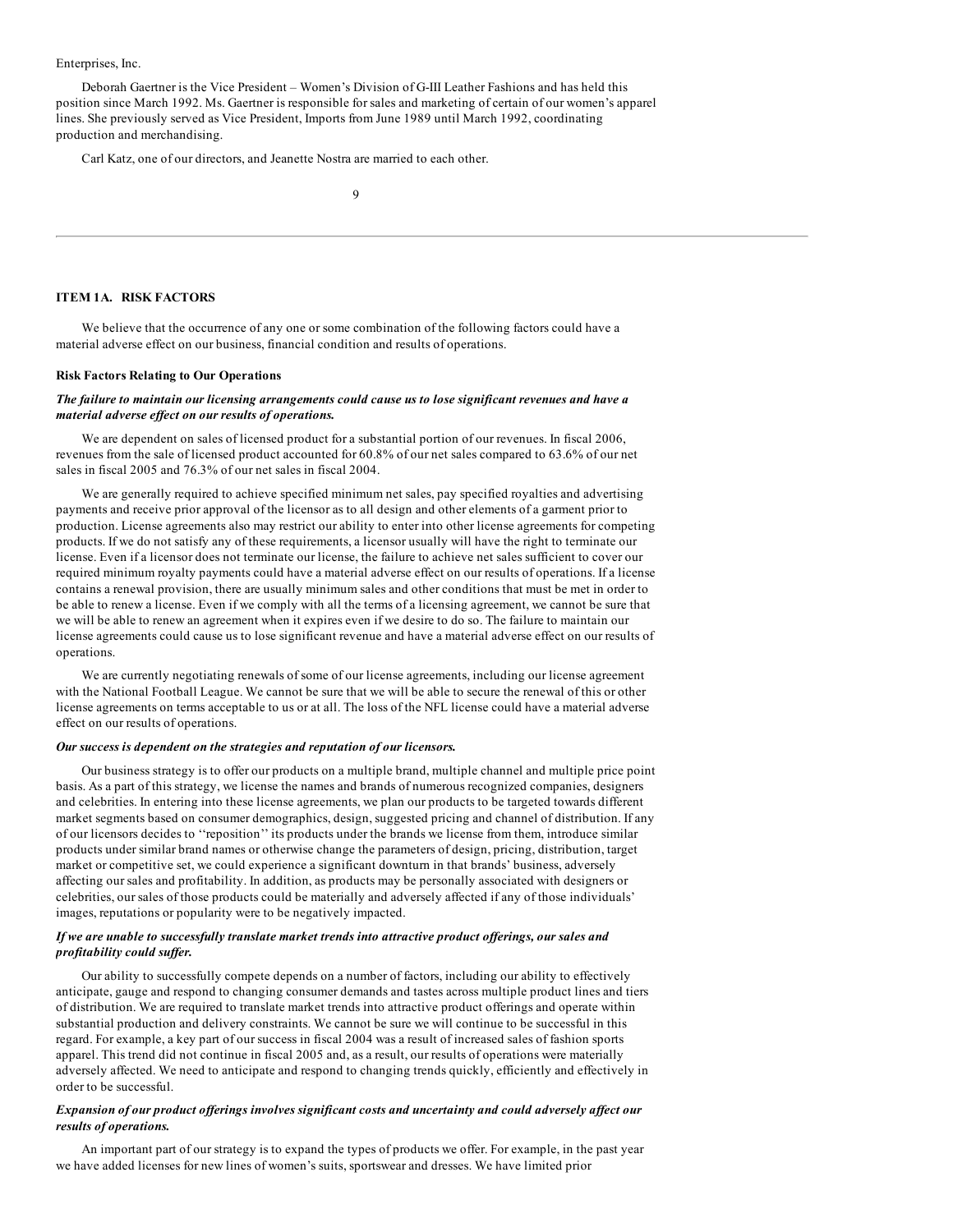experience designing, manufacturing and marketing these types of products. We intend to continue to add additional product lines in the future. As is typical with new products, demand and market acceptance for any new products we introduce will be subject to uncertainty. Designing, producing and marketing new products requires substantial expenditures. We cannot be certain that our efforts and expenditures will successfully generate sufficient sales or that sales that are generated will be sufficient to cover our expenditures.

## *If our customers change their buying patterns, request additional allowances or develop their own private label brands, our sales to these customers could be materially adversely af ected.*

Our customers' buying patterns, as well as the need to provide additional allowances to vendors, could have a material adverse effect on our business, results of operations and financial condition. Customers' strategic initiatives, including developing their own private labels brands and reducing the number of vendors they purchase from, could also impact our sales to these customers.

## *The concentration of our customers could adversely af ect our business.*

Our ten largest customers accounted for approximately 61% of our net sales in fiscal 2006 compared to 53% of our net sales in fiscal 2005, with our two largest customers accounting for 19.0% and 13.2% of our net sales in fiscal 2006. Consolidation in the retail industry, such as the combination of the Federated and May department store chains, has increased the concentration of our sales to our largest customers. We do not have long-term contracts with any customers, and sales to customers generally occur on an order-by-order basis that may be subject to cancellation or rescheduling by the customer. A decision by our major customers to decrease the amount of merchandise purchased from us, to increase the use of their own private label brands or to change the manner of doing business with us, could reduce our revenues and materially adversely affect our results of operations.

## If we miscalculate the market for our products, we may end up with significant excess inventories for some *products and missed opportunities for others.*

We often produce garments to hold in inventory in order to meet our customers' delivery requirements and to be able to quickly fulfill reorders. If we misjudge the market for our products, we may be faced with significant excess inventories for some products and missed opportunities with others. In addition, weak sales and resulting markdown requests from customers could have a material adverse effect on our results of operations.

## *We are dependent upon foreign manufacturers.*

We do not own or operate any manufacturing facilities. Almost all of our products are imported from independent foreign manufacturers. The failure of these manufacturers to ship products to us in a timely manner or to meet required quality standards could cause us to miss the delivery date requirements of our customers. The failure to make timely deliveries could cause customers to cancel orders, refuse to accept delivery of products or demand reduced prices, any of which could have a material adverse effect on our business. We do not have longterm written agreements with any of our manufacturers. As a result, any of these manufacturers may unilaterally terminate its relationship with us at any time.

We are also dependent on these manufacturers for compliance with our policies and the policies of our licensors and customers regarding labor practices employed by factories that manufacture product for us. Any failure by these manufactures to comply with required labor standards or any other divergence in their labor or other practices from those generally considered ethical in the United States, and the potential negative publicity relating to any of these events, could result in a violation by us of our license agreements and harm us and our reputation.

#### *We are subject to the risks of doing business abroad.*

Our arrangements with foreign manufacturers are subject to the usual risks of doing business abroad, including currency fluctuations, political or labor instability and potential import restrictions, duties and tariffs. We do not maintain insurance for the potential lost profits due to disruptions of our overseas factories. Because our products are produced abroad, political and/or economic instability in China or elsewhere could cause substantial disruption in the business of our foreign manufacturers. This could

materially adversely affect our financial condition and results of operations. Heightened terrorism security concerns could subject imported goods to additional, more frequent or more thorough inspections. This could delay deliveries and/or increase costs, which could adversely impact our results of operations. In addition, since we negotiate our purchase orders with foreign manufacturers in United States dollars, the value of the United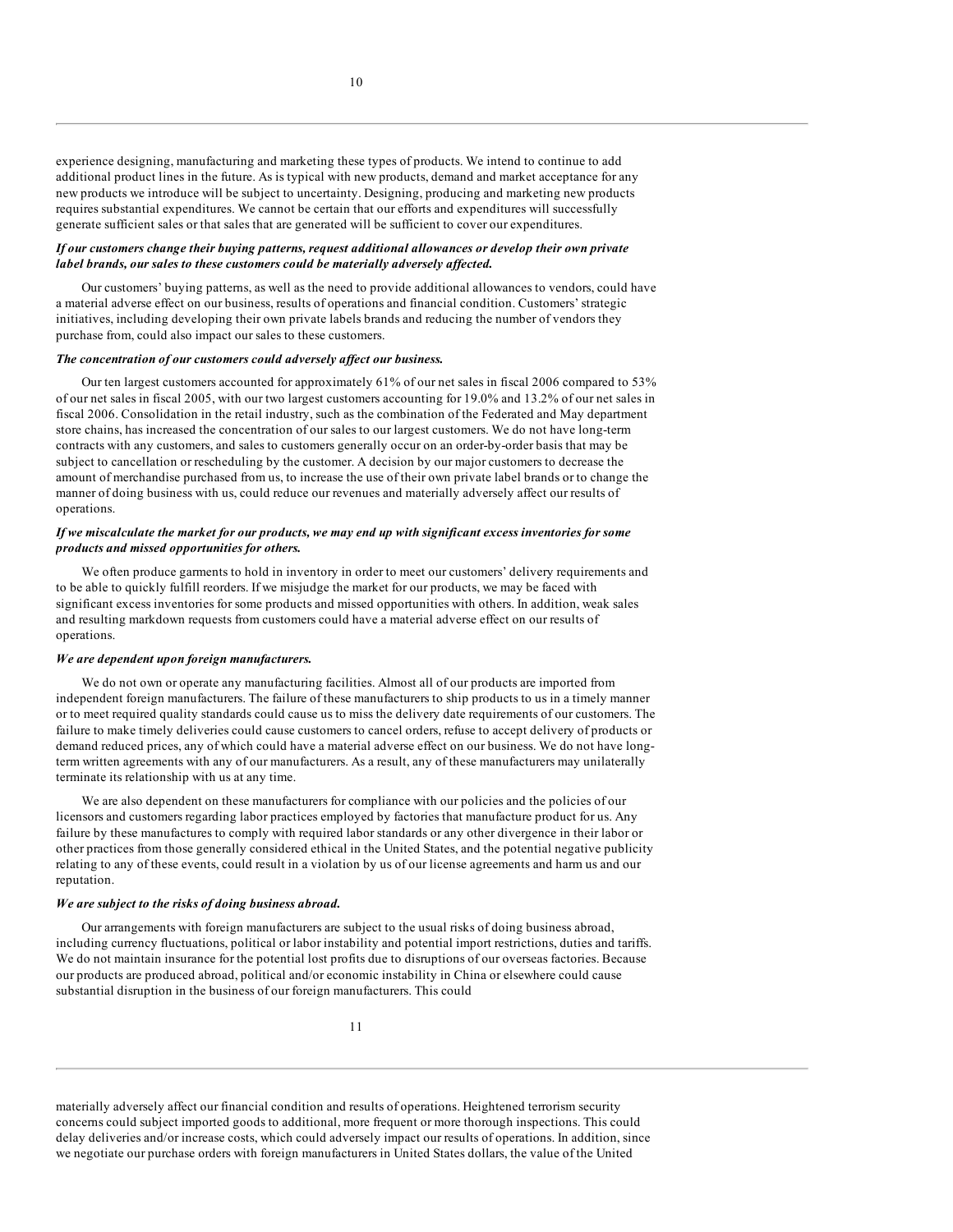States dollar against local currencies could impact our cost in dollars of production from these manufacturers. If there is downward pressure on the value of the dollar, our purchase prices for our products could increase. We may not be able to offset an increase in product costs with a price increase to our customers.

## Fluctuations in the price, availability and quality of materials used in our products could have a material *adverse ef ect on our cost of goods sold and ability to meet customer demands.*

Fluctuations in the price, availability and quality of the leather, wool and other materials used in our products could have a material adverse effect on our cost of sales or our ability to meet our customers' demands. We compete with numerous entities for supplies of materials and manufacturing capacity. The supply and price of leather is vulnerable to animal diseases as well as natural disasters that can affect the supply and price of raw leather. For example, in the past the outbreak of mad-cow and foot-and-mouth disease in Europe, and its aftereffects, adversely affected the supply of leather. Any recurrence of these diseases could adversely affect us. The prices for wool and other fabrics used in our products depend largely on the market prices for the raw materials used to produce them, such as raw wool or cotton. We may not be able to pass all or any portion of higher material prices to our customers.

## *If we lose the services of our key personnel, our business will be harmed.*

Our future success depends on Morris Goldfarb and other key personnel. The loss of the services of Mr. Goldfarb and any negative market or industry perception arising from the loss of his services could have a material adverse effect on us and the price of our shares. Our other executive officers have substantial experience and expertise in our business and have made significant contributions to our success. The unexpected loss of services of one or more of these individuals could also adversely affect us.

## We have expanded our business through acquisitions that could result in diversion of resources, an inability to *integrate acquired operations and extra expenses. This could disrupt our business and adversely af ect our financial condition.*

Part of our strategy is to pursue acquisitions to expand our business. For example, in July 2005, we acquired Marvin Richards and the operating assets of Winlit. The negotiation of potential acquisitions as well as the integration of acquired businesses could divert our management's time and resources. Acquired businesses may not be successfully integrated with our operations. We may not realize the intended benefits of any acquisition.

Acquisitions could also result in:

- substantial cash expenditures;
- potentially dilutive issuances of equity securities;
- the incurrence of debt and contingent liabilities;
- a decrease in our profit margins; and
- amortization of intangibles and potential impairment of goodwill.

If acquisitions disrupt our operations, our business may suffer.

#### *We may need additional financing to continue to grow.*

The continued growth of our business depends on our access to sufficient funds to support our growth. Our primary source of working capital to support our growth is our line of credit and related term loan entered into in July 2005. Our need for working capital and the amount of our debt increased as a result of our two acquisitions in July 2005. In December 2005, we began to make quarterly payments under our term loan of \$1,650,000. A final payment under the term loan of \$11,850,000 is due in July 2008. Our growth is dependent on our ability to extend and increase the line of credit and may be dependent

12

on our ability to refinance the term loan if we do not generate sufficient cash to make the payments due under the term loan. If we are unable to refinance our debt, we cannot be sure we will be able to secure alternative financing on satisfactory terms or at all.

## We are dependent on sales during the July through November period each year for the substantial majority of *our net sales and net income.*

Retail sales of outerwear apparel have traditionally been seasonal in nature. As a result, we are dependent of our sales from July through November each year for the substantial majority of our net sales and net income. Net sales in the months of July through November accounted for approximately 82% of our net sales in fiscal 2006, 74% of our net sales in fiscal 2005 and 75% of our net sales in fiscal 2004. Any difficulties we may encounter during this period as a result of weather or disruption of manufacturing or transportation of our products will have a magnified effect on our net sales and net income for the year. The July through November time frame is expected to continue to provide a disproportionate amount of our sales for the foreseeable future.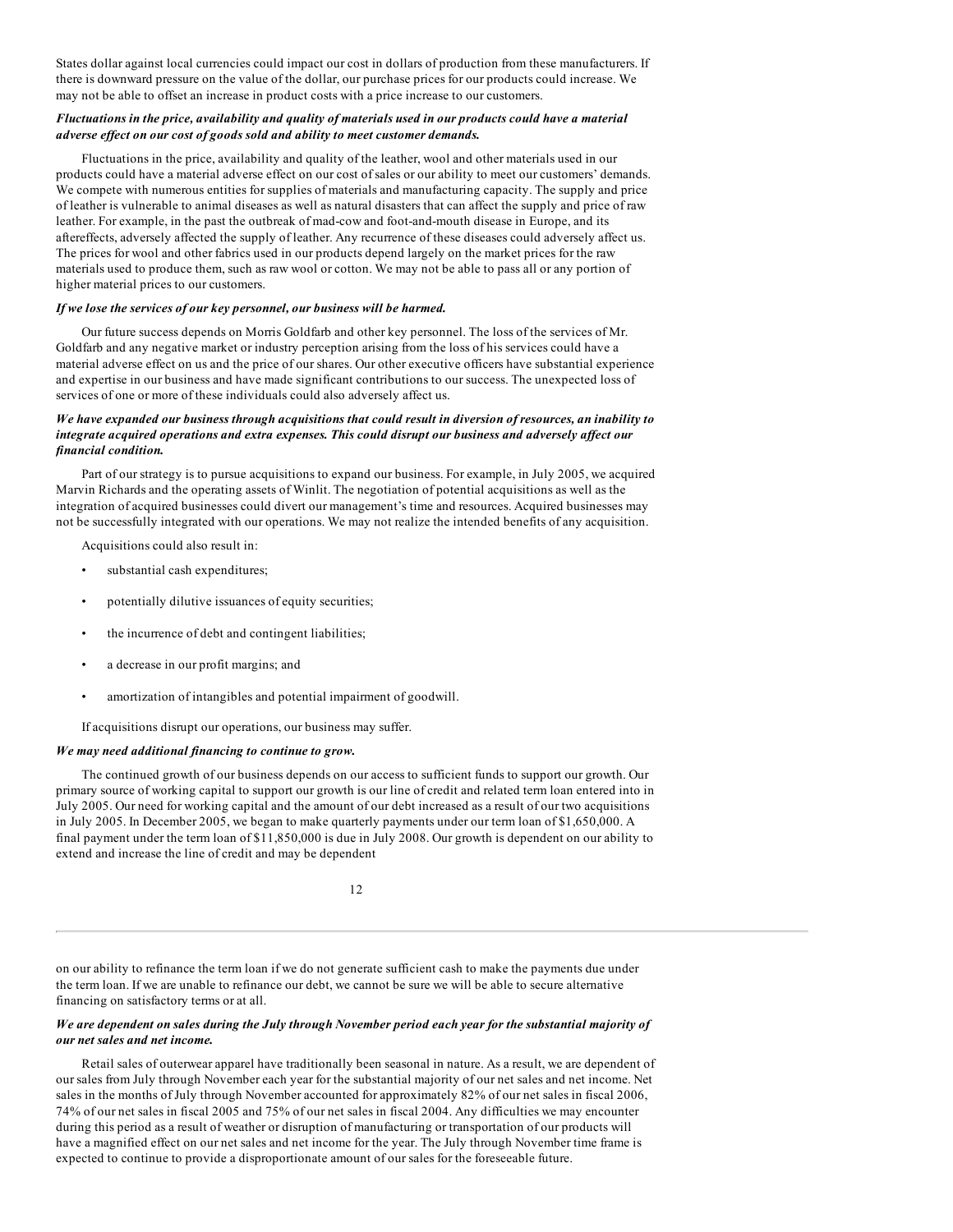#### **Risk Factors Relating to the Apparel Industry**

## The competitive nature of the apparel industry may result in lower prices for our products and decreased gross *profit margins.*

The apparel business is highly competitive. We have numerous competitors with respect to the sale of apparel, including distributors that import apparel from abroad and domestic retailers with established foreign manufacturing capabilities. Many of our competitors have greater financial and marketing resources and greater manufacturing capacity than we do. We also compete with vertically integrated apparel manufacturers that also own retail stores. The general availability of contract manufacturing capacity also allows ease of access by new market entrants. The competitive nature of the apparel industry may result in lower prices for our products and decreased gross profit margins, either of which may materially adversely affect our sales and profitability. Sales of our products are affected by style, price, quality, brand reputation and general fashion trends.

## *If major department, mass merchant and specialty store chains continue to consolidate, our business could be negatively af ected.*

We sell our products to major department, mass merchant and specialty store chains. Continued consolidation in the retail industry, such as the recent purchase of May Department Store Company by Federated Department Stores, Inc., could negatively impact our business. Consolidation could reduce the number of our customers and potential customers. With increased consolidation in the retail industry, we are increasingly dependent on retailers whose bargaining strength may increase and share of our business may grow. As a result, we may face greater pressure from these customers to provide more favorable terms. If purchasing decisions become more centralized, the risks from consolidation increases. Customers may also concentrate purchases among a narrowing group of vendors. This could adversely affect our business.

#### *The cyclical nature of the apparel industry and uncertainty over future economic prospects and consumer spending could have a materially adverse ef ect on our results of operations.*

The apparel industry is cyclical. Purchases of outerwear, sportswear and other apparel tend to decline during recessionary periods and may decline for a variety of other reasons, including changes in fashion trends and the introduction of new products or pricing changes by our competitors. Uncertainties regarding future economic prospects could affect consumer-spending habits and have an adverse effect on our results of operations. Uncertainty with respect to consumer spending as a result of weak economic conditions has in the past caused our customers to delay the placing of initial orders and to slow the pace of reorders during the seasonal peak of our business. Weak economic conditions have had a material adverse effect on our results of operations at times in the past and could have a material adverse effect on our results of operations in the future as well.

#### *The significant increase in fuel prices could adversely af ect our results of operations.*

Fuel prices have increased significantly during the past year, most recently as a result of Hurricane Katrina and tensions in the Middle East. Increased gasoline prices could adversely affect consumer

13

spending, including discretionary spending on apparel. In addition, higher fuel prices could cause our operating expenses to increase, especially with respect to warehousing and freight. Any significant decrease in sales or increase in expenses as a result of higher fuel prices could adversely affect our results of operations.

## If new legislation restricting the importation or increasing the cost of textiles and apparel produced abroad is *enacted, our business could be adversely af ected.*

Legislation that would restrict the importation or increase the cost of textiles and apparel produced abroad has been periodically introduced in Congress. The enactment of new legislation or international trade regulation, or executive action affecting international textile or trade agreements, could adversely affect our business. International trade agreements that can provide for tariffs and/or quotas can increase the cost and limit the amount of product that can be imported.

The quota system established by the World Trade Organization was eliminated on December 31, 2004. We cannot be certain of the full impact that this elimination will have on international trade in general and the apparel industry in particular. We also cannot be certain of the impact of quota elimination on our business, including increased competition that could result from the importation of an increasing amount of lower priced apparel into the United States. Notwithstanding quota elimination, China's accession agreement for membership in the WTO provides that WTO member countries, including the United States, may re-impose quotas on specific product. In May 2005, the United States imposed unilateral quotas on several product categories, limiting growth in imports of these categories to 7.5% a year. We are unable to assess the potential for additional action by the United States government with respect to these or other product categories in the event that the quantity of imported apparel significantly disrupts the apparel market in the United States. Additional action by the United States in response to a disruption in its apparel market could limit our ability to import apparel and increase our costs.

#### **Other Risks Relating to Ownership of Our Common Stock**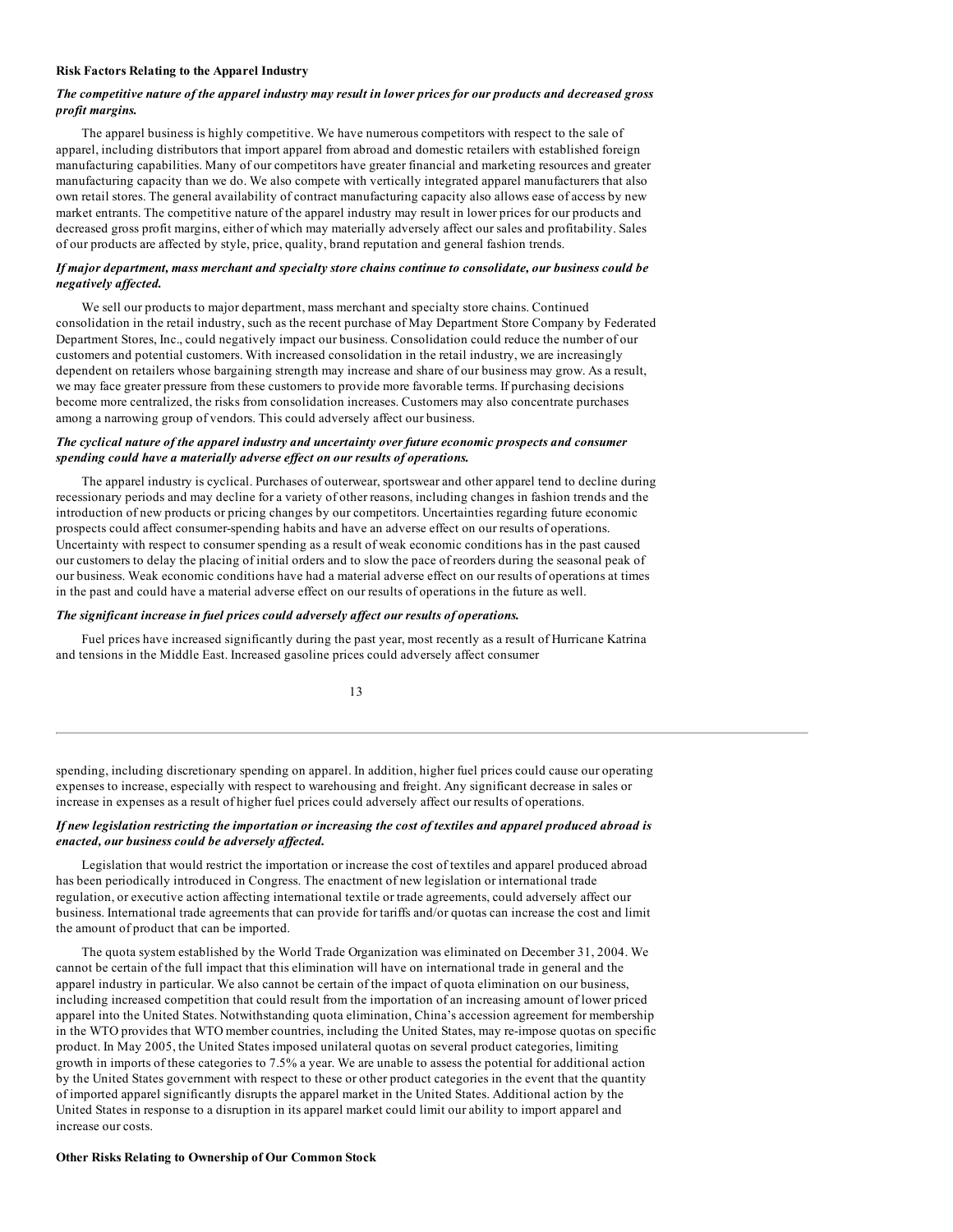#### *Two persons are in a position to substantially control matters requiring a stockholder vote.*

As of March 31, 2006, Morris Goldfarb, our Chairman and Chief Executive Officer, and his father, Aron Goldfarb, our founder and former director, beneficially owned an aggregate of approximately 47.3% of our outstanding common stock. As a result, if they vote together, they effectively have the ability to control the outcome on all matters requiring stockholder approval including, but not limited to, the election of directors and any merger, consolidation or sale of all or substantially all of our assets. They also have the ability to control our management and affairs.

#### *The price of our common stock has fluctuated significantly and could continue to fluctuate significantly.*

Between February 1, 2004 and March 31, 2006, the market price of our common stock has ranged from a low of \$3.79 to a high of \$11.95 per share. The market price of our common stock may change significantly in response to various factors and events beyond our control, including:

- fluctuations in our quarterly revenues or those of our competitors as a result of seasonality or other factors;
- a shortfall in revenues or net income from that expected by securities analysts and investors;
- changes in securities analysts' estimates of our financial performance or the financial performance of our competitors or companies in our industry generally;
- announcements concerning our competitors;
- changes in product pricing policies by our competitors or our customers;
- general conditions in our industry; and
- general conditions in the securities markets.

14

#### *The failure to comply with the internal control evaluation and certification requirements of Section 404 of Sarbanes-Oxley Act could harm our results of operations.*

We will be required to comply with the internal control evaluation and certification requirements of Section 404 of the Sarbanes-Oxley Act of 2002 by no later than the end of our fiscal year ending January 31, 2008. If we were to qualify as an accelerated filer as of July 31, 2006, we would need to comply by the end of our current fiscal year ending January 31, 2007. We have begun the process of determining whether our existing internal controls over financial reporting systems are compliant with Section 404. This process may divert internal resources and will take a significant amount of time, effort and expense to complete. If it is determined that we are not in compliance with Section 404, we may be required to implement new internal control procedures and reevaluate our financial reporting. We may experience higher than anticipated operating expenses as well as outside auditor fees during the implementation of these changes and thereafter. Further, we may need to hire additional qualified personnel in order for us to be compliant with Section 404. If we are unable to implement these changes effectively or efficiently, it could harm our operations, financial reporting or financial results and could result in our being unable to obtain an unqualified report on internal controls from our independent auditors.

15

#### **ITEM 2. PROPERTIES**

Our executive offices, sales showrooms and support staff are located at 512 Seventh Avenue, which is one of the leading apparel buildings in New York City. We lease an aggregate of approximately 42,500 square feet in this building through March 31, 2011 at a current aggregate annual rent of approximately \$1.2 million. We also lease approximately 4,000 square feet at a current annual rent of \$90,000 in an adjoining building at 500 Seventh Avenue for additional design staff.

We assumed leases for an additional 28,000 square feet of office and showroom space at 512 Seventh Avenue in connection with our acquisition of Marvin Richards. The current aggregate annual rent for this space is \$500,000. One of these leases expires in January 2008 and the other expires in December 2013. We assumed a lease in New York City for approximately 20,000 square feet of office and showroom space at 463 Seventh Avenue in connection with the Winlit transaction. The current annual rent is approximately \$440,000 and the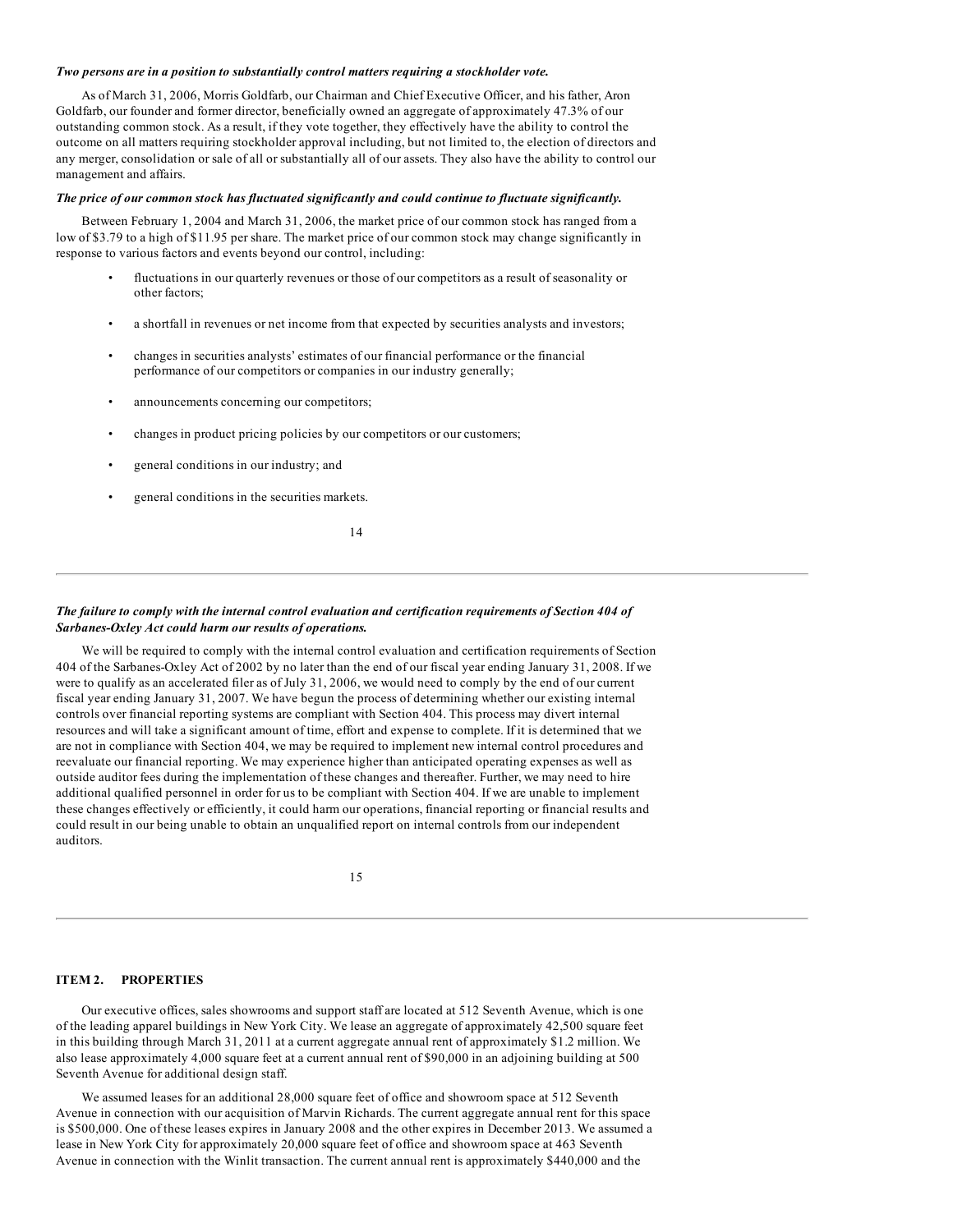lease expires in December 2011.

Our warehouse and distribution facility, located in Secaucus, New Jersey, contains approximately 110,000 square feet. In February 2005, we extended the lease on this facility through February 2011. As part of the new lease, we leased an additional 95,000 square feet of adjacent space that we have utilized since October 1, 2005. Annual rent for the entire premises is approximately \$1.2 million. The additional space is being used for product distribution. We obtained the additional space to reduce our reliance on third party warehouses and accommodate the additional volume we anticipate being generated from our newly signed licenses. In fiscal 2006, we spent approximately \$800,000 to renovate the new and existing warehouse space. We assumed the lease of additional warehouse space in Edison, New Jersey in connection with our acquisition of Marvin Richards. The Edison facility contains approximately 89,000 square feet of space. Annual rent for the premises is approximately \$426,000. The lease expires in January 2007.

A majority of our finished goods is shipped to our New Jersey distribution facilities for final reshipment to customers. We also use third-party warehouses to accommodate our finished goods storage and reshipment needs.

We also lease office space at 345 West 37th Street in New York City. This space is leased from a corporation owned by Morris Goldfarb and Aron Goldfarb. Aggregate payments under this lease in fiscal 2006 were \$227,000. We lease three floors in the building as well as parking spaces and a billboard. Total leased space in this building is approximately 10,100 square feet.

#### **ITEM 3. LEGAL PROCEEDINGS**

None.

#### **ITEM 4. SUBMISSION OF MATTERS TO A VOTE OF SECURITY HOLDERS**

None.

16

### **PART II**

#### **ITEM 5. MARKET FOR THE REGISTRANT'S COMMON EQUITY, RELATED STOCKHOLDER MATTERS AND ISSUER REPURCHASES OF EQUITY SECURITIES**

#### **Market For Common Stock**

Our Common Stock is quoted on the Nasdaq National Stock Market under the trading symbol ''GIII''. The following table sets forth, for the fiscal periods shown, the high and low sales prices for our Common Stock, as reported by the Nasdaq Stock Market. All share prices have been adjusted to give retroactive effect to a three-fortwo split of our Common Stock effective March 28, 2006.

|                                                                   | <b>High Prices</b>     |      | <b>Low Prices</b> |
|-------------------------------------------------------------------|------------------------|------|-------------------|
|                                                                   |                        |      |                   |
| Fiscal 2005                                                       |                        |      |                   |
| Fiscal Quarter ended April 30, 2004                               | \$<br>7.26 \$          |      | 4.81              |
| Fiscal Quarter ended July 31, 2004                                | \$<br>6.30             | - \$ | 4.57              |
| Fiscal Quarter ended October 31, 2004                             | \$<br>5.02 S           |      | 3.83              |
| Fiscal Quarter ended January 31, 2005                             | \$<br>5.53             | - \$ | 3.79              |
|                                                                   |                        |      |                   |
| Fiscal 2006                                                       |                        |      |                   |
| Fiscal Quarter ending April 30, 2005                              | \$<br>5.77 \$          |      | 4.85              |
| Fiscal Quarter ended July 31, 2005                                | \$<br>7.58             | - \$ | 4.53              |
| Fiscal Quarter ended October 31, 2005                             | \$<br>7.83             | - \$ | 6.63              |
| Fiscal Quarter ended January 31, 2006                             | \$<br>$9.65 \text{ s}$ |      | 6.50              |
|                                                                   |                        |      |                   |
| Fiscal 2007                                                       |                        |      |                   |
| Fiscal Quarter ending April 30, 2006<br>(throught April 20, 2006) | \$<br>11.95            |      | 9.26              |

The last sales price of our Common Stock as reported by the Nasdaq Stock Market on April 24, 2006 was \$9.86 per share.

On April 24, 2006, there were 52 holders of record and, we believe, approximately 725 beneficial owners of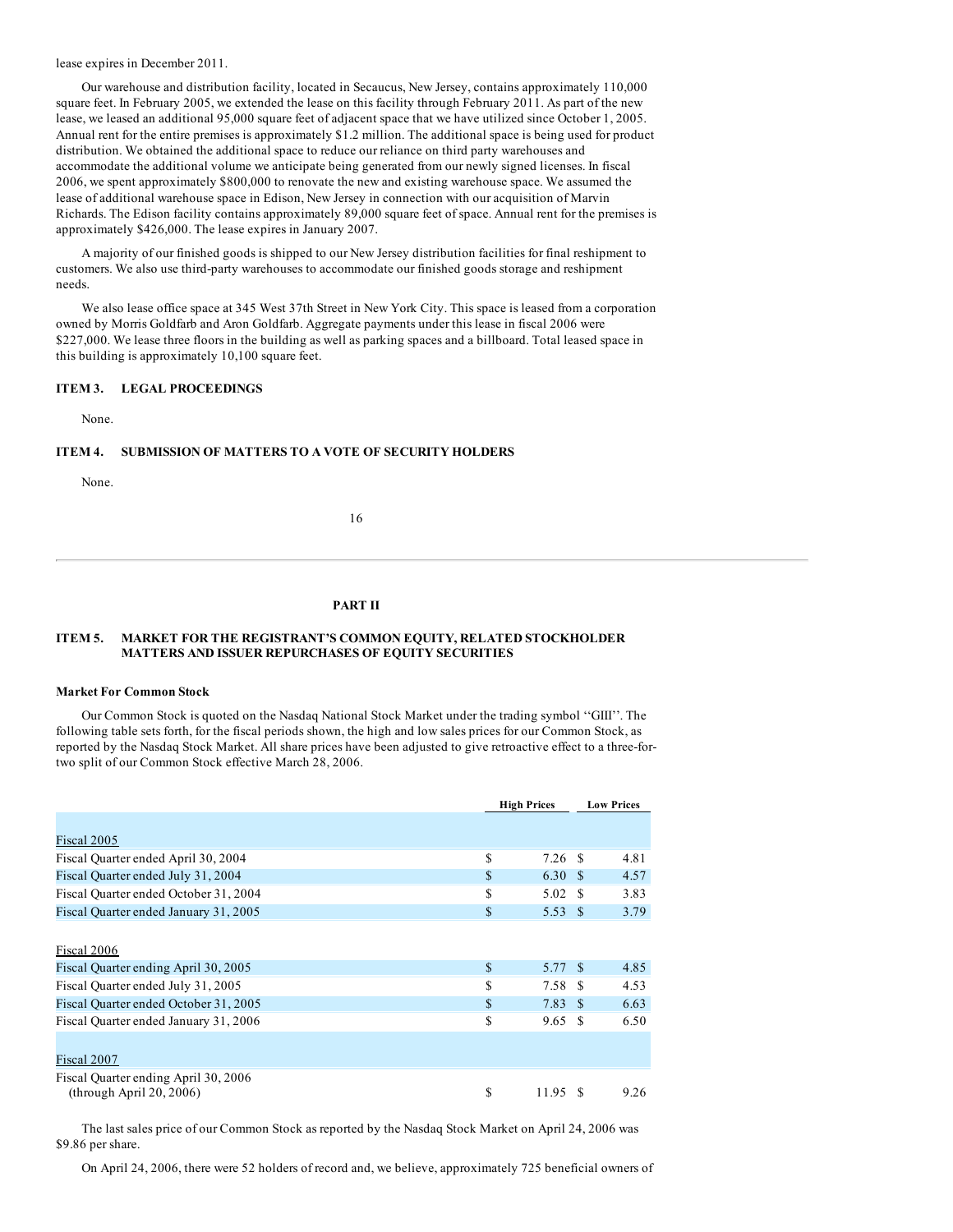#### **Dividend Policy**

Our Board of Directors currently intends to follow a policy of retaining any earnings to finance the continued growth and development of our business and does not anticipate paying cash dividends in the foreseeable future. Any future determination as to the payment of cash dividends will be dependent upon our financial condition, results of operations and other factors deemed relevant by the Board. Our loan agreement limits payments for cash dividends and stock redemption to \$1.5 million plus an additional amount for stock redemptions based on the proceeds of sales of equity securities. See ''Management's Discussion and Analysis of Financial Condition and Results of Operations — Liquidity and Capital Resources'' in Item 7 below and Note E to our Consolidated Financial Statements.

## **ITEM 6. SELECTED CONSOLIDATED FINANCIAL DATA**

The selected consolidated financial data set forth below as of and for the years ended January 31, 2002, 2003, 2004, 2005 and 2006 have been derived from our audited consolidated financial statements. Our audited consolidated financial statements as of January 31, 2002, 2003 and 2004 and for the years ended January 31, 2002 and 2003 are not included in this filing. The selected consolidated financial data should be read in conjunction with ''Management's Discussion and Analysis of Financial Condition and Results of Operations'' (Item 7 of this Report) and the audited consolidated financial

17

statements and related notes thereto included elsewhere in this Annual Report on Form 10-K. Certain amounts in the Income Statement Data for fiscal years 2002 through 2005 have been reclassified to conform to the current year presentation.

Our results of operations for the year ended January 31, 2006 include the results of our Marvin Richards and Winlit divisions from July 11, 2005, the date we acquired the stock of Marvin Richards and certain assets from Winlit.

All share and per share information in the table below have been adjusted to give retroactive effect to a three-for-two split of our Common Stock effective March 28, 2006.

#### (in thousands, except per share data)

|                                               |     |           |               |           |   | Year Ended January 31, |     |         |               |         |
|-----------------------------------------------|-----|-----------|---------------|-----------|---|------------------------|-----|---------|---------------|---------|
|                                               |     | 2002      |               | 2003      |   | 2004                   |     | 2005    |               | 2006    |
| <b>Consolidated Income Statement Data:</b>    |     |           |               |           |   |                        |     |         |               |         |
| Net sales                                     |     | \$201,855 |               | \$203,301 |   | \$225,061              | \$. | 214,278 | S.            | 324,072 |
| Cost of goods sold                            |     | 158,160   |               | 153,367   |   | 162,229                |     | 161,534 |               | 239,226 |
| Gross profit                                  |     | 43,695    |               | 49,934    |   | 62,832                 |     | 52,744  |               | 84,846  |
| Selling, general & administrative expenses    |     | 35,174    |               | 40,841    |   | 46,784                 |     | 47,452  |               | 64,763  |
| Depreciation and amortization                 |     | 1,069     |               | 1,360     |   | 1,255                  |     | 1,344   |               | 3,125   |
| Non-recurring charge                          |     |           |               | 3,556     |   |                        |     | 882     |               |         |
| Operating profit                              |     | 7,452     |               | 4,177     |   | 14,793                 |     | 3,066   |               | 16,958  |
| Interest and financing charges, net           |     | 3,577     |               | 1,907     |   | 1,179                  |     | 1,086   |               | 4,349   |
| Income before income taxes                    |     | 3,875     |               | 2,270     |   | 13,614                 |     | 1,980   |               | 12,609  |
| Income taxes                                  |     | 1,511     |               | 1,888     |   | 5,238                  |     | 1,277   |               | 5,517   |
| Net income                                    |     | 2,364     |               | 382       | S | 8,376                  | S   | 703     | S.            | 7,092   |
| Basic earnings per share                      | \$. | 0.24      | <sup>S</sup>  | 0.04      | S | 0.81                   | S   | 0.07    | <b>S</b>      | 0.62    |
| Weighted average shares outstanding – basic   |     | 10.014    |               | 10,147    |   | 10,368                 |     | 10,773  |               | 11,509  |
| Diluted earnings per share                    |     | 0.21      | <sup>\$</sup> | 0.03      | S | 0.76                   | -S  | 0.06    | <sup>\$</sup> | 0.58    |
| Weighted average shares outstanding – diluted |     | 11,061    |               | 11,020    |   | 11,022                 |     | 11,292  |               | 12,236  |

|                                           | As of January 31, |  |           |  |           |  |        |     |         |
|-------------------------------------------|-------------------|--|-----------|--|-----------|--|--------|-----|---------|
|                                           | 2002              |  | 2003      |  | 2004      |  | 2005   |     | 2006    |
| <b>Consolidated Balance Sheet Data:</b>   |                   |  |           |  |           |  |        |     |         |
| Working capital                           | 46,140 \$         |  | 47.260 \$ |  | 57,388 \$ |  | 59.868 | - S | 61.197  |
| Total assets                              | 67.701            |  | 70.956    |  | 80.696    |  | 80.595 |     | 138,317 |
| Short-term debt                           | 906               |  | 885       |  | 852       |  | 972    |     | 7.578   |
| Long-term debt, excluding current portion | 203               |  | 88        |  | $\theta$  |  | 510    |     | 21,750  |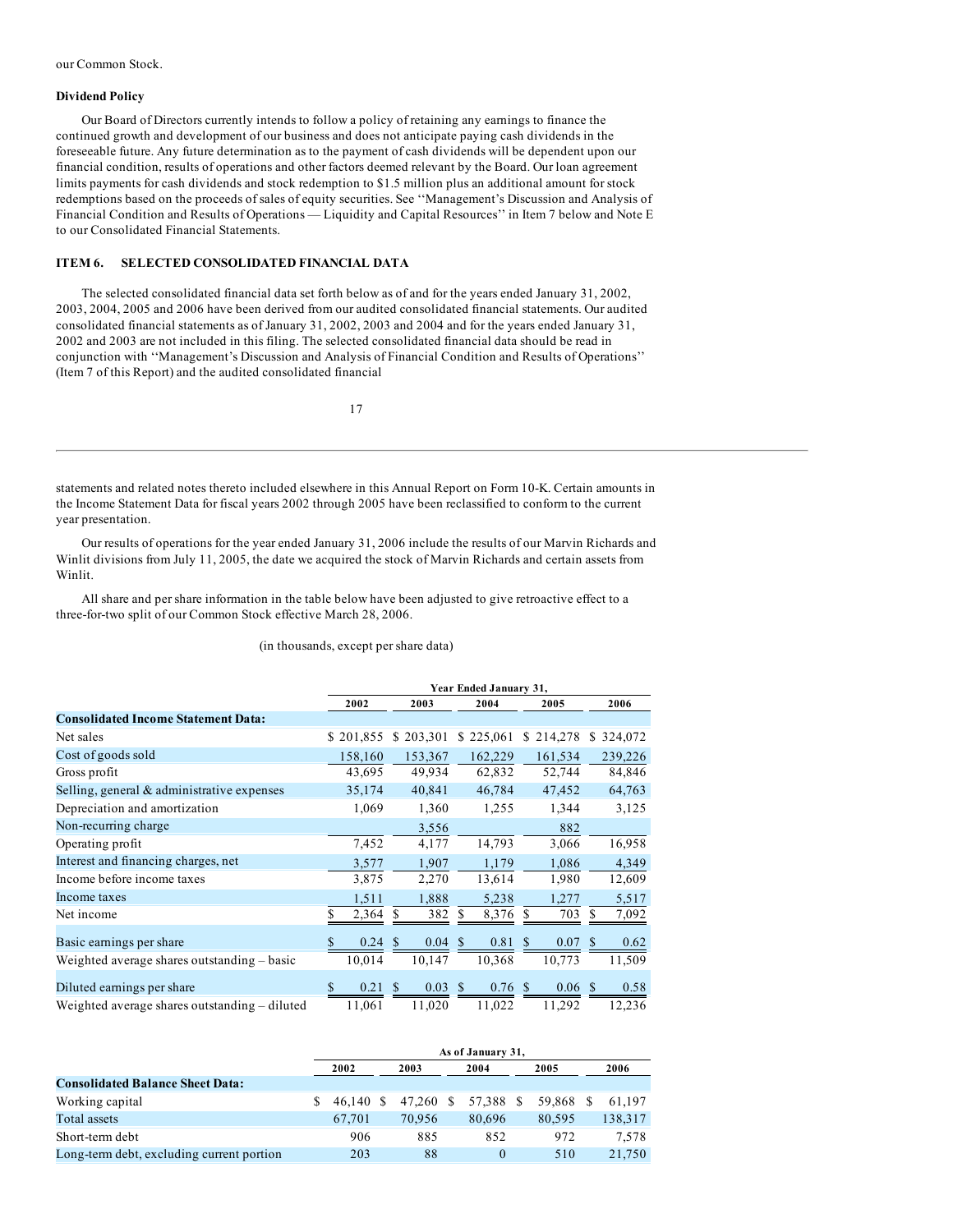#### **ITEM 7. MANAGEMENT'S DISCUSSION AND ANALYSIS OF FINANCIAL CONDITION AND RESULTS OF OPERATIONS**

*Statements in this Annual Report on Form 10-K concerning our business outlook or future economic performance, anticipated revenues, expenses or other financial items, product introductions and plans and objectives related thereto, and statements concerning assumptions made or expectations as to any future events, conditions, performance or other matters, are ''forward-looking statements'' as that term is defined under the Federal securities laws. Forward-looking statements are subject to risks, uncertainties and other factors which* could cause actual results to differ materially from those stated in such statements. Such risks, uncertainties *and factors include, but are not limited to, dependence on licensed product, reliance on foreign manufacturers, risks of doing business abroad, the nature of the apparel industry, including changing consumer demand and tastes, seasonality, customer acceptance of new products, the impact of competitive products and pricing, dependence on existing management, possible disruption from acquisitions and general economic conditions,* as well as other risks detailed in our filings with the Securities and Exchange Commission, including this *Annual Report on Form 10-K.*

Unless the context otherwise requires, ''G-III'', ''us'', ''we'' and ''our'' refer to G-III Apparel Group, Ltd. and its subsidiaries. References to fiscal years refer to the year ended or ending on January 31 of that year. For example, our fiscal year ended January 31, 2006 is referred to as ''fiscal 2006''.

The following presentation of management's discussion and analysis of our consolidated financial condition and results of operations should be read in conjunction with our financial statements, the accompanying notes and other financial information appearing elsewhere in this Report.

#### **Overview**

G-III designs, manufactures, imports and markets an extensive range of outerwear and sportswear, including coats, jackets, pants, suits, dresses and other sportswear items under licensed labels, our own proprietary labels and private retail labels. Our products are distributed through a broad mix of retail partners at a variety of price points. Our sales concentration has increased as sales to our ten largest customers increased from 53% of our net sales in fiscal 2005 to 61% of our net sales in fiscal 2006.

We operate in fashion markets that are intensely competitive. Our ability to continuously evaluate and respond to changing consumer demands and tastes, across multiple market segments, distribution channels and geographies, is critical to our success. Although our portfolio of brands is aimed at diversifying our risks in this regard, misjudging shifts in consumer preferences could have a negative effect on our business. Our success in the future will depend on our ability to design products that are accepted in the markets we serve, source the manufacture of our products on a competitive basis, particularly in light of the impact of the recent elimination of quota for apparel products, deliver products in a timely manner and continue to diversify our product portfolio and the markets we serve.

We operate our business in two segments, licensed apparel and non-licensed apparel. The licensed apparel segment includes sales of apparel brands licensed by us from third parties. The non-licensed apparel segment includes sales of apparel under our own brands and private label brands.

The sale of licensed apparel has been a key element of our business strategy for many years. As part of this strategy, we added several new fashion and sports apparel licenses in the past year. We believe that consumers prefer to buy brands they know and we have continually sought licenses that would increase the portfolio of name brands we can offer through different tiers of retail distribution, for a wider array of products and at a variety of price points. The sale of licensed product accounted for 60.8% of our net sales in fiscal 2006 compared to 63.6% of our net sales in fiscal 2005 and 76.3% of our net sales in fiscal 2004.

On July 11, 2005, we acquired the business of Marvin Richards. Marvin Richards has been an outerwear manufacturer and supplier for over 20 years under the Marvin Richards brand name. As a result of this acquisition, we have licenses under the Calvin Klein and ck Calvin Klein brand names. Marvin Richards also conducts a variety of private label programs.

On July 11, 2005, we also acquired specified operating assets of Winlit Group, Ltd. Winlit has been a supplier of outerwear for over 35 years. As a result of acquiring Winlit's assets, we have licenses for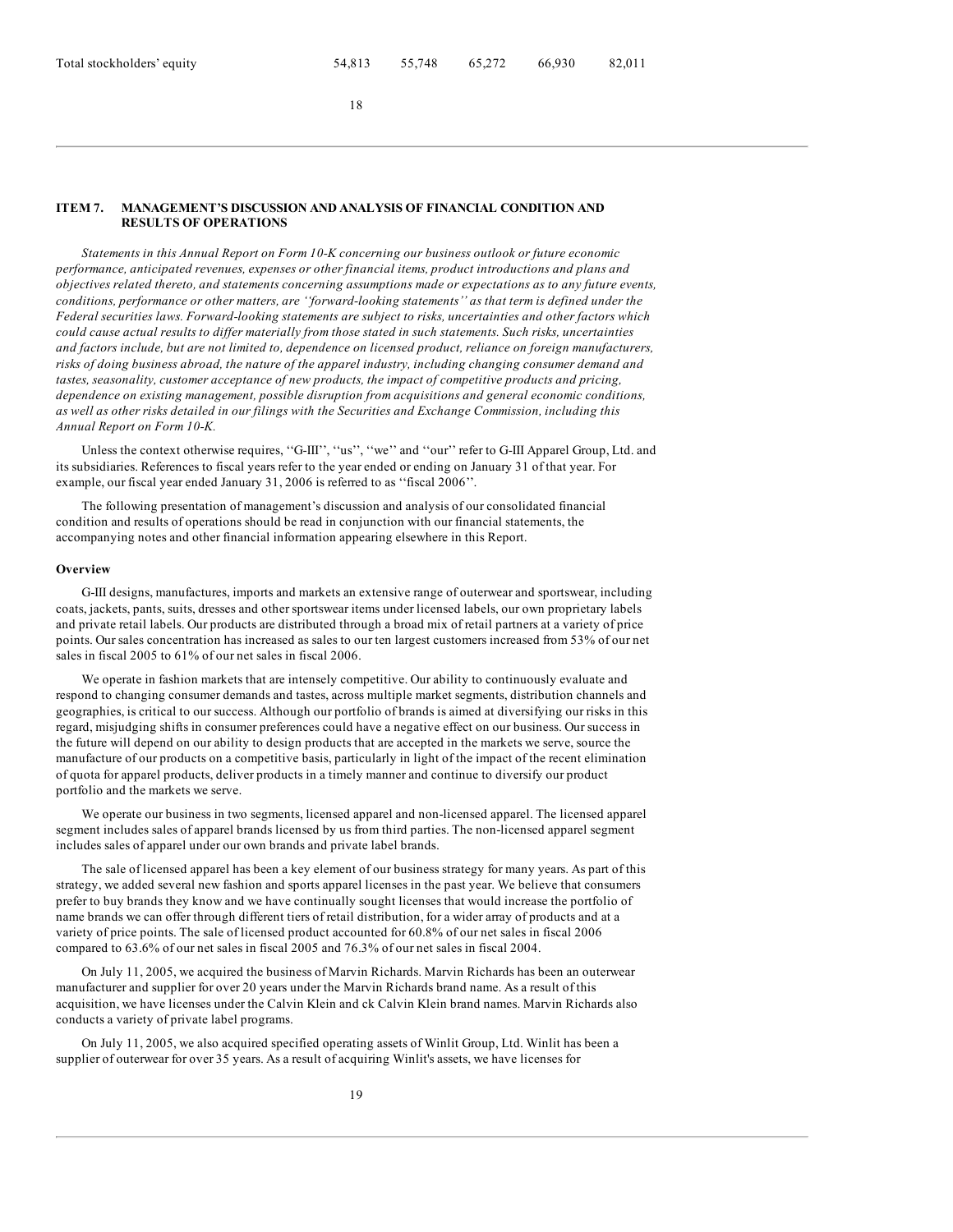men's and women's outerwear under the Guess? brand, leather outerwear under the Tommy Hilfiger brand, and ladies outerwear under licenses with Ellen Tracy and Pacific Trail. Winlit also sells apparel under the Winlit, LNR, and NY 10018 owned names and through private label programs.

The operating results of Marvin Richards and Winlit have been included in our financial statements since July 11, 2005. As a result, our results for fiscal 2006 exclude the seasonal losses that were incurred by the acquired companies in the first half of fiscal 2006. Results for fiscal 2007 will include the full year of operations of the acquired companies, as well as a full year of interest expense and depreciation and amortization expense relating to the acquisitions. As a result, we expect that our seasonal losses in the first two quarters of fiscal 2007 will be higher than in fiscal 2006.

These acquisitions are consistent with our strategy to increase the portfolio of brands that we offer through different tiers of retail distribution, for a wider array of products and at a variety of price points. Both transactions are expected to complement our existing group of licensed brands, G-III owned labels and private label programs.

We entered into a new financing agreement on July 11, 2005 to fund the purchase price for these acquisitions and provide additional working capital. See ''Liquidity and Capital Resources'' for a description of this financing.

We continue to believe that brand owners will look to consolidate the number of licensees they engage to develop product and they will continue to look for licensees with a successful track record of developing brands. We are continually having discussions with licensors regarding new opportunities. It is our objective to continue to expand our product offerings. As a result of our acquisition of Marvin Richards, we have licenses for men's and women's outerwear with Calvin Klein. In September 2005, we entered into a license agreement to manufacture and distribute women's better suits under the Calvin Klein label and in April 2006, we entered into a license agreement to manufacture and distribute women's dresses under the Calvin Klein label. We began shipping the women's suit line in January 2006 and expect to begin shipping women's dresses for the holiday 2006 season. We have had a license agreement with Sean John for men's outerwear for over five years. In March 2006, we added license agreements to manufacture women's sportswear and outerwear under Sean John labels. We expect to launch the Sean John sportwear line in 2007. We will also be producing a line of urban sportswear for Wal-Mart under their Exsto label with shipments expected to begin during the second quarter of fiscal 2007.

Significant trends that are affecting the apparel industry include the continuing consolidation of retail chains, the desire on the part of retailers to consolidate vendors supplying them, the increased focus by department stores on their own private label brands and a shift in consumer shopping preferences away from traditional department stores to other mid-tier and specialty store venues. There has also been significant downward pressure on average retail prices for many categories of apparel. We have responded to these trends by continuing to focus on selling products with recognized brand equity, by attention to design, quality and value and by improving our sourcing capabilities. We believe that our broad distribution capabilities help us to respond to the various shifts by consumers between distribution channels. We also believe that our operational capabilities will enable us to continue to be a vendor of choice for our retail partners.

## **Use of Estimates and Critical Accounting Policies**

The preparation of financial statements in conformity with generally accepted accounting principles requires management to make estimates and assumptions that affect the reported amounts of assets and liabilities at the date of the financial statements and revenues and expenses during the reporting period. Significant accounting policies employed by us, including the use of estimates, are presented in the notes to our consolidated financial statements.

Critical accounting policies are those that are most important to the portrayal of our financial condition and our results of operations, and require management's most difficult, subjective and complex judgments, as a result of the need to make estimates about the effect of matters that are inherently uncertain. Our most critical accounting estimates, discussed below, pertain to revenue recognition, accounts receivable, inventories, income taxes, goodwill and intangible assets and stock-based compensation. In determining these estimates, management must use amounts that are based upon its informed

judgments and best estimates. On an on-going basis, we evaluate our estimates, including those related to customer allowances and discounts, product returns, bad debt and inventory reserves, and carrying values of intangible assets. We base our estimates on historical experience and on various other assumptions that we believe are reasonable under the circumstances. The results of these estimates form the basis for making judgments about the carrying values of assets and liabilities that are not readily apparent from other sources. Actual results may differ from these estimates under different assumptions and conditions.

#### *Revenue Recognition*

We recognize a sale at the time merchandise is shipped to the customer. We also act as an agent in brokering sales between our customers and overseas factories. On these transactions, we recognize commission

<sup>20</sup>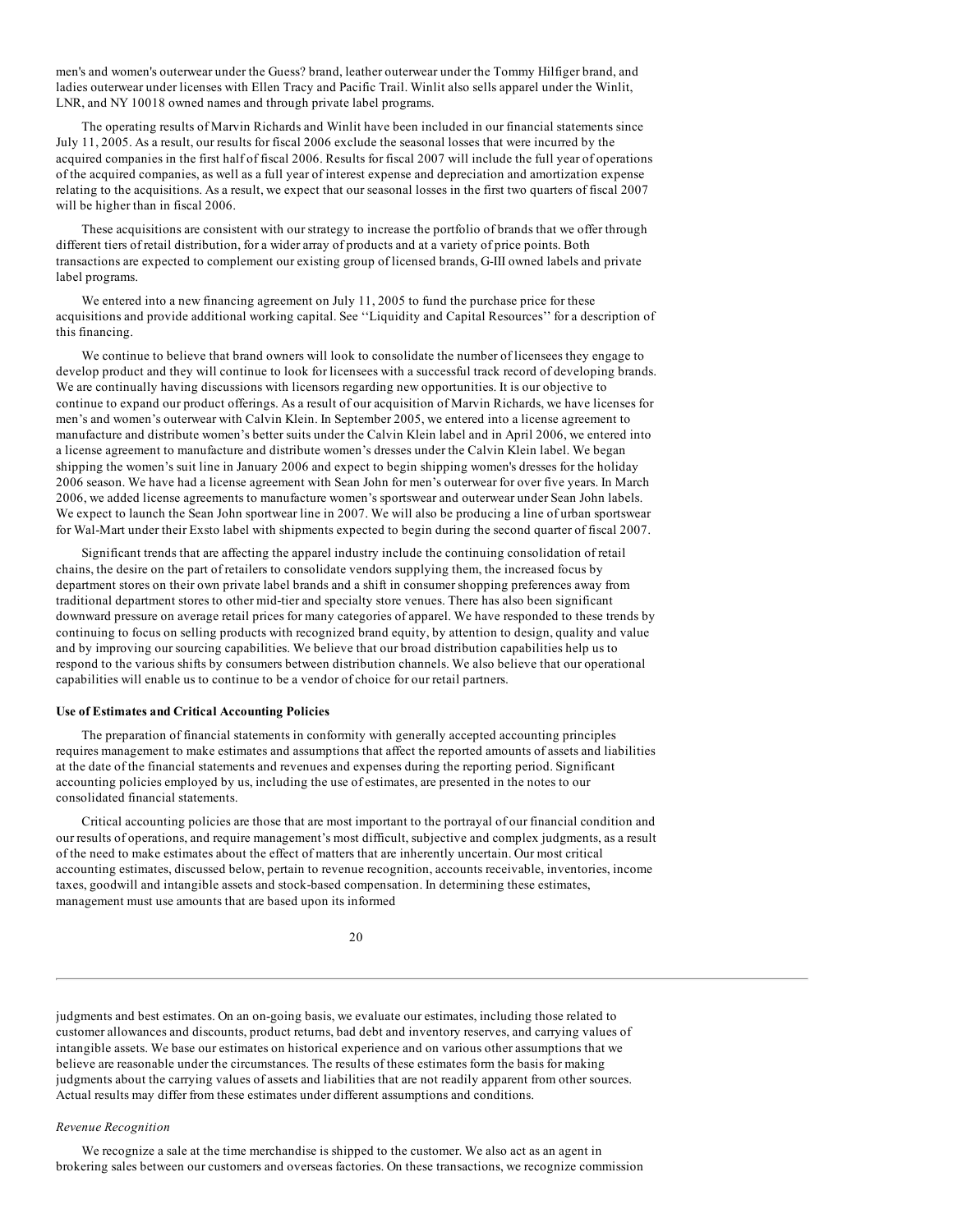fee income on the sales that are financed by and shipped directly to our customers. This income is also recorded at the time the merchandise is shipped. Net sales take into account reserves for returns and allowances. We estimate the amount of reserves and allowances based on current and historical information and trends. Sales are reported net of returns, discounts and allowances. Discounts, allowances and estimates of future returns are recognized when the related revenues are recognized.

#### *Accounts Receivable*

In the normal course of business, we extend credit to our customers based on pre-defined credit criteria. Accounts receivable, as shown on our consolidated balance sheet, are net of allowances and anticipated discounts. In circumstances where we are aware of a specific customer's inability to meet its financial obligation (such as in the case of bankruptcy filings or substantial downgrading of credit sources), a specific reserve for bad debts is recorded against amounts due to reduce the net recognized receivable to the amount reasonably expected to be collected. For all other customers, an allowance for doubtful accounts is determined through analysis of the aging of accounts receivable at the date of the financial statements, assessments of collectability based on historical trends and an evaluation of the impact of economic conditions.

An allowance for discounts is based on reviews of open invoices where concessions have been extended to customers. Costs associated with allowable deductions for customer advertising expenses are charged to advertising expenses in the selling, general and administrative section of our consolidated statements of income. Costs associated with markdowns and other operational charge backs, net of historical recoveries, are included as a reduction of net sales. All of these are part of the allowances included in accounts receivable. We reserve against known charge backs, as well as for an estimate of potential future deductions by customers. These provisions result from seasonal negotiations with our customers as well as historical deduction trends, net of historical recoveries and the evaluation of current market conditions.

#### *Inventories*

Inventories are stated at lower of cost (determined by the first-in, first-out method) or market. We continually evaluate the composition of our inventories, assessing slow-turning, ongoing product as well as fashion product from prior seasons. The market value of distressed inventory is based on historical sales trends of our individual product lines, the impact of market trends and economic conditions, and the value of current orders for this type of inventory.

#### *Income Taxes*

As part of the process of preparing our consolidated financial statements, we are required to estimate our income taxes in each of the jurisdictions in which we operate. This process involves estimating our actual current tax exposure, together with assessing temporary differences resulting from differing treatment of items for tax and accounting purposes. These differences result in deferred tax assets and liabilities, which are included within our consolidated balance sheet.

#### *Goodwill and Intangible Assets*

On July 11, 2005, we acquired Marvin Richards and specified operating assets of Winlit. SFAS No. 142 requires that goodwill and intangible assets with an indefinite life be tested for impairment at least

21

annually. Goodwill and intangible assets with an indefinite life are required to be written down when impaired, rather than amortized as previous accounting standards required. Goodwill and intangible assets with an indefinite life are tested for impairment by comparing the fair value of the reporting unit with its carrying value. Fair value is generally determined using discounted cash flows, market multiples and market capitalization. Significant estimates used in the fair value methodologies include estimates of future cash flows, future shortterm and long-term growth rates, weighted average cost of capital and estimates of market multiples of the reportable unit. If these estimates or their related assumptions change in the future, we may be required to record impairment charges for our goodwill and intangible assets with an indefinite life.

The process of evaluating the potential impairment of goodwill is subjective and requires significant judgment at many points during the analysis. In estimating the fair value of a reporting unit for the purposes of our annual or periodic analyses, we make estimates and judgments about the future cash flows of that reporting unit. Although our cash flow forecasts are based on assumptions that are consistent with our plans and estimates we are using to manage the underlying businesses, there is significant exercise of judgment involved in determining the cash flows attributable to a reporting unit over its estimated remaining useful life. In addition, we make certain judgments about allocating shared assets to the estimated balance sheets of our reporting units. We also consider our and our competitor's market capitalization on the date we perform the analysis. Changes in judgment on these assumptions and estimates could result in a goodwill impairment charge.

We allocated the purchase price of the companies we acquired in fiscal 2006 to the tangible and intangible assets acquired and liabilities assumed, based on their estimate fair values. These valuations require management to make significant estimations and assumptions, especially with respect to intangible assets.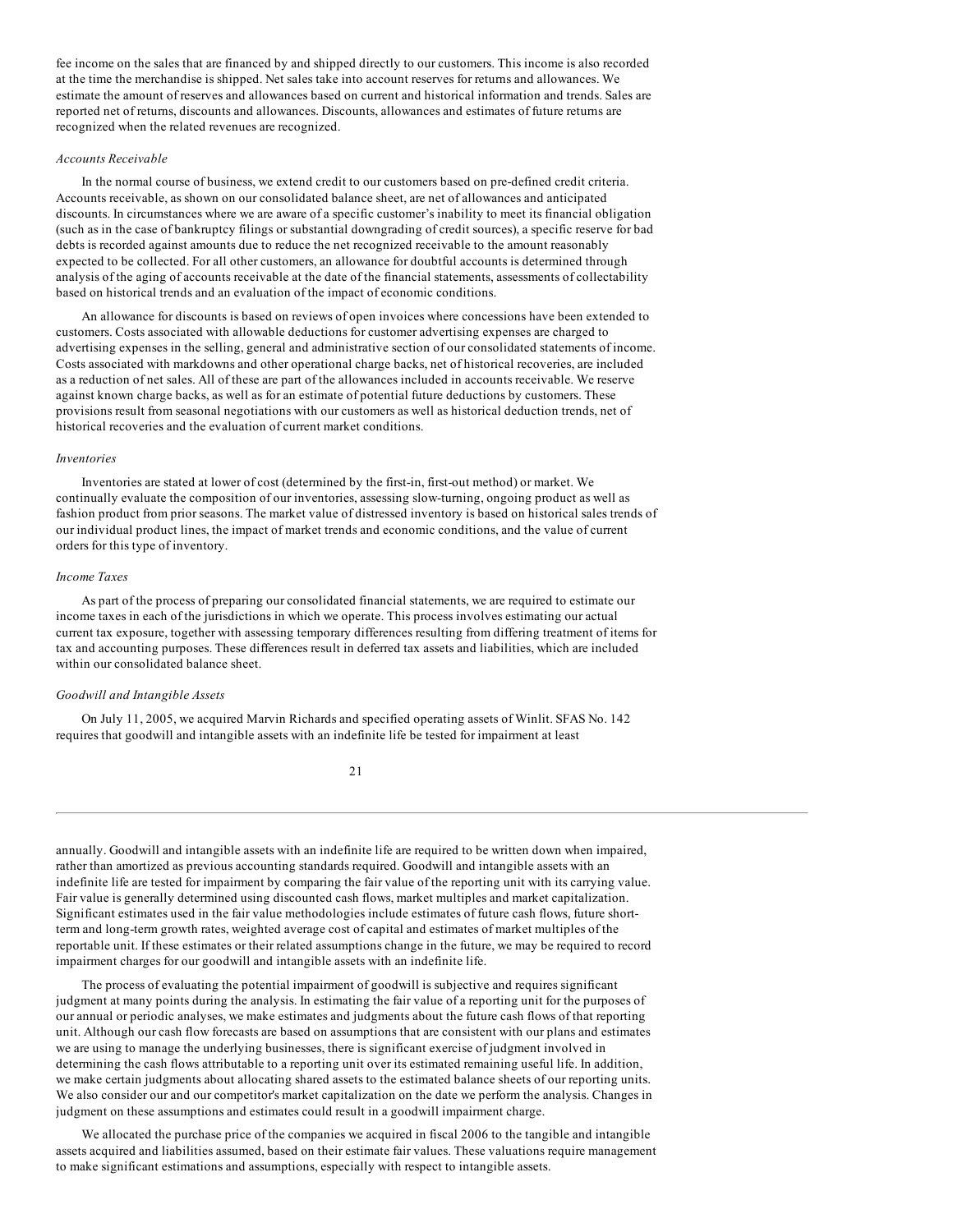Critical estimates in valuing intangible assets include future expected cash flows from license agreements, trade names and customer relations. In addition, other factors considered are the brand awareness and market position of the products sold by the acquired companies and assumptions about the period of time the brand will continue to be used in the combined company's product portfolio. Management's estimates of fair value are based on assumptions believed to be reasonable, but which are inherently uncertain and unpredictable.

If we did not appropriately allocate these components or we incorrectly estimate the useful lives of these components, our computation of depreciation and amortization expense may not appropriately reflect the actual impact of these costs over future periods, which will affect our net income.

#### *Stock-based Compensation*

Effective February 1, 2006, we will account for stock-based compensation in accordance with Statement of Financial Accounting Statements Standards No. 123R-''Share-Based Payments''. We will utilize the Black-Scholes option pricing model to estimate the fair value of stock-based compensation at the date of grant. The Black-Scholes model requires subjective assumptions regarding dividend yields, expected volatility, expected life of options and risk-free interest rates. These assumptions reflect management's best estimates. Changes in these inputs and assumptions can materially affect the estimate of fair value and the amount of our stock-based compensation expenses. We estimate that that we will recognize approximately \$290,000 of stock-based compensation expense in fiscal 2007 with respect to stock options that were outstanding as of January 31, 2006. As of February 1, 2006, there was approximately \$650,000 of total unrecognized stock-based compensation expense related to non-vested stock-based compensation arrangements granted by us. These expenses are expected to be recognized through January 31, 2010.

22

#### **Results of Operations**

The following table sets forth selected operating data as a percentage of our net sales for the fiscal years indicated below:

|                                              | 2004   | 2005    | 2006    |
|----------------------------------------------|--------|---------|---------|
| Net sales                                    | 100.0% | 100.0%  | 100.0%  |
| Cost of goods sold                           | 72.1   | 75.4    | 73.8    |
| Gross profit                                 | 27.9   | 24.6    | 26.2    |
| Selling, general and administrative expenses | 20.8   | 22.2    | 20.0    |
| Depreciation and amortization                | 0.5    | 0.6     | 1.0     |
| Non-recurring charge                         |        | 0.4     |         |
| Operating profit                             | 6.6    | 1.4     | 5.2     |
| Interest and financing charges, net          | 0.5    | 0.5     | 1.3     |
| Income before income taxes                   | 6.1    | 0.9     | 3.9     |
| Income taxes                                 | 2.4    | 0.6     | 1.7     |
| Net income                                   | 3.7%   | $0.3\%$ | $2.2\%$ |
|                                              |        |         |         |

#### **Results of Operations**

#### *Year ended January 31, 2006 (''fiscal 2006'') compared to year ended January 31, 2005 (''fiscal 2005'')*

Net sales for fiscal 2006 increased by \$109.8 million to \$324.1 million from \$214.3 million in the prior year. Net sales from our new Marvin Richards and Winlit divisions accounted for \$99.5 million of this increase. Net sales of licensed apparel increased \$60.7 million to \$197.0 million from \$136.3 million in the prior year. The increase was primarily a result of sales of \$47.2 million of licensed apparel by our two new divisions. Sales under new licenses for Kenneth Cole Men's and IZOD (\$11.7 million) and an increase in our sports licensing division (\$8.2 million) were partially offset by a decrease in sales in our fashion sports apparel business (\$8.8 million). Net sales of non-licensed apparel increased \$49.1 million to \$127.1 million from \$78.0 million in the prior year. This increase was the result of sales of non-licensed apparel of \$52.5 million by our new Marvin Richards and Winlit divisions offset, in part by decreases in sales of non-licensed apparel under our pre-existing owned labels and private label programs.

Gross profit increased \$32.1 million to \$84.8 million, or 26.2% of net sales, for fiscal 2006 from \$52.7 million, or 24.6% of net sales, for the prior year. Gross profit from our two new divisions accounted for \$28.6 million of this increase. The gross profit percentage of our licensed apparel segment increased to 27.9% (\$55.0 million) in fiscal 2006 from 25.1% (\$35.1 million) in the prior year. The gross profit percentage in our licensed apparel increased primarily due to the higher gross margins in connection with sales in our new Calvin Klein division and improved gross margins in our Cole Haan and Sean John divisions. In addition, we had commission fee income of \$843,000 in our licensed apparel segment. There was no commission fee income in this segment in last year's comparable period. There is no cost of goods sold component associated with these commission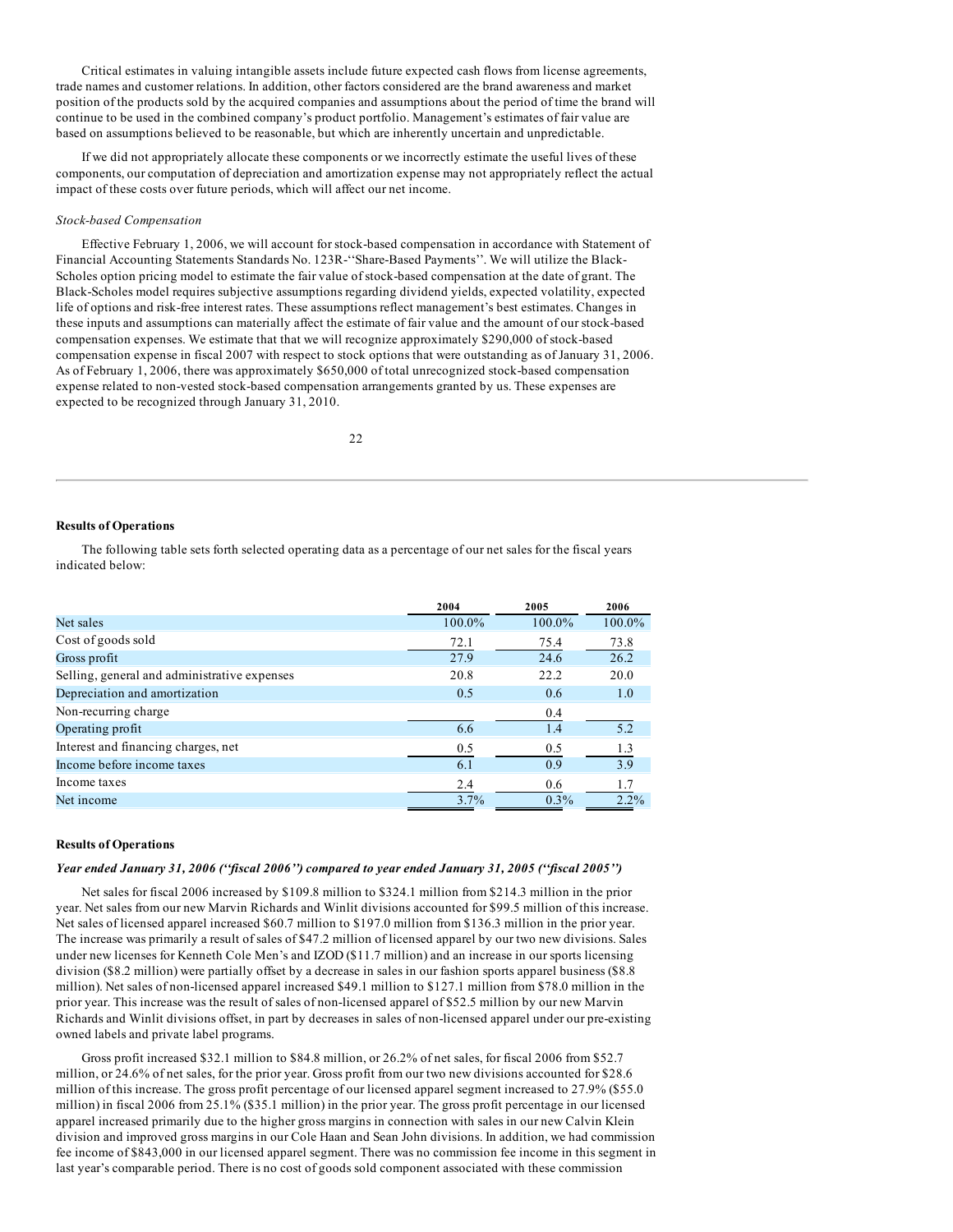transactions. The gross profit percentage in our non-licensed apparel segment increased to 23.5% (\$29.8 million) during fiscal 2006 compared to 22.6% (\$17.6 million) in the prior year due to higher gross margins in connection with sales of non-licensed apparel in our two new divisions offset by a decrease in commission fee income. Commission fee income in the non-licensed apparel segment decreased to \$1.6 million during fiscal 2006 from \$2.2 million in the comparable period of the prior year.

Selling, general and administrative expenses for fiscal 2006 were \$67.9 million compared to \$48.8 million for the prior year. Selling, general and administrative expenses increased primarily as a result of increases in personnel costs (\$9.7 million), advertising and promotion (\$3.0 million), facility costs (\$2.2 million) and depreciation and amortization (\$1.8 million). Personnel costs increased due to the additional personnel from the acquired businesses and an increase in management bonuses, as well as a non-cash compensation charge of \$1.6 million incurred as a result of the vesting of 141,000 shares of restricted stock granted to key management. Advertising and promotion increased due to contractual advertising under the licenses that we added as a result of the acquisitions and contractual advertising

23

under our existing license agreements. Facility costs increased primarily as a result of the additional rent under leases assumed in connection with the acquisitions. Amortization expense increased as a result of the amortization of the identifiable intangibles of Marvin Richards and Winlit that we acquired.

Interest and finance charges, net were \$4.3 million for fiscal 2006 compared to \$1.1 million in the prior year. Interest expense increased primarily due to the additional debt incurred to finance the cash portion of the purchase price of our two acquisitions and the write-off of deferred costs associated with our prior credit agreement that was terminated, as well as due to an increase in average interest rates from approximately 4.25% to 7.25%, representing approximately \$100,000 of the increase.

We had an income tax expense of \$5.5 million for fiscal 2006 compared to \$1.3 million in the prior year. Our effective tax rate was 43.8% for fiscal 2006 compared to 64.5% in the prior year. The higher effective tax rate in fiscal 2005 reflected the charge of \$882,000 associated with the sale of our joint venture interest in a factory in China for which we did not record a tax benefit.

#### *Year ended January 31, 2005 (''fiscal 2005'') compared to year ended January 31, 2004 (''fiscal 2004'')*

Net sales for fiscal 2005 were \$214.3 million compared to \$225.1 million for fiscal 2004. Net sales of licensed apparel decreased \$35.4 million to \$136.3 million from \$171.7 million in fiscal 2004, primarily as a result of decreased sales of our fashion sports apparel (\$27.2 million), as well as a change in purchases this year by our largest customer from licensed products to our own proprietary brands (a decrease of \$18.4 million). These decreases were partially offset by increased sales of other licensed apparel, primarily Cole Haan and Sean John (aggregate increase of \$11.1 million). Net sales of non-licensed apparel increased \$24.7 million to \$80.0 million from \$53.4 million in fiscal 2004. This increase was primarily the result of our largest customer buying outerwear under our own women's and men's labels rather than under licensed labels as was done last year (an increase of \$16.2 million), as well as increased sales of our Black Rivet brand (an increase of \$4.6 million), which was launched in fiscal 2004.

Gross profit was \$52.7 million, or 24.6% of net sales, for fiscal 2005 compared to \$62.8 million, or 27.9% of net sales, in fiscal 2004. Gross profit of licensed apparel was \$35.1 million (25.8% of net sales) compared to \$48.8 million (28.4% of net sales) in fiscal 2004. The decrease in gross profit, both in amount and percentage, in the licensed apparel segment for fiscal 2005 was primarily the result of the decline in sales in our higher margin fashion sports apparel business. The gross profit percentage in the prior year was favorably impacted by a \$1.2 million decrease in our receivable reserves in the second quarter of fiscal 2004 which predominantly impacted our licensed apparel segment. These reserves were established in the fourth quarter of fiscal 2003, but were no longer deemed necessary as actual discounts and allowances were less than anticipated.

Gross profit from non-licensed apparel was \$17.6 million (22.6% of net sales) for fiscal 2005 compared to \$14.0 million (26.3% of net sales) in fiscal 2004. The decrease in gross profit percentage in our non-licensed apparel segment resulted primarily from lower commission-based sales. Commission fee income, which is primarily generated in the non-licensed apparel segment, decreased to \$2.2 million during fiscal 2005 from \$4.3 million in fiscal 2004. There is no cost of goods sold component associated with these commission transactions.

Selling, general and administrative expenses for fiscal 2005 were \$48.8 million compared to \$48.0 million in fiscal 2004. This increase resulted primarily from increases in advertising and promotion (\$1.4 million), design and product development (\$710,000) and personnel costs (\$320,000), which include health insurance benefits, offset by a decrease in sales commission expense (\$1.7 million). Advertising and promotion expenses increased due to increases in our co-operative advertising, national advertising commitments and purchased advertising. Design and product development expenses increased primarily due to more extensive sample development in our sports and Black Rivet lines and due to the newly launched Cece Cord division. The increase in personnel costs was attributable to additional personnel hired in fiscal 2004 as well as increases in the cost of our health benefits, partially offset by decreased bonus expense compared to fiscal 2004. The decrease in sales commissions resulted from lower sales of fashion sports apparel which are made primarily by an outside sales force.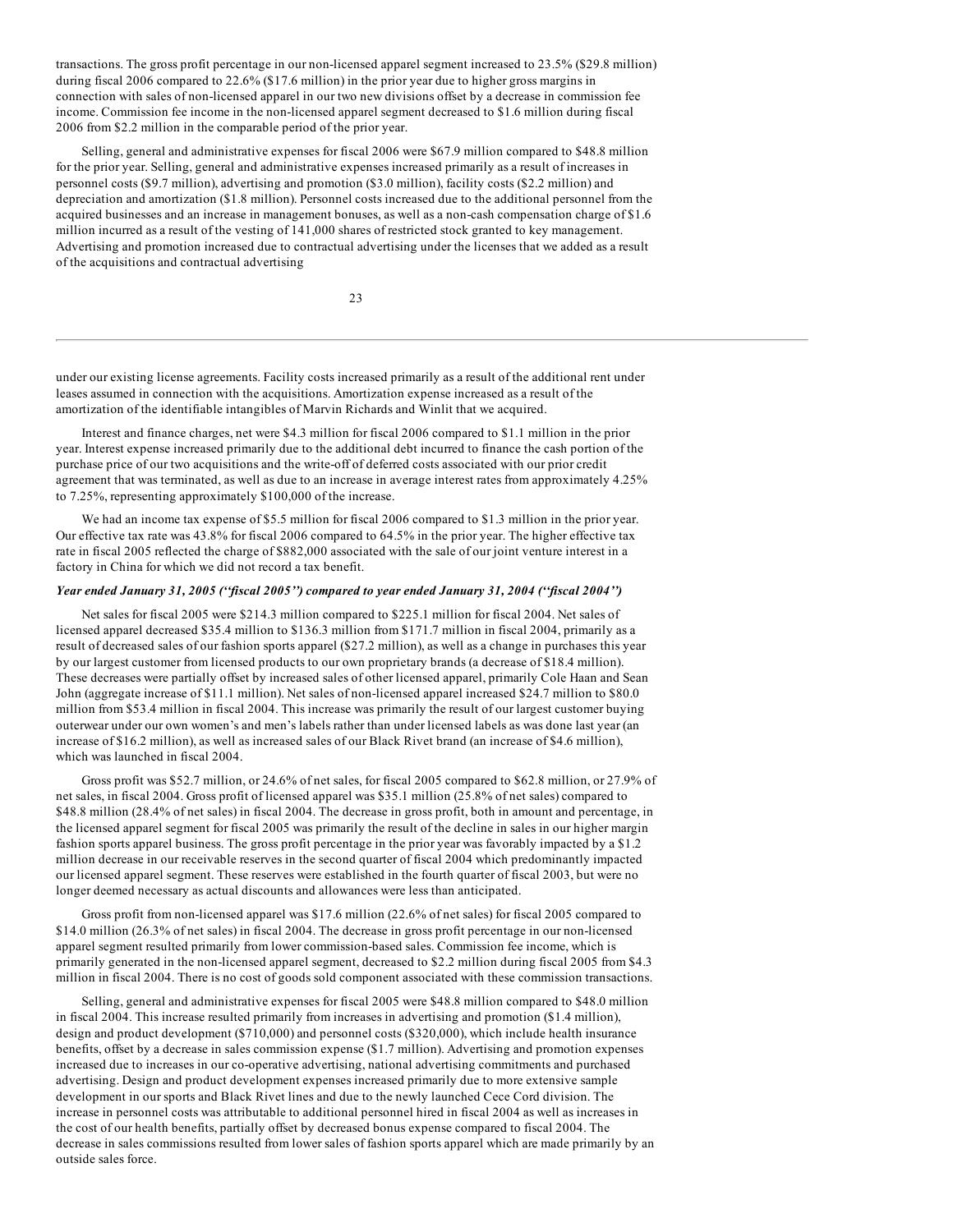In fiscal 2005, we recorded a non-cash charge to operations in the amount of \$882,000 associated with the sale of our joint venture interest in a factory located in China. We have taken no tax benefit for this charge.

Interest expense and financing charges were \$1.1 million in fiscal 2005 compared to \$1.2 million in fiscal 2004. We had lower borrowings in fiscal 2005 that were offset by higher interest rates.

We had an income tax expense of \$1.3 million for fiscal 2005 compared to an income tax expense of \$5.2 million in fiscal 2004. Our effective tax rate was 64.5% in fiscal 2005 compared to 38.5% in fiscal 2004. The higher effective tax rate in fiscal 2005 reflected the charge of \$882,000 for which we did not record a tax benefit.

#### **Liquidity and Capital Resources**

Our primary cash requirements are to fund our seasonal build up in inventories and accounts receivable, primarily during the second and third fiscal quarters each year. Due to the seasonality or our business, we generally reach our maximum borrowing under our asset-based credit facility during our third fiscal quarter. The primary source to meet our cash requirements are borrowings under this credit facility and cash generated from operations. During fiscal 2006, we also used \$23.9 million of cash to fund the purchase of Marvin Richards and specified assets from Winlit. We are required to make principal payments of at least \$6.6 million during fiscal 2007 under our new term loan. In addition, we expect to use additional cash during the next three years to pay additional purchase price in connection with our two acquisitions based on the operating results of these two divisions in fiscal 2007, 2008 and 2009.

#### *Financing Agreement*

On July 11, 2005, we entered into a financing agreement with The CIT Group/Commercial Services, Inc., as Agent, for a consortium of banks. The financing agreement is a three year, senior secured credit facility providing for borrowings in the aggregate principal amount of up to \$195.0 million. The facility consists of a revolving line of credit and a term loan. This financing agreement replaced our prior financing agreement that was a revolving line of credit that provided a maximum line of credit in amounts that ranged from \$35 million to \$110 million at specific times during the year.

The revolving line of credit provides for a maximum line ranging from \$45 million to \$165 million at specific times during the year, provided that there are no borrowings outstanding for at least 45 days during the period from December 1 through April 30 each year. We have satisfied this requirement for the most recent period. Amounts available under the line are subject to borrowing base formulas and over advances as specified in the financing agreement. Borrowings under the line of credit bear interest at our option at the prime rate or LIBOR plus 2.25%.

The amount borrowed under the line of credit varies based on our seasonal requirements. The maximum amount outstanding, including open letters of credit, under our line of credit was approximately \$74.7 million in fiscal 2004, \$64.9 million in fiscal 2005 and \$129.6 million in fiscal 2006. As of January 31, 2005 and 2006, there were no direct borrowings and no banker's acceptances outstanding. Our contingent liability under open letters of credit was approximately \$2.9 million at January 31, 2006 compared to approximately \$1.8 million as of January 31, 2005.

The term loan in the original principal amount of \$30 million is payable over three years with 11 quarterly installments of principal in the amount of \$1,650,000. The first quarterly installment was paid on December 31, 2005. The balance of \$11,850,000 remaining after the quarterly payments are made is due on maturity of the loan. Mandatory prepayments are required under the term loan commencing with the fiscal year ending January 31, 2007 to the extent of 50% of excess cash flow, as defined. The term loan bears interest, at our option, at prime plus 1% (8.75% at April 1, 2006) or LIBOR plus 3.25% (7.85% at April 1, 2006).

The financing agreement requires us, among other things, to maintain tangible net worth at specified levels, achieve specified earnings before interest, taxes, depreciation and amortization and maintain minimum fixed charge coverage ratios as defined. It also limits payments for cash dividends and stock redemption to \$1.5 million plus an additional amount for stock redemptions based on the proceeds of sales of equity securities. The financing agreement is secured by all of our assets.

PT Balihides, our Indonesian subsidiary, had a separate credit facility with an Indonesian bank. In December 2002, we closed the manufacturing facility operated by this subsidiary. The notes payable under

this facility represent borrowings as of January 31, 2006 of approximately \$770,000. The loan is collateralized by the property, plant and equipment of this subsidiary. No other G-III entity has guaranteed this loan. We continue to be in discussions with the bank regarding settlement of this debt.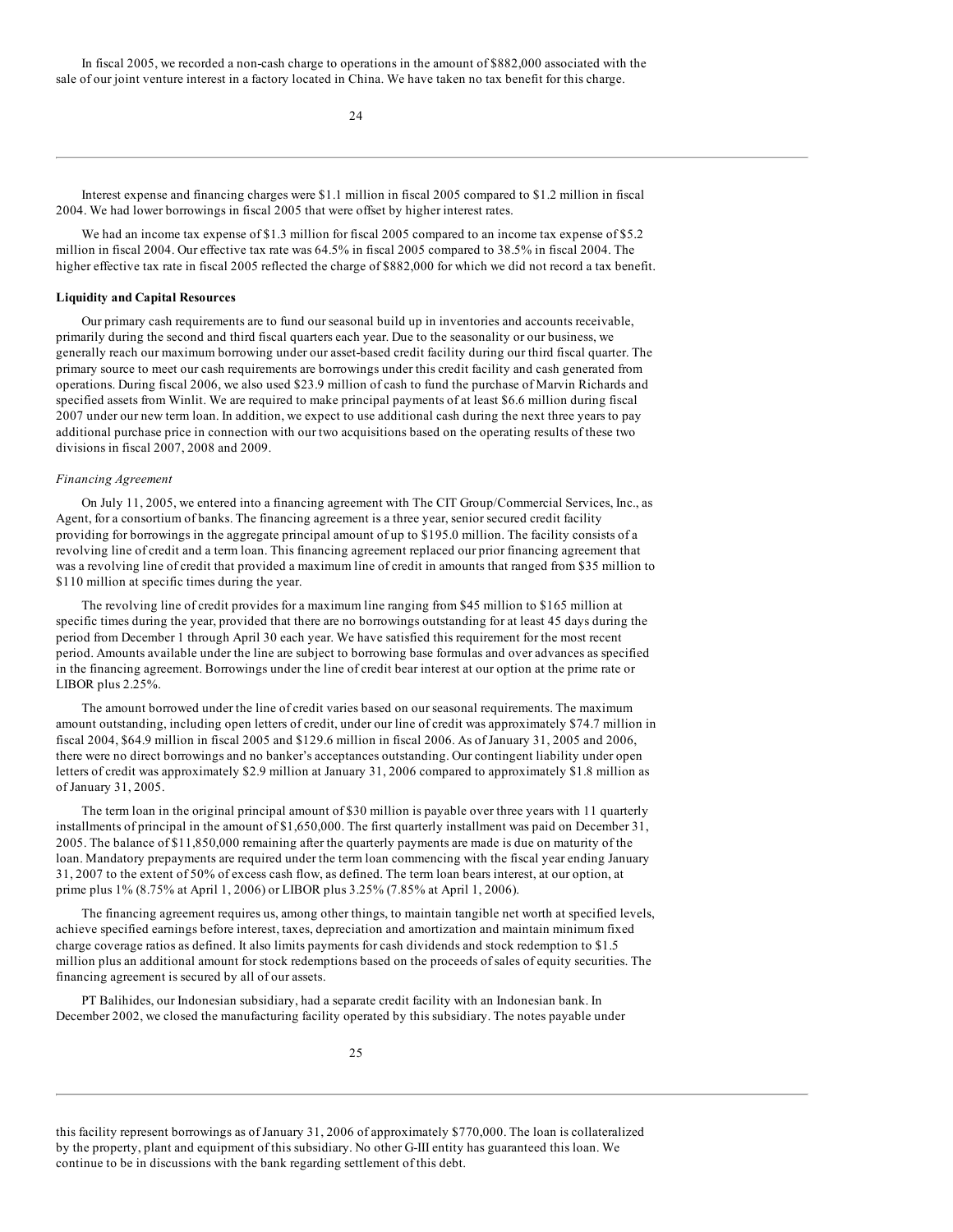#### *Cash from Operating Activities*

At January 31, 2006, we had cash and cash equivalents of \$7.0 million. We generated \$6.9 million of cash from operating activities in fiscal 2006. Cash was generated primarily from our net income of \$7.1 million, noncash charges for depreciation and amortization (\$3.1 million) and for shares of common stock issued as compensation (\$1.7 million) and a net decrease in inventory of \$12.0 million. The decrease in inventory resulted from the sale of \$18.3 million of inventory that we acquired from Marvin Richards and Winlit that was not on our balance sheet at the beginning of the year, offset, in part, by an increase of \$6.3 million in our year-end inventory. We realized cash from acquired accounts receivable of \$5.5 million during the year. The cash generated from these items was offset primarily by an increase in accounts receivable of \$21.0 million and an increase in prepaid expenses of \$4.3 million. The increase in accounts receivable was primarily attributable to the increase in net sales in the fourth quarter fiscal 2006 sales compared to the prior year. The increase in prepaid expenses is primarily a result of contractual advance payments made to licensors in accordance with some of our license agreements.

At January 31, 2005, we had cash and cash equivalents of \$16.6 million. We generated \$390,000 of cash from operating activities in fiscal 2005, resulting primarily from a decrease in inventory of \$4.3 million and non cash charges for depreciation and amortization expense of \$1.3 million and the write-down of \$882,000 in our joint venture interest, offset in part by an increase in accounts receivable of \$5.5 million. The decrease in inventory in fiscal 2005 resulted primarily from reduced fashion sports apparel inventory. Accounts receivable increased primarily due to increased sales in the fourth quarter of fiscal 2005 as compared to fiscal 2004.

In fiscal 2004, we had \$12.9 million of cash provided from our operating activities resulting primarily from net income of \$8.4 million, a decrease of \$2.6 million in inventories, and \$1.3 million in non-cash depreciation and amortization expense. The decrease in inventory was attributable to reduced inventory of leather skins associated with lower production of leather apparel.

#### *Cash from Investing Activities*

We used \$21.8 million of cash for investing activities in fiscal 2006, primarily in connection with the acquisitions of Marvin Richards (\$19.9 million) and Winlit (\$596,000). We used the balance of \$1.3 million in investing activities for capital expenditures, primarily to renovate existing and additional warehouse space that we leased. In fiscal 2005, capital expenditures, which were primarily for leasehold improvements for office and showroom space and computer equipment, amounted to \$1.1 million, partially offset by the proceeds of \$200,000 from the sale of our joint venture interest, resulting in a net use of \$865,000 of cash for investing activities. In fiscal 2004, we used \$693,000 of cash in investing activities to pay for capital expenditures.

#### *Cash from Financing Activities*

Cash from financing activities provided \$8.8 million in fiscal 2006 primarily as a result of \$30.0 million of borrowing under the term loan that is part of our new financing agreement, offset in part by the repayment of \$12.5 million under our terminated credit facility and repayment of \$8.1 million under our new credit facility. We used the proceeds of the term loan primarily to pay the cash portion of the purchase price for the acquisitions of Marvin Richards and Winlit and expenses incurred in connection with the acquisitions and the new financing agreement. As of January 31, 2006, there was \$28.4 million outstanding under the term loan.

Cash flows generated by financing activities in fiscal 2005 were primarily from financing obtained under a capital lease arrangement (\$600,000) and the exercise of stock options (\$523,000).We had \$493,000 of cash provided by financing activities in fiscal 2004 primarily due to \$609,000 received in connection with the exercise of stock options, partially offset by \$116,000 in payments of capital lease obligations.

## 26

## *Financing Needs*

We believe that our cash on hand and cash generated from operations, together with funds available from our line of credit, are sufficient to meet our expected operating and capital expenditure requirements. We may seek to acquire other businesses in order to expand our product offerings. We may need additional financing in order to complete one or more acquisitions. We cannot be certain that we will be able to obtain additional financing, if required, on acceptable terms or at all.

#### **New Accounting Pronouncements**

In December 2004, the Financial Accounting Standards Board (''FASB'') issued SFAS No. 123 (Revised 2004), ''Share-based Payment'' that will require us to expense costs related to share-based payment transactions with employees. With limited exceptions, SFAS No. 123(R) requires that the fair value of share-based payments to employees be expensed over the period service is received. SFAS No. 123(R) becomes effective for us on February 1, 2006.

We believe the pro forma disclosures in Note A to our consolidated financial statements under the caption ''Stock Based Compensation'' provide an appropriate short-term indicator of the level of expense that will be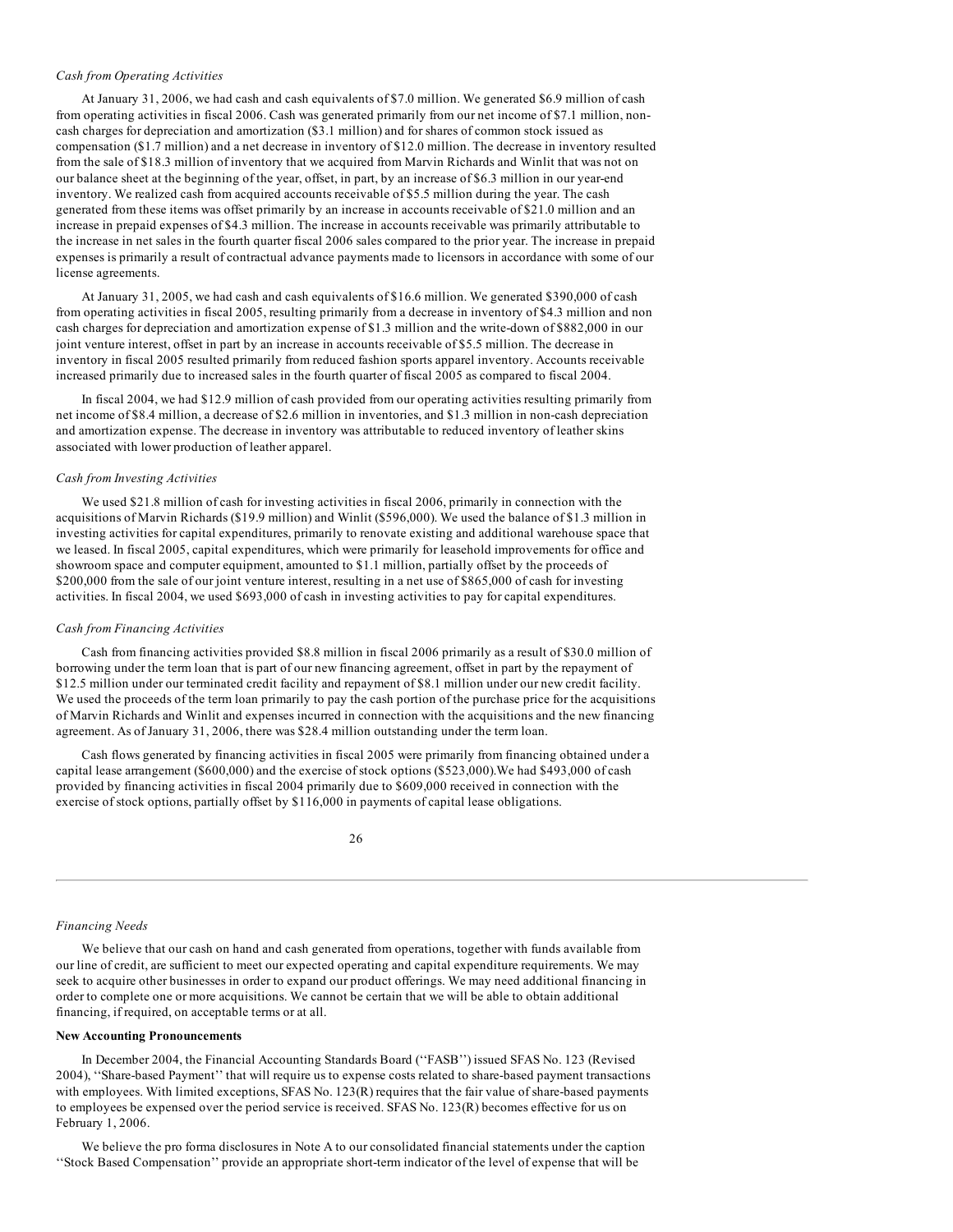recognized in accordance with SFAS No. 123(R). We estimate that we will recognize approximately \$290,000 of stock-based compensation expense in fiscal 2007 with respect to stock options that were outstanding as of January 31, 2006.

In June 2005, the FASB issued SFAS No. 154, ''Accounting Changes and Error Corrections,'' which changes the requirements for accounting for and reporting of a change in accounting principles. SFAS No. 154 requires retrospective application to financial statements for prior periods of a voluntary change in accounting principle unless it is impracticable. SFAS No. 154 also requires that a change in method of depreciation, amortization, or depletion for long-lived, non-financial assets be accounted for as a change in accounting estimate that is affected by a change in accounting principle. SFAS No. 154 is effective for accounting changes and corrections of errors made in fiscal years beginning after December 15, 2005, but does not change the transition provisions of any existing accounting pronouncements, including those that are in a transition phase as of the effective date of SFAS No. 154. Management does not expect the adoption of SFAS No. 154 to have a material effect on our results of operations or our financial position.

#### **Off Balance Sheet Arrangements**

We do not have any "off-balance sheet arrangements" as such term is defined in Item 303 of Regulation S-K of the SEC rules.

#### **Tabular Disclosure of Contractual Obligations**

As of January 31, 2006, our contractual obligations were as follows (in thousands):

|                                    |    |         |                     | <b>Payments Due By Period</b> |      |                  |   |                      |
|------------------------------------|----|---------|---------------------|-------------------------------|------|------------------|---|----------------------|
| <b>Contractual Obligations</b>     |    | Total   | Less than<br>1 Year | $1 - 3$<br>Years              |      | $3 - 5$<br>Years |   | More than<br>5 Years |
| Long-Term Debt Obligations $(1)$   | \$ | 29,420  | 7.370               | 22,050                        |      |                  |   |                      |
| Capital Lease Obligations          |    | 511     | 208                 | 303                           |      |                  |   |                      |
| <b>Operating Lease Obligations</b> |    | 21,663  | 4,535               | 7,736                         | - \$ | 7.207            | S | 2,185                |
| Minimum royalty payments $(2)$     |    | 88,053  | 24,049              | 43.273                        |      | 20,731           |   |                      |
| Purchase obligations $(3)$         |    | 2,849   | 2,849               |                               |      |                  |   |                      |
| Total                              |    | 142.496 | 39.011              | 73,362                        |      | 27.938           |   | 2,185                |

(1) Includes term loan due in quarterly installments of \$1.65 million with \$11.85 million due on July 11, 2008, the maturity date of our financing agreement, and notes payable in the amount of \$770,000 by PT Balihides, our inactive Indonesian subsidiary under a previously existing line of credit. No other G-III entity has guaranteed the PT Balihides note.

- (2) Includes obligations to pay minimum scheduled royalty, advertising and other required payments under various license agreements.
- (3) Includes outstanding trade letters of credit, which represent inventory purchase commitments, which typically mature in less than six months.

### 27

## **ITEM 7A. QUANTITATIVE AND QUALITATIVE DISCLOSURES ABOUT MARKET RISK**

## **Impact of Inflation and Foreign Exchange**

Our results of operations for the periods discussed have not been significantly affected by inflation or foreign currency fluctuation. We negotiate our purchase orders with foreign manufacturers in United States dollars. Thus, notwithstanding any fluctuation in foreign currencies, our cost for any purchase order is not subject to change after the time the order is placed. However, if the value of the United States dollar against local currencies were to decrease, manufacturers might increase their United States dollar prices for products.

We believe that inflation has not had a material effect on our costs and net revenues during the past three years.

## **Interest Rate Exposure**

We are subject to market risk from exposure to changes in interest rates relating primarily to our line of credit. We borrow under the line of credit to support general corporate purposes, including capital expenditures and working capital needs. All of our debt is short-term with variable rates. We do not expect changes in interest rates to have a material adverse effect on income or cash flows in fiscal 2007. Based on our average borrowings during fiscal 2006, we estimate that each 100 basis point increase in our borrowing rates would result in additional interest expense to us of approximately \$450,000.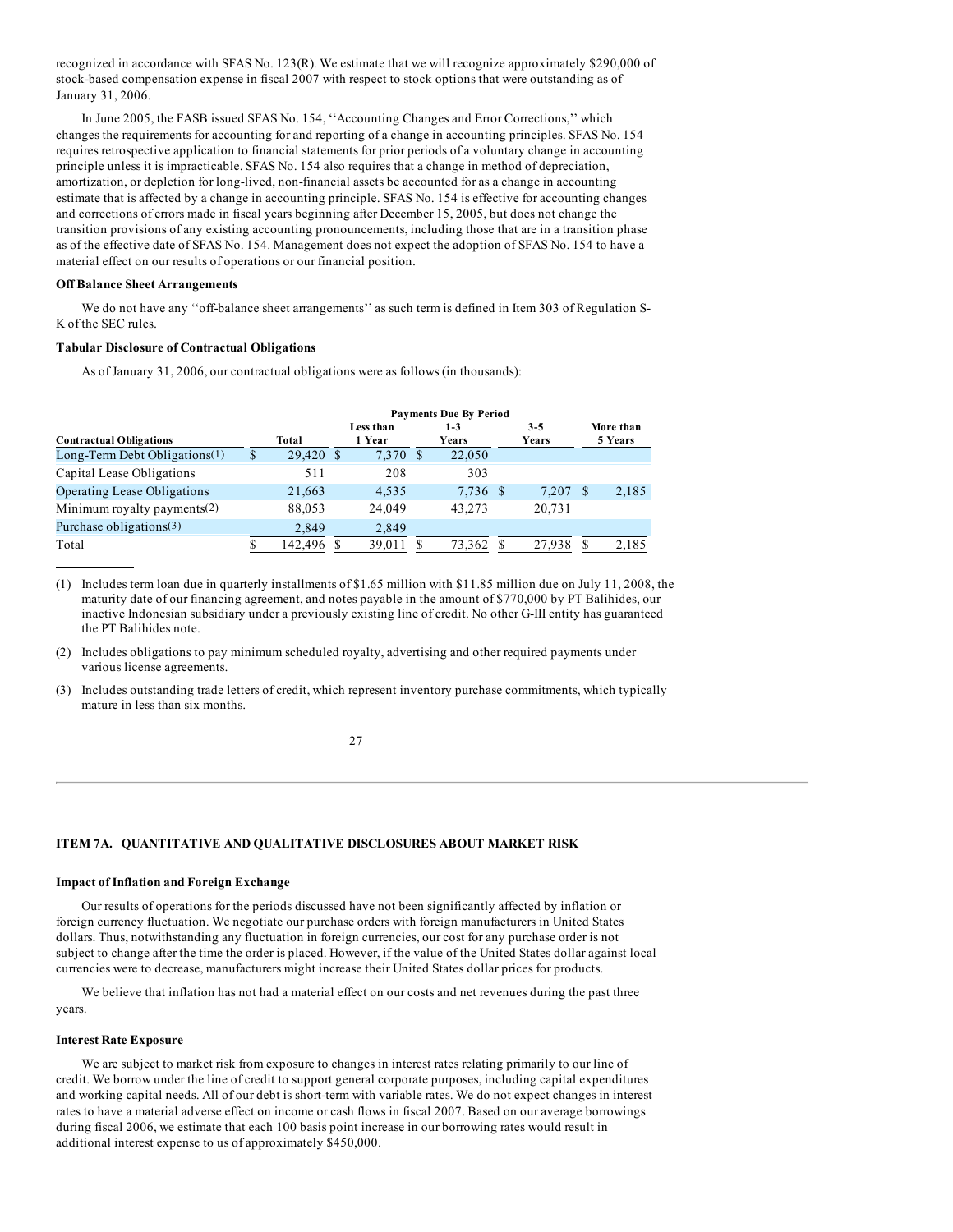## **ITEM 8. FINANCIAL STATEMENTS AND SUPPLEMENTARY DATA**

Financial statements and supplementary data required pursuant to this Item begin on page F-1 of this Report.

#### **ITEM 9. CHANGES IN AND DISAGREEMENTS WITH ACCOUNTANTS ON ACCOUNTING AND FINANCIAL DISCLOSURE**

None.

## **ITEM 9A. CONTROLS AND PROCEDURES**

As of the end of the period covered by this Report, our management, including the Chief Executive Officer and Chief Financial Officer, carried out an evaluation of the effectiveness of the design and operation of our disclosure controls and procedures. Based on that evaluation, our Chief Executive Officer and Chief Financial Officer concluded that our disclosure controls and procedures are effective in alerting them to material information, on a timely basis, required to be included in our periodic SEC filings. During our last fiscal quarter, there were no changes in our internal control over financial reporting that have materially affected, or are reasonably likely to materially affect, our internal control over financial reporting.

#### Acquisition of Marvin Richards and Winlit

On July 11, 2005, we completed the acquisition of Marvin Richards and specified assets and liabilities of Winlit. The operating results of Marvin Richards and Winlit are included in our results from July 11, 2005 to January 31, 2006. We have applied our disclosure controls and procedures to Marvin Richards and Winlit for that period. Pro forma information is based upon unaudited information of the acquired companies for periods prior to July 11, 2005. We have not evaluated the controls that were in place during these periods. We will continue to closely monitor and refine our internal controls over financial reporting for these new divisions during the transition and integration period. No deficiencies have been identified at this time.

## **ITEM 9B. OTHER INFORMATION**

None.

28

## **PART III**

#### **ITEM 10. DIRECTORS AND EXECUTIVE OFFICERS OF THE REGISTRANT**

We have adopted a code of ethics and business conduct, or Code of Ethics, which applies to our principal executive officer, principal financial officer, principal accounting officer or controller and persons performing similar functions. Our Code of Ethics is located on our Internet website at www.g-iii.com under the heading ''About G-III''. Any amendments to, or waivers from, a provision of our Code of Ethics that apply to our principal executive officer, principal financial officer, principal accounting officer or controller and persons performing similar functions will be disclosed on our internet website within five business days following such amendment or waiver. The information contained on or connected to our Internet website is not incorporated by reference into this Form 10-K and should not be considered part of this or any other report we file with or furnish to the Securities and Exchange Commission.

The information contained under the heading ''Proposal No. 1 – Election of Directors'' in our definitive Proxy Statement (the ''Proxy Statement'') relating to our Annual Meeting of Stockholders to be held on or about June 8, 2006, to be filed pursuant to Regulation 14A of the Securities Exchange Act of 1934 with the Securities and Exchange Commission is incorporated herein by reference. For information concerning our executive officers and other significant employees, see ''Business-Executive Officers of the Registrant'' in Item 1 above in this Report.

## **ITEM 11. EXECUTIVE COMPENSATION**

The information contained under the heading ''Executive Compensation'' in our Proxy Statement is incorporated herein by reference.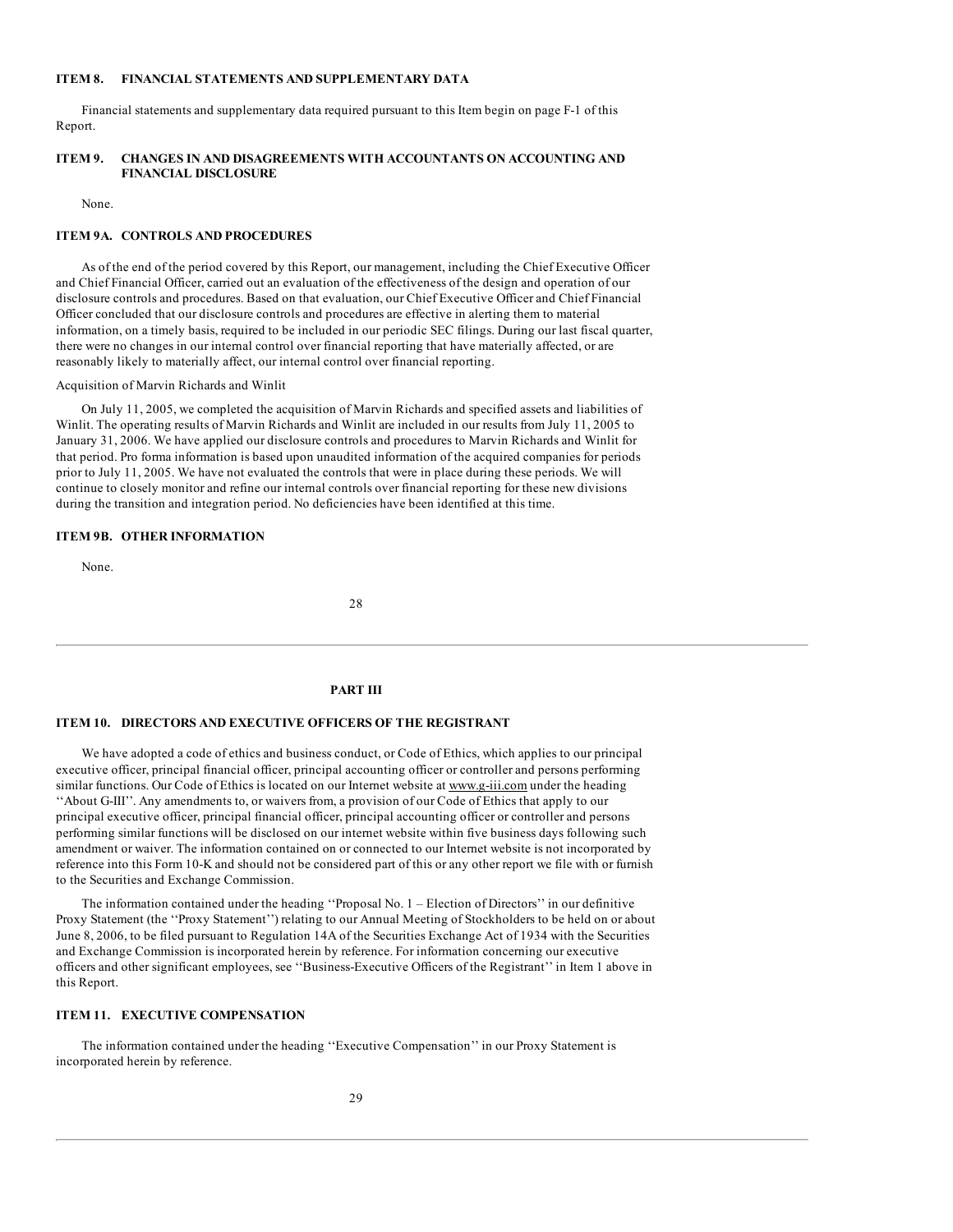## **ITEM 12. SECURITY OWNERSHIP OF CERTAIN BENEFICIAL OWNERS AND MANAGEMENT AND RELATED STOCKHOLDER MATTERS**

Security ownership information of certain beneficial owners and management as called for by this Item 12 is incorporated by reference to the information set forth under the heading ''Beneficial Ownership of Certain Stockholders and Management'' in the Proxy Statement.

#### **Equity Compensation Plan Information**

The following table provides information as of January 31, 2006, the last day of fiscal 2006, regarding securities issued under G-III's equity compensation plans that were in effect during fiscal 2006.

| <b>Plan Category</b>                                      | Number of<br>securities to<br>be issued upon<br>exercise<br>of outstanding<br>options.<br>warrants and rights | <b>Number of securities</b><br>remaining<br>available for future<br>Weighted average<br>issuance<br>under equity<br>compensation plans<br>(excluding securities<br>options, warrants<br>reflected in column (a)) |           |
|-----------------------------------------------------------|---------------------------------------------------------------------------------------------------------------|------------------------------------------------------------------------------------------------------------------------------------------------------------------------------------------------------------------|-----------|
| Equity compensation plans approved by<br>stockholders     | 1,429,348 \$                                                                                                  | 3.53(1)                                                                                                                                                                                                          | 1,124,071 |
| Equity compensation plans not approved by<br>stockholders | N/A                                                                                                           | N/A                                                                                                                                                                                                              | N/A       |
| Total                                                     | 1,429,348                                                                                                     | 3.53(1)                                                                                                                                                                                                          | 1,124,071 |

(1) Exercise price has been adjusted to give retroactive effect to a three-for-two split of our Common Stock effected on March 28, 2006

## **ITEM 13. CERTAIN RELATIONSHIPS AND RELATED TRANSACTIONS**

The information contained under the heading ''Certain Relationships and Related Transactions'' in our Proxy Statement is incorporated herein by reference.

#### **ITEM 14. PRINCIPAL ACCOUNTANT FEES AND SERVICES**

The information contained under the heading ''Principal Accountant Fees and Services'' in our Proxy Statement is incorporated herein by reference.

30

## **PART IV**

#### **ITEM 15. EXHIBITS AND FINANCIAL STATEMENT SCHEDULES**

- (a) 1. Financial Statements.
	- 2. Financial Statement Schedules.

The Financial Statements and Financial Statement Schedules are listed in the accompanying index to consolidated financial statements beginning on page F-1 of this report. All other schedules, for which provision is made in the applicable accounting regulations of the Securities and Exchange Commission are not required under the related instructions, are shown in the financial statements or are not applicable and therefore have been omitted.

3. Exhibits:

(a) The following exhibits filed as part of this report or incorporated herein by reference are management contracts or compensatory plans or arrangements: Exhibits 10.1, 10.1(a), 10.10, 10.11, 10.12, 10.12(a), 10.13, 10.14, 10.19. 10.20 and 10.23.

- 3.1 Certificate of Incorporation.1
- 3.2 By-Laws, as amended, of G-III Apparel Group, Ltd. (''G-III'').6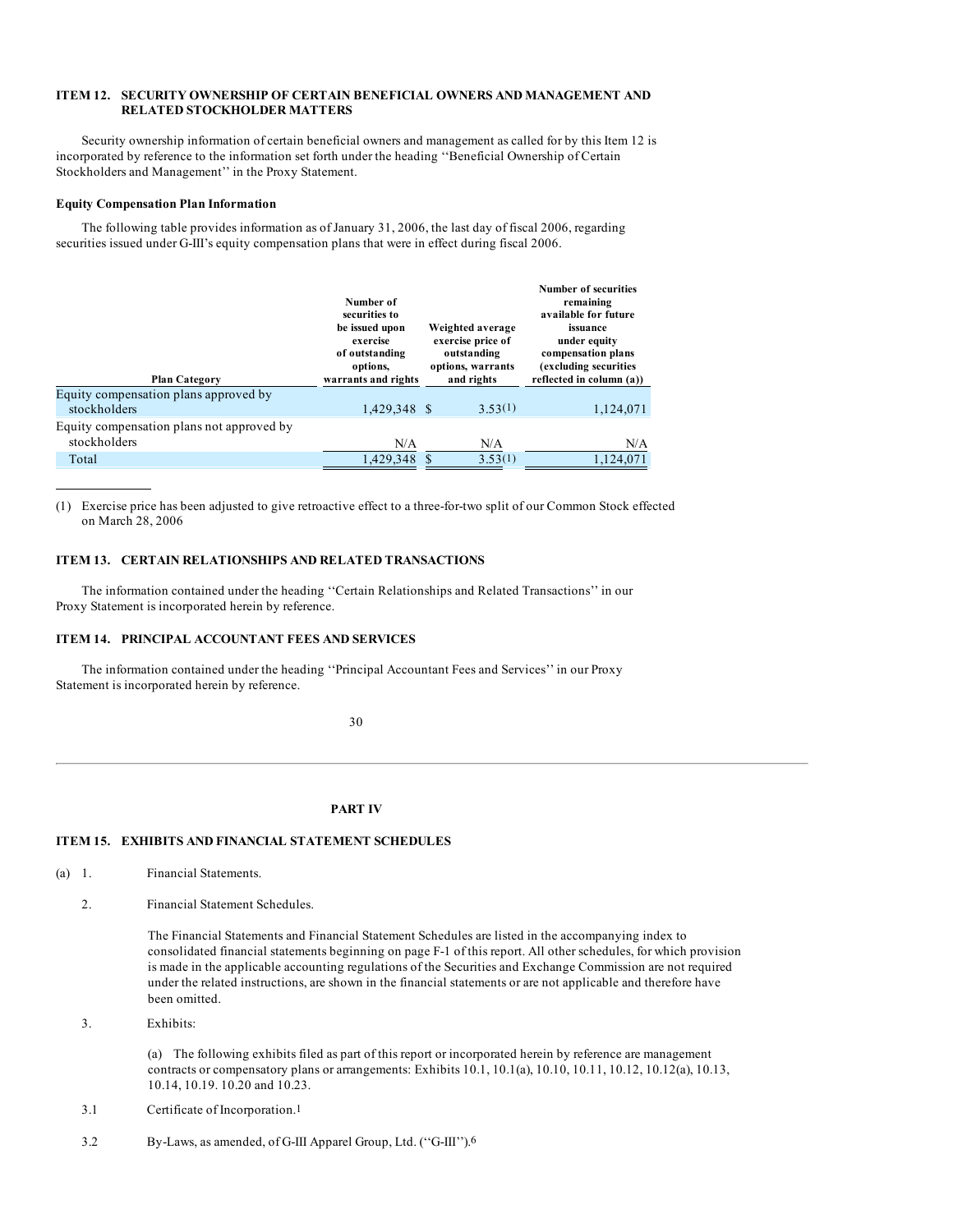| 10.1    | Employment Agreement, dated February 1, 1994, between G-III and Morris Goldfarb. <sup>4</sup>                                                                                                                                                                                                                            |
|---------|--------------------------------------------------------------------------------------------------------------------------------------------------------------------------------------------------------------------------------------------------------------------------------------------------------------------------|
| 10.1(a) | Amendment, dated October 1, 1999, to the Employment Agreement, dated February 1, 1994,<br>between G-III and Morris Goldfarb.8                                                                                                                                                                                            |
| 10.3    | Financing Agreement, dated as of July 11, 2005, by and among The CIT Group/Commercial<br>Services, Inc., as Agent, the Lenders that are parties thereto, G-III Leather Fashions, Inc., J.<br>Percy For Marvin Richards, Ltd., and CK Outerwear, LLC.15                                                                   |
| 10.3(a) | Amendment No. 2, dated as of February 24, 2006, to Financing Agreement, dated as of July<br>11, 2005, by and among The CIT Group/Commercial Services, Inc., as Agent, the Lenders that<br>are parties thereto, G-III Leather Fashions, Inc., J. Percy For Marvin Richards, Ltd., and CK<br>Outerwear, LLC. <sup>16</sup> |
| 10.6    | Lease, dated September 21, 1993, between Hartz Mountain Associates and G-III.3                                                                                                                                                                                                                                           |
| 10.6(a) | Lease renewal, dated May 27, 1999, between Hartz Mountain Associates and G-III.9                                                                                                                                                                                                                                         |
| 10.6(b) | Lease modification agreement, dated March 10, 2004, between Hartz Mountain Associates<br>and G-III.11                                                                                                                                                                                                                    |
| 10.6(c) | Lease modification agreement, dated February 23, 2005, between Hartz Mountain Associates<br>and G-III.11                                                                                                                                                                                                                 |
| 10.7    | Lease, dated June 1, 1993, between 512 Seventh Avenue Associates ("512") and G-III.4                                                                                                                                                                                                                                     |
| 10.7(a) | Lease amendment, dated July 1, 2000, between 512 and G-III.9                                                                                                                                                                                                                                                             |
| 10.8    | Lease, dated January 31, 1994, between 512 and G-III. <sup>5</sup>                                                                                                                                                                                                                                                       |
|         |                                                                                                                                                                                                                                                                                                                          |

- 10.8(a) Lease amendment, dated July 1, 2000, between 512 and G-III.9
- 10.10 G-III Apparel Group, Ltd. 1989 Stock Option Plan, as amended.4
- 10.11 G-III Apparel Group, Ltd. Stock Option Plan for Non-Employee Directors.2
- 10.12 G-III Apparel Group, Ltd. 1997 Stock Option Plan, as amended.11
- 10.12(a) Form of Option Agreement for awards made pursuant to the G-III Apparel Group, Ltd. 1997 Stock Option Plan, as amended.12
- 10.13 Letter Agreement, dated December 2, 1998, between G-III and Aron Goldfarb.7

31

| 10.14 | G-III Apparel Group, Ltd. 1999 Stock Option Plan for Non-Employee Directors, as amended.                                                                                                                                                      |
|-------|-----------------------------------------------------------------------------------------------------------------------------------------------------------------------------------------------------------------------------------------------|
| 10.15 | Lease Agreement dated February 1, 2003 between 345 W, 37th Corp. and G-III Leather<br>Fashions, Inc. <sup>10</sup>                                                                                                                            |
| 10.16 | Management Services Agreement dated February 1, 2003 between 345 W. 37th Corp. and G-<br>III Leather Fashions, Inc.10                                                                                                                         |
| 10.17 | First Amendment of Lease Agreement dated April 1, 2004 between 345 W. 37th Corp. and G-<br>III Leather Fashions, Inc. <sup>11</sup>                                                                                                           |
| 10.19 | G-III Apparel Group, Ltd. 2005 Stock Incentive Plan. <sup>13</sup>                                                                                                                                                                            |
| 10.20 | Form of Restricted Stock Agreement. <sup>14</sup>                                                                                                                                                                                             |
| 10.21 | Stock Purchase Agreement, dated as of July 11, 2005, by and among Sammy Aaron, Andrew<br>Reid, Lee Lipton, John Pollack, Sammy Aaron, as Sellers' Representative, G-III Leather<br>Fashions, Inc. and G-III Apparel Group, Ltd. <sup>15</sup> |

10.22 Asset Purchase Agreement, dated as of July 11, 2005, by and among G-III Leather Fashions, Inc., G-III Apparel Group, Ltd., Winlit Group, Ltd., David Winn and Richard Madris.15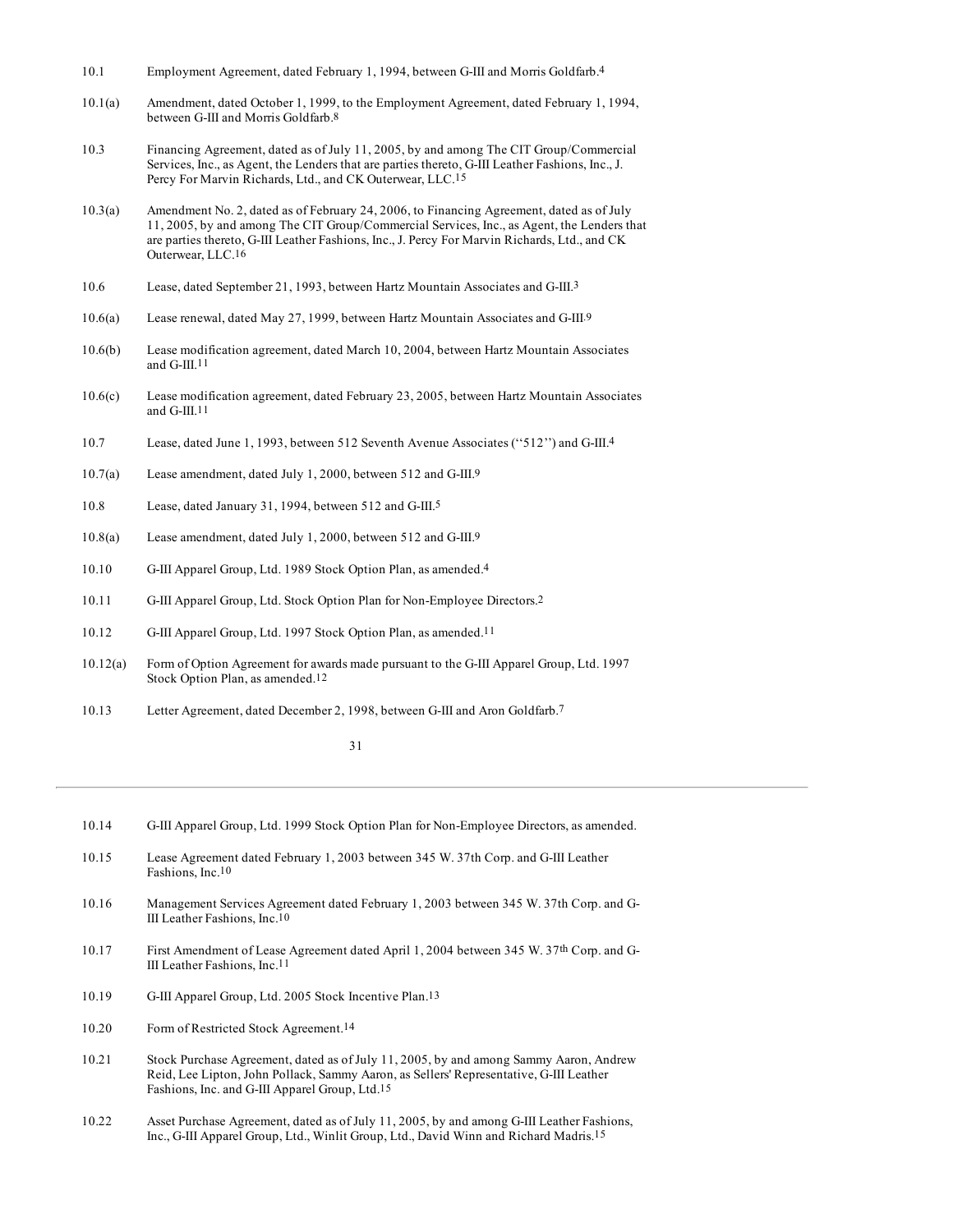| 10.23 | Employment Agreement, dated as of July 11, 2005, by and between Sammy Aaron and G-III |
|-------|---------------------------------------------------------------------------------------|
|       | Apparel Group, Ltd. <sup>15</sup>                                                     |

21 Subsidiaries of G-III.

23 Consent of Ernst & Young LLP, dated April 27, 2006.

- 31.1 Certification by Morris Goldfarb, Chief Executive Officer of G-III Apparel Group, Ltd., pursuant to Section 302 of the Sarbanes-Oxley Act of 2002, in connection with G-III Apparel Group, Ltd.'s Annual Report on Form 10-K for the fiscal year ended January 31, 2006.
- 31.2 Certification by Neal S. Nackman, Chief Financial Officer of G-III Apparel Group, Ltd., pursuant to Section 302 of the Sarbanes-Oxley Act of 2002, in connection with G-III Apparel Group, Ltd.'s Annual Report on Form 10-K for the fiscal year ended January 31, 2006.
- 32.1 Certification by Morris Goldfarb, Chief Executive Officer of G-III Apparel Group, Ltd., pursuant to 18 U.S.C. Section 1350, as adopted pursuant to Section 906 of the Sarbanes-Oxley Act of 2002, in connection with G-III Apparel Group, Ltd.'s Annual Report on Form 10-K for the fiscal year ended January 31, 2006.
- 32.2 Certification by Neal S. Nackman, Chief Financial Officer of G-III Apparel Group, Ltd., pursuant to 18 U.S.C. Section 1350, as adopted pursuant to Section 906 of the Sarbanes-Oxley Act of 2002, in connection with G-III Apparel Group, Ltd.'s Annual Report on Form 10-K for the year ended January 31, 2006.
- 1/ Previously filed as an exhibit to G-III's Registration Statement on Form S-1 (no. 33-31906), which exhibit is incorporated herein by reference.
- 2/ Previously filed as an exhibit to G-III's Annual Report on Form 10-K for the fiscal year ended July 31, 1991, which exhibit is incorporated herein by reference.
- 3/ Previously filed as an exhibit to G-III's Annual Report on Form 10-K for the fiscal year ended July 31, 1992, which exhibit is incorporated herein by reference.
- 4/ Previously filed as an exhibit to G-III's Annual Report on Form 10-K for the fiscal year ended January 31, 1994, which exhibit is incorporated herein by reference.
- 5/ Previously filed as an exhibit to G-III's Annual Report on Form 10-K for the fiscal year ended January 31, 1995, which exhibit is incorporated herein by reference.

32

- 6/ Previously filed as an exhibit to G-III's Quarterly Report on Form 10-Q for the fiscal quarter ended April 30, 1997, which exhibit is incorporated herein by reference.
- 7/ Previously filed as an exhibit to G-III's Annual Report on Form 10-K for the fiscal year ended January 31, 1999, which exhibit is incorporated herein by reference.
- 8/ Previously filed as an exhibit to G-III's Quarterly Report on Form 10-Q for the fiscal quarter ended October 31, 1999, which exhibit is incorporated herein by reference.
- 9/ Previously filed as an exhibit to G-III's Annual Report on Form 10-K for the fiscal year ended January 31, 2001, which exhibit is incorporated herein by reference.
- 10/ Previously filed as an exhibit to G-III's Quarterly Report on Form 10-Q for the fiscal quarter ended April 30, 2003, which exhibit is incorporated herein by reference.
- 11/ Previously filed as an exhibit to G-III's Annual Report on Form 10-K for the fiscal year ended January 31, 2004, which exhibit is incorporated here by reference.
- 12/ Previously filed as an exhibit to G-III's Annual Report on Form 10-K for the fiscal year ended January 31, 2005, which exhibit is incorporated here by reference.
- 13/ Previously filed as an exhibit to G-III's Registration Statement on Form S-8 filed on June 14, 2005, which exhibit is incorporated herein by reference.
- 14/ Previously filed as an exhibit to G-III's Report on Form 8-K filed on June 15, 2005, which exhibit is incorporated herein by reference.
- 15/ Previously filed as an exhibit to G-III's Report on Form 8-K filed on July 15, 2005, which exhibit is incorporated herein by reference.
- 16/ Previously filed as an exhibit to G-III's Report on Form 8-K filed on March 2, 2006, which exhibit is incorporated herein by reference.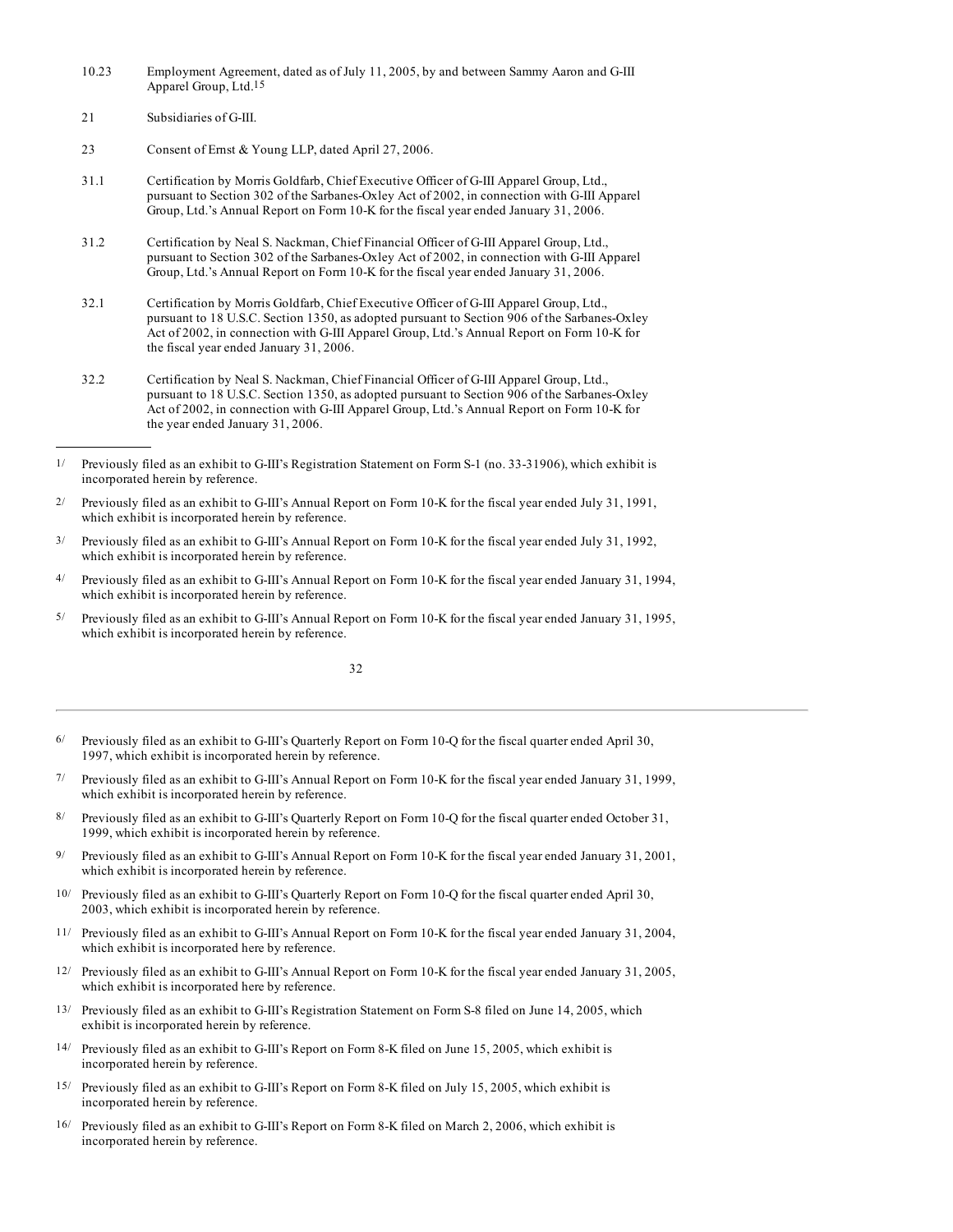Exhibits have been included in copies of this Report filed with the Securities and Exchange Commission. We will provide, without charge, a copy of these exhibits to each stockholder upon the written request of any such stockholder. All such requests should be directed to G-III Apparel Group, Ltd., 512 Seventh Avenue, 35th floor, New York, New York 10018, Attention: Mr. Wayne S. Miller, Secretary.

33

## **SIGNATURES**

Pursuant to the requirements of Section 13 or 15(d) of the Securities Exchange Act of 1934, the registrant has duly caused this report to be signed on its behalf by the undersigned, thereunto duly authorized.

## **G-III APPAREL GROUP, LTD.**

By /s/ Morris Goldfarb Morris Goldfarb, Chief Executive Officer

## May 1, 2006

Pursuant to the requirements of the Securities Exchange Act of 1934, this report has been signed below by the following persons on behalf of the registrant and in the capacities and on the date indicated.

| Signature                              | <b>Title</b>                                                                        | Date        |
|----------------------------------------|-------------------------------------------------------------------------------------|-------------|
| /s/ Morris Goldfarb<br>Morris Goldfarb | Director, Chairman of the Board and Chief<br>Executive Officer (principal executive | May 1,2006  |
|                                        | officer)                                                                            |             |
| /s/ Neal S. Nackman                    | Chief Financial Officer (principal                                                  | May 1,2006  |
| Neal S. Nackman                        | financial and accounting officer)                                                   |             |
| /s/ Sammy Aaron                        | Director and Vice Chairman                                                          | May 1, 2006 |
| Sammy Aaron                            |                                                                                     |             |
| /s/ Thomas J. Brosig                   | Director                                                                            | May 1, 2006 |
| Thomas J. Brosig                       |                                                                                     |             |
| /s/ Pieter Deiters                     | Director                                                                            | May 1,2006  |
| Pieter Deiters                         |                                                                                     |             |
| /s/ Alan Feller                        | Director                                                                            | May 1, 2006 |
| Alan Feller                            |                                                                                     |             |
|                                        | Director                                                                            | May 1,2006  |
| Carl Katz                              |                                                                                     |             |
| /s/ Laura Pomerantz                    | Director                                                                            | May 1,2006  |
| Laura Pomerantz                        |                                                                                     |             |
| /s/ Willem van Bokhorst                | Director                                                                            | May 1,2006  |
| Willem van Bokhorst                    |                                                                                     |             |
| /s/ Richard White                      | Director                                                                            | May 1,2006  |
| Richard White                          |                                                                                     |             |

#### **G-III Apparel Group, Ltd. and Subsidiaries**

## **INDEX TO CONSOLIDATED FINANCIAL STATEMENTS AND FINANCIAL STATEMENT SCHEDULES (Item 15(a))**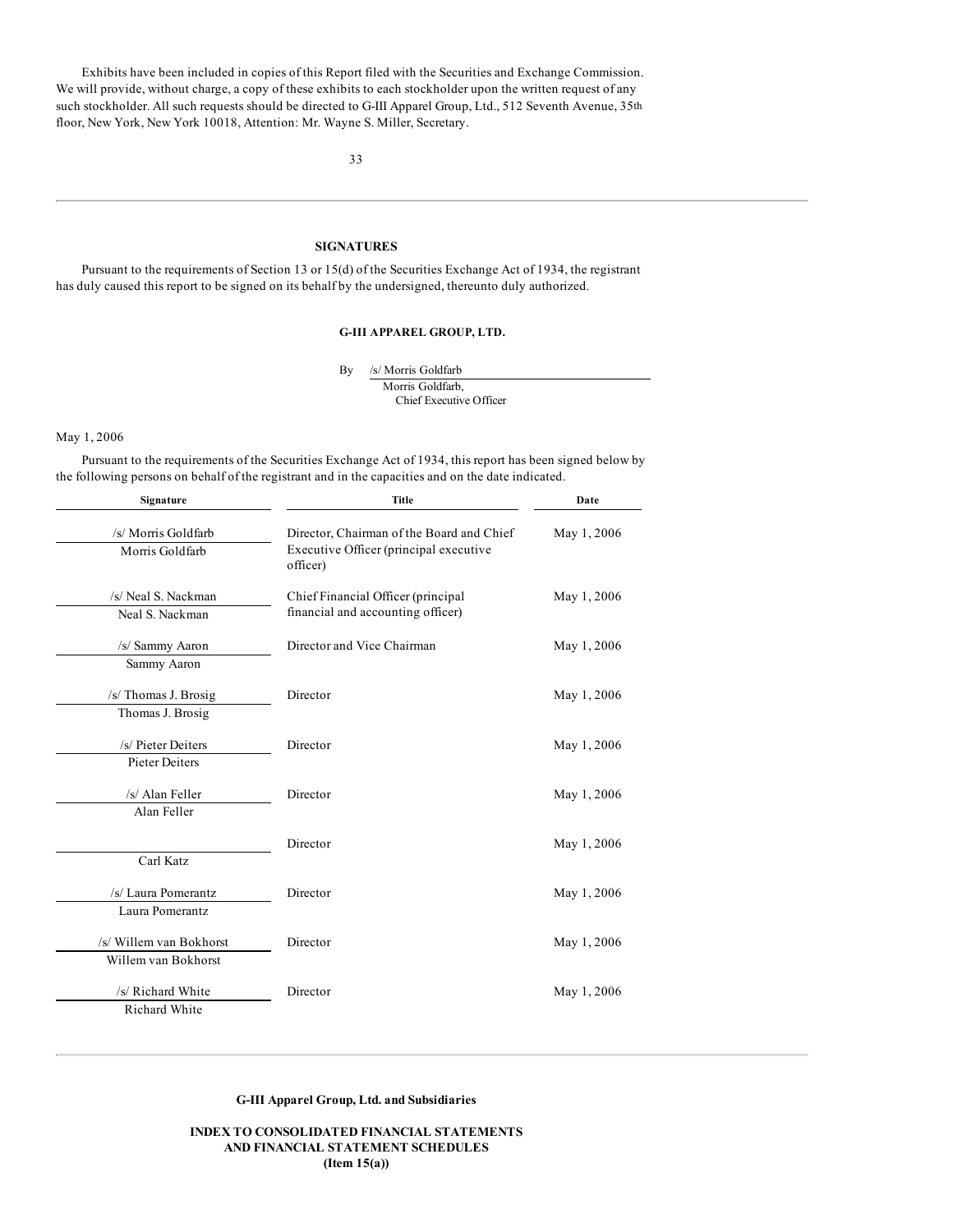|                                                                                                  | Page  |
|--------------------------------------------------------------------------------------------------|-------|
| Report of Independent Registered Public Accounting Firm                                          | $F-2$ |
| <b>Financial Statements</b>                                                                      |       |
| Consolidated Balance Sheets — January 31, 2006 and 2005                                          | $F-3$ |
| Consolidated Statements of Income — Years Ended<br>January 31, 2006, 2005 and 2004               | $F-4$ |
| Consolidated Statements of Stockholders' Equity — Years<br>Ended January 31, 2006, 2005 and 2004 | $F-5$ |
| Consolidated Statements of Cash Flows — Years Ended<br>January 31, 2006, 2005 and 2004           | $F-6$ |
| <b>Notes to Consolidated Financial Statements</b>                                                | $F-8$ |
| Financial Statement Schedule                                                                     |       |
| $II$ — Valuation and Qualifying Accounts                                                         | $S-1$ |

All other schedules for which provision is made in the applicable regulations of the Securities and Exchange Commission are not required under the related instructions or are inapplicable and, accordingly, are omitted.

F-1

## **REPORT OF INDEPENDENT PUBLIC ACCOUNTING FIRM**

To the Board of Directors and Stockholders

## of **G-III Apparel Group, Ltd**.

We have audited the accompanying consolidated balance sheets of G-III Apparel Group, Ltd. and subsidiaries as of January 31, 2006 and 2005, and the related consolidated statements of income, stockholders' equity, and cash flows for each of the three years in the period ended January 31, 2006. Our audits also included the financial statement schedule listed in the index at Item 15(a). These financial statements and schedule are the responsibility of the Company's management. Our responsibility is to express an opinion on these financial statements and schedule based on our audits.

We conducted our audits in accordance with the standards of the Public Company Accounting Oversight Board (United States). Those standards require that we plan and perform the audit to obtain reasonable assurance about whether the financial statements are free of material misstatement. We were not engaged to perform an audit of the Company's internal control over financial reporting. Our audits included consideration of internal control over financial reporting as a basis for designing audit procedures that are appropriate in the circumstances, but not for the purpose of expressing an opinion on the effectiveness of the Company's internal control over financial reporting. Accordingly, we express no such opinion. An audit also includes examining, on a test basis, evidence supporting the amounts and disclosures in the financial statements, assessing the accounting principles used and significant estimates made by management, and evaluating the overall financial statement presentation. We believe that our audits provide a reasonable basis for our opinion.

In our opinion, the financial statements referred to above present fairly, in all material respects, the consolidated financial position of G-III Apparel Group, Ltd. and subsidiaries at January 31, 2006 and 2005, and the consolidated results of their operations and their cash flows for each of the three years in the period ended January 31, 2006, in conformity with accounting principles generally accepted in the United States. Also, in our opinion, the related financial statement schedule, when considered in relation to the basic financial statements taken as a whole, presents fairly in all material respects the information set forth therein.

/s/ ERNST & YOUNG LLP

New York, New York March 30, 2006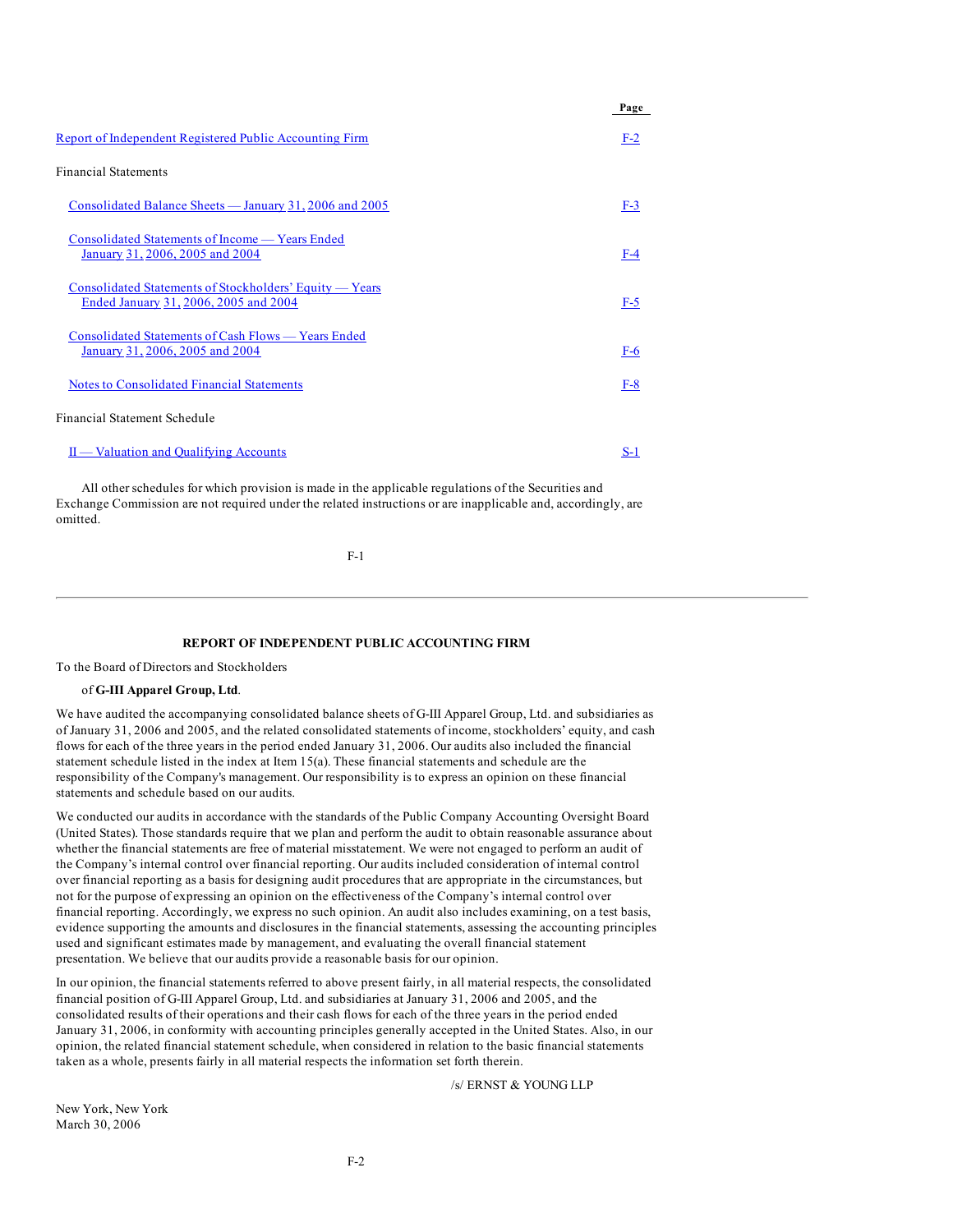## **G-III Apparel Group, Ltd. and Subsidiaries**

## **CONSOLIDATED BALANCE SHEETS**

January 31, (in thousands, except share and per share amounts)

<span id="page-28-0"></span>

| <b>ASSETS</b>                                                                                    |     | 2006    | 2005                 |
|--------------------------------------------------------------------------------------------------|-----|---------|----------------------|
| <b>CURRENT ASSETS</b>                                                                            |     |         |                      |
| Cash and cash equivalents                                                                        | \$  | 7,031   | \$16,574             |
| Accounts receivable, net of allowance for doubtful accounts and sales discounts of               |     |         |                      |
| $$9,443$ and $$6,690$ , respectively                                                             |     | 45,751  | 24,783               |
| Inventories, net                                                                                 |     | 30,395  | 24,108               |
| Deferred income taxes                                                                            |     | 4,101   | 3,357                |
| Prepaid expenses and other current assets                                                        |     | 7,844   | 3,887                |
| Total current assets                                                                             |     | 95,122  | 72,709               |
| PROPERTY, PLANT AND EQUIPMENT, NET                                                               |     | 4,296   | 2,350                |
| DEFERRED INCOME TAXES                                                                            |     | 2,415   | 2,050                |
| <b>GOODWILL</b>                                                                                  |     | 18,501  |                      |
| OTHER INTANGIBLES, NET                                                                           |     | 15,287  | 1,884                |
| <b>OTHER ASSETS</b>                                                                              |     | 2,696   | 1,602                |
|                                                                                                  | \$. | 138,317 | $\overline{$}80,595$ |
| LIABILITIES AND STOCKHOLDERS' EQUITY                                                             |     |         |                      |
| <b>CURRENT LIABILITIES</b>                                                                       |     |         |                      |
| Notes payable                                                                                    | \$  | 7,370   | <sup>\$</sup><br>770 |
| Current maturities of obligations under capital leases                                           |     | 208     | 202                  |
| Income taxes payable                                                                             |     | 2,269   | 104                  |
| Accounts payable                                                                                 |     | 9,749   | 6,565                |
| Contingent purchase price payable                                                                |     | 3,380   |                      |
| Accrued expenses                                                                                 |     | 10,949  | 5,200                |
| Total current liabilities                                                                        |     | 33,925  | 12,841               |
| <b>NOTES PAYABLE</b>                                                                             |     | 21,750  |                      |
| OTHER NON-CURRENT LIABILITIES                                                                    |     | 631     | 824                  |
| <b>TOTAL LIABILITIES</b>                                                                         |     | 56,306  | 13,665               |
| <b>COMMITMENTS AND CONTINGENCIES</b>                                                             |     |         |                      |
| <b>STOCKHOLDERS' EQUITY</b>                                                                      |     |         |                      |
| Preferred stock; 1,000,000 shares authorized; no shares issued and outstanding in<br>all periods |     |         |                      |
| Common stock - \$.01 par value; authorized, 20,000,000 shares; 12,701,222 and                    |     |         |                      |
| 11,282,873 shares issued at January 31, 2006 and 2005, respectively                              |     | 127     | 113                  |
| Additional paid-in capital                                                                       |     | 36,262  | 28,237               |
| Accumulated other comprehensive income                                                           |     |         | 50                   |
| Retained earnings                                                                                |     | 46,592  | 39,500               |
|                                                                                                  |     | 82,981  | 67,900               |
| Common stock held in treasury $-367,226$ shares at cost                                          |     | (970)   | (970)                |
|                                                                                                  |     | 82,011  | 66,930               |
|                                                                                                  | S   | 138,317 | \$80,595             |

*The accompanying notes are an integral part of these statements.*

F-3

**G-III Apparel Group, Ltd. and Subsidiaries**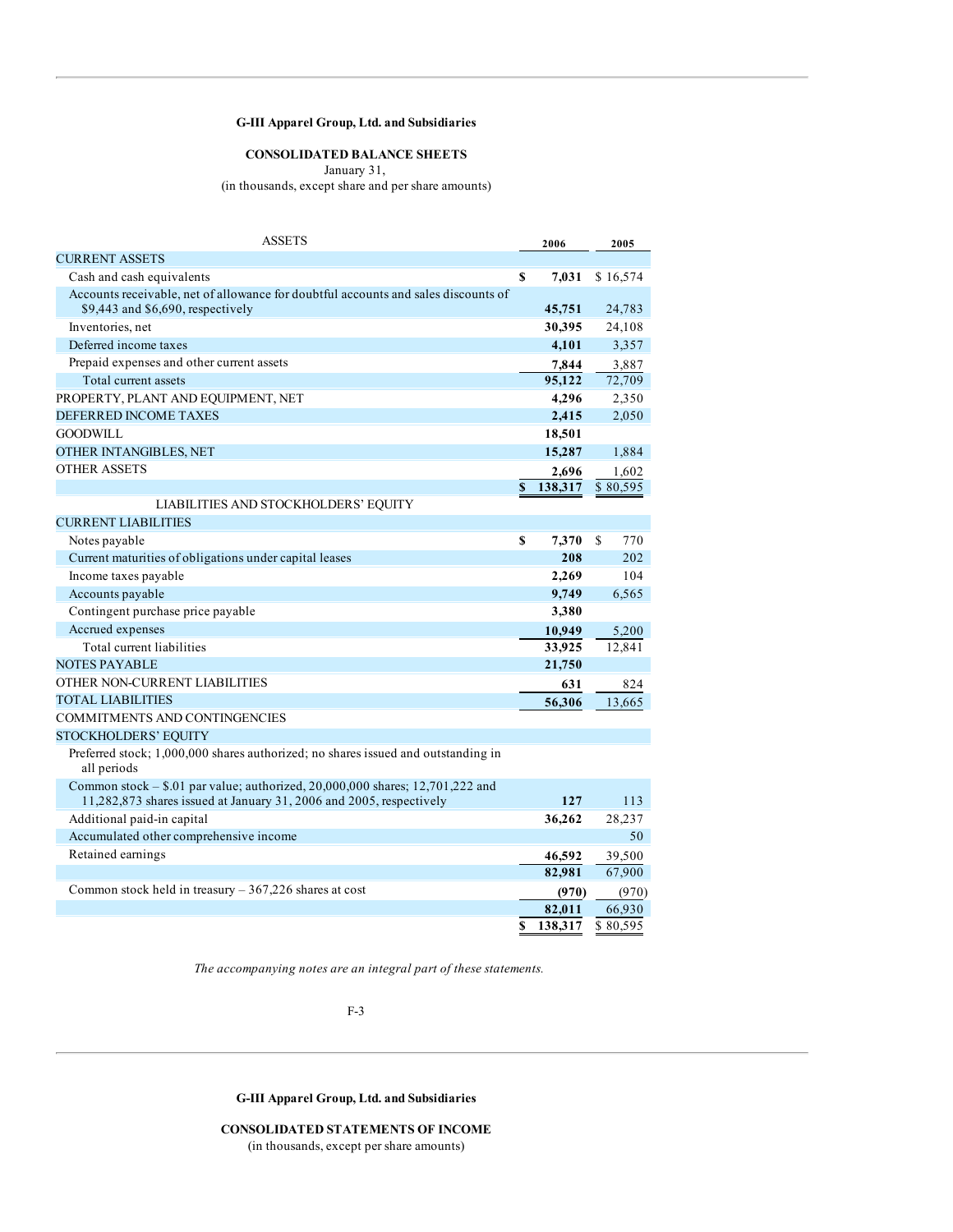<span id="page-29-0"></span>

|                                               | Year ended January 31, |            |               |            |               |         |
|-----------------------------------------------|------------------------|------------|---------------|------------|---------------|---------|
|                                               |                        | 2006       |               | 2005       |               | 2004    |
| Net sales                                     | $\mathbf{s}$           | 324,072 \$ |               | 214,278 \$ |               | 225,061 |
| Cost of goods sold                            |                        | 239,226    |               | 161,534    |               | 162,229 |
| Gross profit                                  |                        | 84,846     |               | 52,744     |               | 62,832  |
| Selling, general and administrative expenses  |                        | 64,763     |               | 47,452     |               | 46,784  |
| Depreciation and amortization                 |                        | 3,125      |               | 1,344      |               | 1,255   |
| Write-down of equity investment               |                        |            |               | 882        |               |         |
| Operating profit                              |                        | 16,958     |               | 3,066      |               | 14,793  |
| Interest and financing charges, net           |                        | 4,349      |               | 1,086      |               | 1,179   |
| Income before income taxes                    |                        | 12,609     |               | 1,980      |               | 13,614  |
| Income tax expense                            |                        | 5,517      |               | 1,277      |               | 5,238   |
| <b>NET INCOME</b>                             | \$.                    | 7,092      | <sup>\$</sup> | 703        | <sup>S</sup>  | 8,376   |
| <b>INCOME PER COMMON SHARE:</b>               |                        |            |               |            |               |         |
| Basic:                                        |                        |            |               |            |               |         |
| Net income per common share                   |                        | 0.62       | -S            | 0.07       | S             | 0.81    |
| Weighted average number of shares outstanding |                        | 11,509     |               | 10,773     |               | 10,368  |
| Diluted:                                      |                        |            |               |            |               |         |
| Net income per common share                   |                        | 0.58       | <sup>\$</sup> | 0.06       | <sup>\$</sup> | 0.76    |
| Weighted average number of shares outstanding |                        | 12,236     |               | 11,292     |               | 11,022  |

*The accompanying notes are an integral part of these statements.*

## **G-III Apparel Group, Ltd. and Subsidiaries**

## **CONSOLIDATED STATEMENTS OF STOCKHOLDERS' EQUITY**

Years ended January 31, 2006, 2005 and 2004 (in thousands)

|                                            | <b>Common stock</b>  | <b>Additional</b><br>paid-in<br>capital | Accumulated<br>other<br>comprehensive<br>income | <b>Retained</b><br>earnings | Common<br>stock<br>held in<br>Treasury | Total    |
|--------------------------------------------|----------------------|-----------------------------------------|-------------------------------------------------|-----------------------------|----------------------------------------|----------|
| Balance as of January 31, 2003             | $\mathcal{S}$<br>107 | <sup>\$</sup><br>$26,154$ \$            | 36                                              | $$30,421$ \$                | (970)                                  | \$55,748 |
| Employee stock options<br>exercised        | 3                    | 606                                     |                                                 |                             |                                        | 609      |
| Tax benefit from exercise of<br>options    |                      | 528                                     |                                                 |                             |                                        | 528      |
| Foreign currency translation<br>adjustment |                      |                                         | 11                                              |                             |                                        | 11       |
| Net income for the year                    |                      |                                         |                                                 | 8,376                       |                                        | 8,376    |
| Balance as of January 31, 2004             | 110                  | 27,688                                  | 47                                              | 38,797                      | (970)                                  | 65,272   |
| Employee stock options<br>exercised        | $\overline{2}$       | 521                                     |                                                 |                             |                                        | 523      |
| Tax benefit from exercise of<br>options    |                      | 133                                     |                                                 |                             |                                        | 133      |
| Foreign currency translation<br>adjustment |                      |                                         | 3                                               |                             |                                        | 3        |
| Issuance of restricted common<br>stock     | 1                    | 295                                     |                                                 |                             |                                        | 296      |
| Net income for the year                    |                      |                                         |                                                 | 703                         |                                        | 703      |
| Balance as of January 31, 2005             | 113                  | 28,237                                  | 50                                              | 39,500                      | (970)                                  | 66,930   |
| Employee stock options<br>exercised        | 2                    | 430                                     |                                                 |                             |                                        | 432      |
| Tax benefit from exercise of<br>options    |                      | 176                                     |                                                 |                             |                                        | 176      |

F-4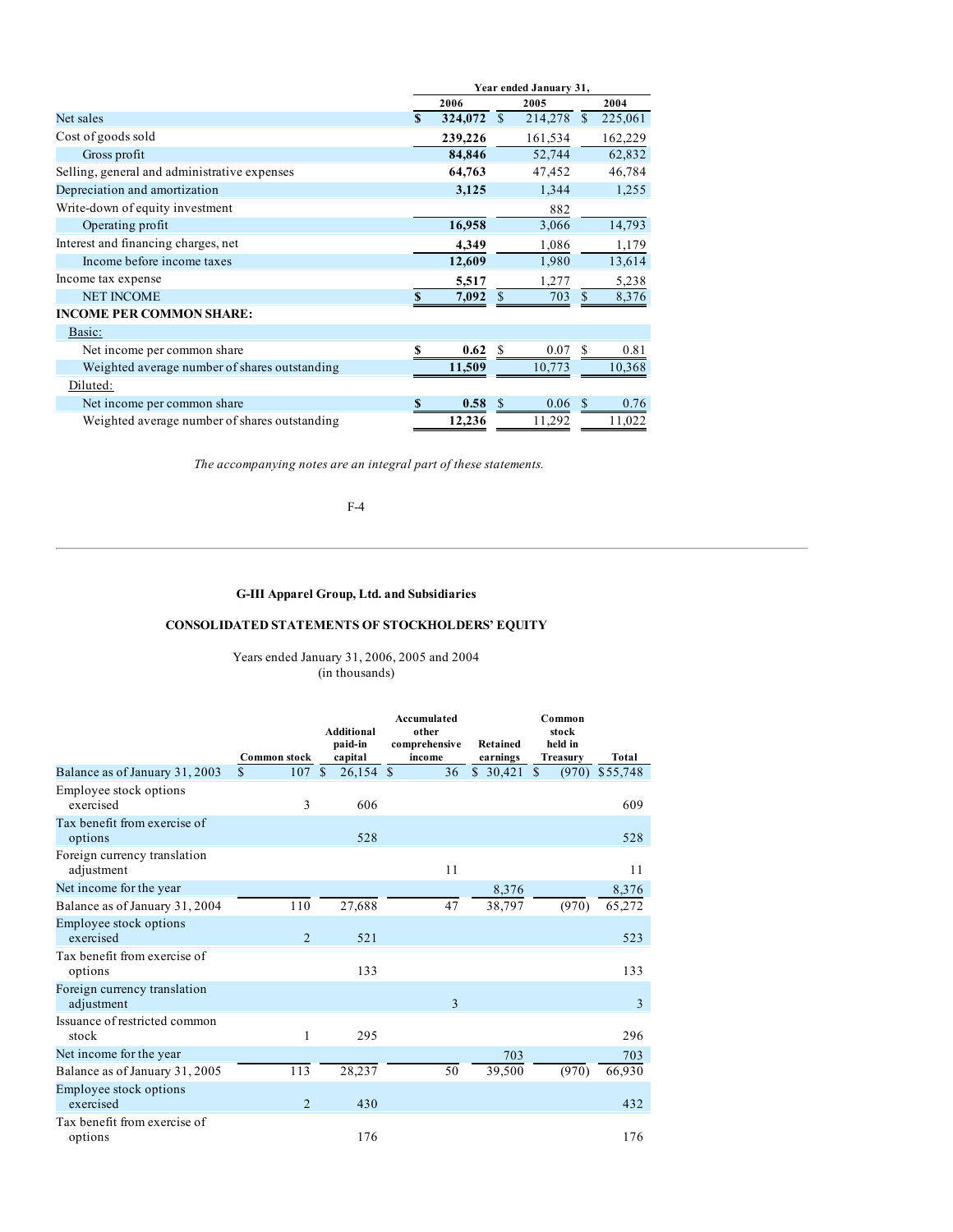<span id="page-30-0"></span>

| Foreign currency translation<br>adjustment       |     |             | (50)             | (50)              |
|--------------------------------------------------|-----|-------------|------------------|-------------------|
| Shares issued in connection with<br>acquisitions | 10  | 5.234       |                  | 5.244             |
| Shares issued under stock<br>incentive plan      |     | 2.185       |                  | 2,187             |
| Net income for the year                          |     |             | 7.092            | 7,092             |
| Balance as of January 31, 2006 \$                | 127 | $36,262$ \$ | 46.592<br>0<br>S | \$82,011<br>(970) |

*The accompanying notes are an integral part of this statement.*

F-5

## **G-III Apparel Group, Ltd. and Subsidiaries**

## **CONSOLIDATED STATEMENTS OF CASH FLOWS**

(in thousands)

|                                                                                                                              | Year ended January 31, |          |               |          |               |        |
|------------------------------------------------------------------------------------------------------------------------------|------------------------|----------|---------------|----------|---------------|--------|
|                                                                                                                              |                        | 2006     | 2005          |          |               | 2004   |
| Cash flows from operating activities                                                                                         |                        |          |               |          |               |        |
| Net income                                                                                                                   | S                      | 7,092    | S             | 703      | S             | 8,376  |
| Adjustments to reconcile net income to net cash provided by<br>operating activities, net of assets and liabilities acquired: |                        |          |               |          |               |        |
| Depreciation and amortization                                                                                                |                        | 3,131    |               | 1,344    |               | 1,275  |
| Non-cash compensation                                                                                                        |                        | 1,738    |               |          |               |        |
| Deferred financing charges                                                                                                   |                        | 428      |               |          |               |        |
| Write-down of equity investment                                                                                              |                        |          |               | 882      |               |        |
| Deferred income taxes                                                                                                        |                        | (1,109)  |               | 2,428    |               | 141    |
| Changes in operating assets and liabilities:                                                                                 |                        |          |               |          |               |        |
| Accounts receivable, net                                                                                                     |                        | (15,506) |               | (5, 479) |               | (147)  |
| Inventories, net                                                                                                             |                        | 12,043   |               | 4,253    |               | 2,587  |
| Income taxes, net                                                                                                            |                        | 2,320    |               | (1, 555) |               | (40)   |
| Tax benefit from exercise of options                                                                                         |                        | 176      |               | 133      |               | 528    |
| Prepaid expenses and other current assets                                                                                    |                        | (4,330)  |               | (663)    |               | (81)   |
| Other assets                                                                                                                 |                        | (793)    |               | (827)    |               | (158)  |
| Accounts payable, accrued expenses and other liabilities                                                                     |                        | (1,631)  |               | (829)    |               | 372    |
| Net cash provided by operating activities                                                                                    |                        | 3,559    |               | 390      |               | 12,853 |
| Cash flows from investing activities                                                                                         |                        |          |               |          |               |        |
| Capital expenditures                                                                                                         |                        | (1,300)  |               | (1,065)  |               | (693)  |
| Proceeds from sale of joint venture interest                                                                                 |                        |          |               | 200      |               |        |
| Acquisition of Marvin Richards, net of cash acquired                                                                         |                        | (19,907) |               |          |               |        |
| Acquisition of Winlit                                                                                                        |                        | (596)    |               |          |               |        |
| Net cash used in investing activities                                                                                        | \$                     | (21,803) | <sup>\$</sup> | (865)    | $\mathcal{S}$ | (693)  |

F-6

## **G-III Apparel Group, Ltd. and Subsidiaries**

**CONSOLIDATED STATEMENTS OF CASH FLOWS (continued)**

(in thousands)

|                                          |           | Year ended January 31, |      |  |  |  |  |  |
|------------------------------------------|-----------|------------------------|------|--|--|--|--|--|
|                                          | 2006      | 2005                   | 2004 |  |  |  |  |  |
| Cash flows from financing activities     |           |                        |      |  |  |  |  |  |
| Proceeds from terminated credit facility | 12.457    |                        |      |  |  |  |  |  |
| Repayment of terminated credit facility  | (12, 457) |                        |      |  |  |  |  |  |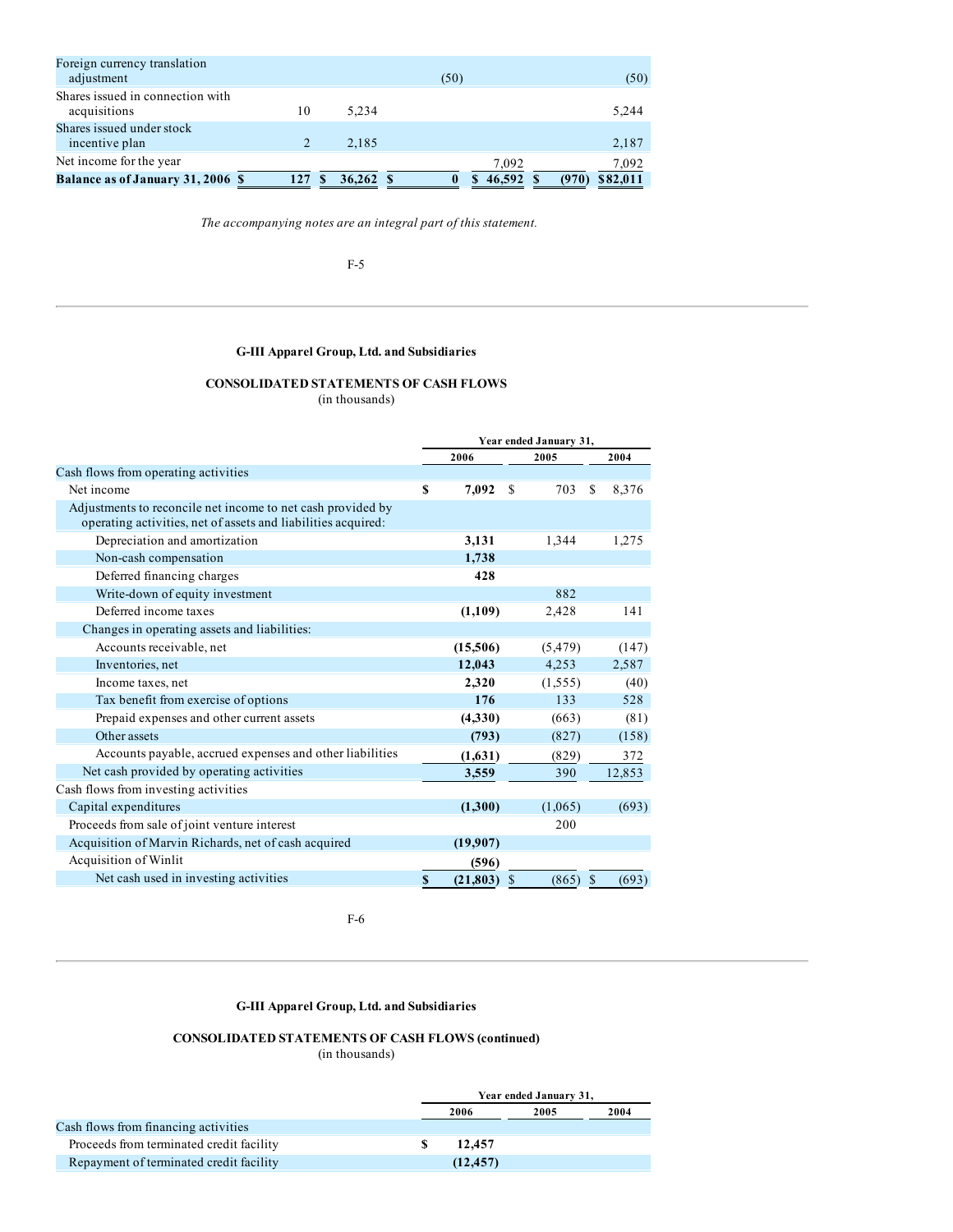<span id="page-31-0"></span>

| Repayment of new credit facility                                                      |              | (20,506) |               |            |              |
|---------------------------------------------------------------------------------------|--------------|----------|---------------|------------|--------------|
| Proceeds from term loan                                                               |              | 30,000   |               |            |              |
| Repayment of term loan                                                                |              | (1,650)  |               |            |              |
| Proceeds from capital lease obligations                                               |              |          | $\mathcal{S}$ | 600        |              |
| Payments for capital lease obligations                                                |              | (200)    |               | $(149)$ \$ | (116)        |
| Proceeds from sale of common stock                                                    |              | 675      |               |            |              |
| Proceeds from exercise of stock options                                               |              | 432      |               | 523        | 609          |
| Net cash provided by financing activities                                             |              | 8,751    |               | 974        | 493          |
| Effect of exchange rate changes on cash and cash equivalents                          |              | (50)     |               | 3          | 11           |
| Net increase (decrease) in cash and cash equivalents                                  |              | (9,543)  |               | 502        | 12,664       |
| Cash and cash equivalents at beginning of year                                        |              | 16,574   |               | 16,072     | 3,408        |
| Cash and cash equivalents at end of year                                              | \$           | 7,031    | $\mathcal{S}$ | 16,574     | \$<br>16,072 |
| Supplemental disclosures of cash flow information:                                    |              |          |               |            |              |
| Cash paid during the year for:                                                        |              |          |               |            |              |
| Interest                                                                              | \$           | 3,669    | \$            | 1,385      | \$<br>1,381  |
| Income taxes                                                                          |              | 4,461    |               | 253        | 4,598        |
| Supplemental schedule of non-cash investing and financing                             |              |          |               |            |              |
| activities:                                                                           |              |          |               |            |              |
| Acquisition of fixed assets under capital lease                                       |              |          | $\mathbb{S}$  | 174        |              |
| Issuance of restricted stock                                                          |              |          |               | 296        |              |
| Shares issued in connection with acquisitions of Marvin<br><b>Richards and Winlit</b> | $\mathbf{s}$ | 5,019    |               |            |              |
| Debt assumed in connection with the Winlit asset acquisition                          |              | 6,697    |               |            |              |
| Detail of the Marvin Richards and Winlit acquisitions:                                |              |          |               |            |              |
| Acquired intangibles                                                                  | $\mathbf S$  | 34,146   |               |            |              |
| Fair value of other assets acquired                                                   |              | 26,241   |               |            |              |
| Fair value of total assets acquired                                                   |              | 60,387   |               |            |              |
| Liabilities assumed                                                                   |              | (24,769) |               |            |              |
| Debt assumed in connection with the Winlit                                            |              |          |               |            |              |
| asset acquisition                                                                     |              | (6,697)  |               |            |              |
| Common stock issued                                                                   |              | (5,019)  |               |            |              |
| Contingent purchase price payable                                                     |              | (3,380)  |               |            |              |
| Cash paid for acquisitions                                                            |              | 20,522   |               |            |              |
| Cash acquired                                                                         |              | 19       |               |            |              |
| Net cash paid for acquisitions                                                        | \$           | 20,503   |               |            |              |

*The accompanying notes are an integral part of these statements.*

F-7

## **G-III Apparel Group, Ltd. and Subsidiaries**

## **NOTES TO CONSOLIDATED FINANCIAL STATEMENTS**

January 31, 2006, 2005 and 2004

## **NOTE A — SIGNIFICANT ACCOUNTING POLICIES**

A summary of the significant accounting policies consistently applied in the preparation of the accompanying consolidated financial statements follows:

1. *Business Activity and Principles of Consolidation*

As used in these financial statements, the term ''Company'' or ''G-III'' refers to G-III Apparel Group, Ltd. and its wholly-owned subsidiaries. The Company designs, manufactures, imports, and markets an extensive range of outerwear and sportswear apparel which is sold to retailers primarily throughout the United States.

The Company consolidates the accounts of all its wholly-owned subsidiaries. All material intercompany balances and transactions have been eliminated.

References to fiscal years refer to the year ended or ending on January 31 of that year.

2. *Cash Equivalents*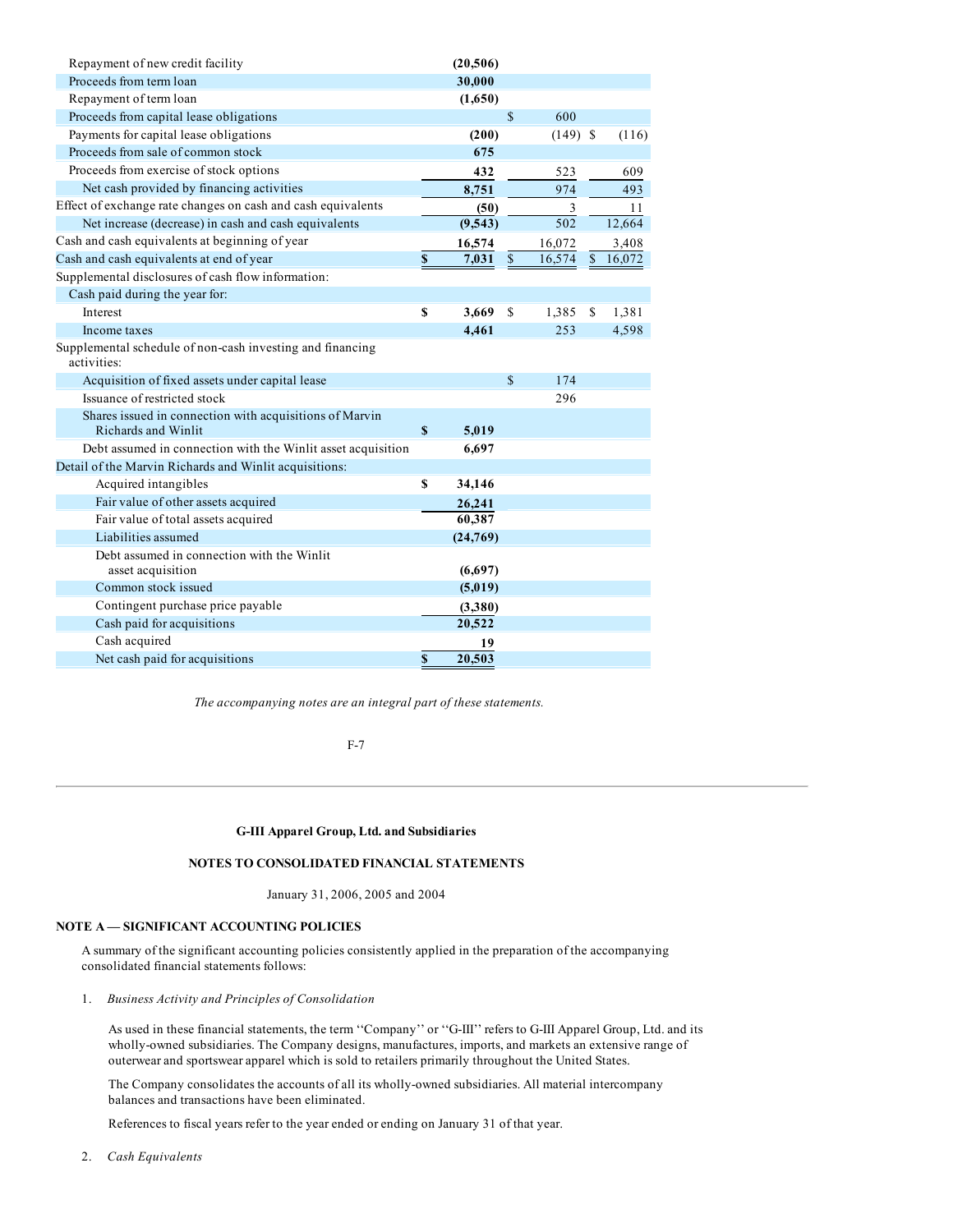The Company considers all highly liquid investments purchased with a maturity of three months or less to be cash equivalents. The Company has in excess of \$100,000 in one financial institution.

#### 3. *Revenue Recognition*

Goods are shipped in accordance with specific customer orders. The Company recognizes sales when the risks and rewards of ownership have transferred to its customer, determined by the Company to be when title to the merchandise passes to its customer. In addition, the Company acts as an agent in brokering sales between its customers and overseas factories. On these transactions, the Company recognizes commission fee income on sales that are financed by and shipped directly to its customers. Title to goods shipped from the Company's overseas vendors transfers to customers when the goods have been delivered to the customer. The Company recognizes commission income upon the completion of the delivery by its vendor to its customer.

#### 4. *Returns and Allowances*

We reserve against known chargebacks, as well as for an estimate of potential future deductions and returns by customers. The Company establishes these reserves for returns and allowances based on current and historical information and trends. Allowances are established for trade discounts, markdowns, customer advertising agreements and operational chargebacks, which include shipping violations and freight charges. Estimated costs associated with allowable deductions for customer advertising expenses are reflected as selling, general and administrative expenses. Estimated costs associated with trade discounts and markdowns, net of historical recoveries, operational chargebacks and reserves for returns are reflected as a reduction of net sales. All of these reserves are part of the allowances netted against accounts receivable.

The Company estimates an allowance for doubtful accounts based on the creditworthiness of its customers as well as general economic conditions. Consequently, an adverse change in those factors could affect the Company's estimate. The Company writes off uncollectible trade receivables once collection efforts have been exhausted and third parties confirm the balance is not recoverable.

### 5. *Inventories*

Inventories are stated at the lower of cost (determined by the first-in, first-out method) or market.

$$
F-8
$$

#### **G-III Apparel Group, Ltd. and Subsidiaries**

## **NOTES TO CONSOLIDATED FINANCIAL STATEMENTS (continued)**

## January 31, 2006, 2005 and 2004

## **NOTE A — SIGNIFICANT ACCOUNTING POLICIES (continued)**

#### 6. *Goodwill and Other Intangibles*

Goodwill represents the excess of purchase price over the fair value of net assets acquired in business combinations accounted for under the purchase method of accounting. Goodwill and intangible assets deemed to have indefinite lives are not amortized, but are subject to annual impairment tests, using a discounted cash flow approach. Other intangibles with determinable lives, including license agreements, are amortized on a straight-line basis over the estimated useful lives of the assets (currently ranging from 3.5 to 15 years). Impairment losses, if any, on intangible assets with finite lives are recorded when indicators of impairment are present and the discounted cash flows estimated to be derived from those assets are less than the assets' carrying amounts.

## 7. *Depreciation and Amortization*

Depreciation and amortization are provided by straight-line methods in amounts sufficient to relate the cost of depreciable assets to operations over their estimated service lives.

The following are the estimated lives of the Company's fixed assets:

| Machinery and equipment         | 5 to 7 years |
|---------------------------------|--------------|
| Furniture and fixtures          | 5 years      |
| Computer equipment and software | 2 to 5 years |
| Building                        | 20 years     |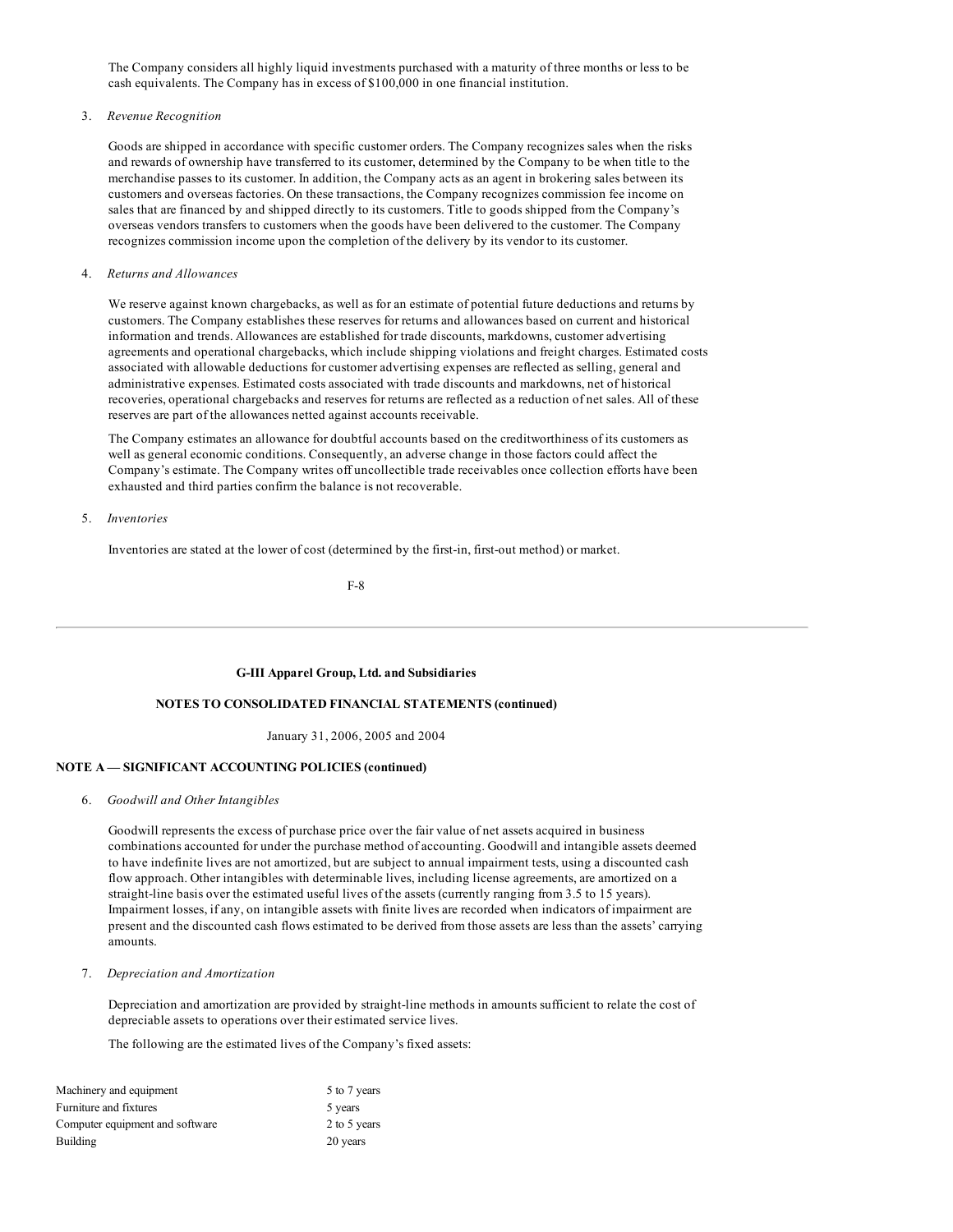Leasehold improvements are amortized over the lease term of the respective leases or the useful lives of the improvements; whichever is shorter.

8. *Impairment of Long-Lived Assets*

In accordance with Statements of Financial Accounting Standards (''SFAS'') No. 144, the Company annually evaluates the carrying value of its long-lived assets to determine whether changes have occurred that would suggest that the carrying amount of such assets may not be recoverable based on the estimated future undiscounted cash flows of the businesses to which the assets relate. Any impairment loss would be equal to the amount by which the carrying value of the assets exceeded its fair value.

9. *Income Taxes*

Deferred income tax assets reflect the tax effects of temporary differences between the carrying amounts of assets and liabilities for financial reporting purposes and the amounts used for income tax purposes.

10. *Joint Venture*

The Company had a joint venture with an entity principally to operate a factory located in the People's Republic of China. The Company accounted for the joint venture operations, which were not material, using the equity method of accounting.

F-9

## **G-III Apparel Group, Ltd. and Subsidiaries**

## **NOTES TO CONSOLIDATED FINANCIAL STATEMENTS (continued)**

January 31, 2006, 2005 and 2004

## **NOTE A — SIGNIFICANT ACCOUNTING POLICIES (continued)**

In September 2004, the Company committed to sell its interest in the joint venture and, as a result, recorded a non-cash charge of \$882,000 to write down the investment to the estimated proceeds of the sale. In January 2005, the Company completed the sale for \$200,000, which represented the adjusted carrying value of the investment at the time.

#### 11. *Net Income Per Common Share*

Basic net income per share has been computed using the weighted average number of common shares outstanding during each period. Diluted net income per share amounts have been computed using the weighted average number of common shares and potential dilutive common shares, consisting of stock options and unvested restricted stock awards, outstanding during the period. Options to acquire an aggregate of approximately 78,000, 36,000 and 81,000 shares of common stock were not included in the computation of diluted income per common share for the years ended January 31, 2006, 2005 and 2004, respectively, as including them would have been anti-dilutive.

All share and per share data have been adjusted to give retroactive effect to a three-for-two split of our Common Stock effected on March 28, 2006.

A reconciliation between basic and diluted income per share is as follows:

|                                    | Year ended January 31, |        |   |                                          |          |        |  |  |
|------------------------------------|------------------------|--------|---|------------------------------------------|----------|--------|--|--|
|                                    | 2006                   |        |   | 2005                                     |          | 2004   |  |  |
|                                    |                        |        |   | (in thousands, except per share amounts) |          |        |  |  |
| Net income                         | \$                     | 7,092  | S | 703                                      | <b>S</b> | 8,376  |  |  |
| Basic EPS:                         |                        |        |   |                                          |          |        |  |  |
| Basic common shares                |                        | 11,509 |   | 10,773                                   |          | 10,368 |  |  |
| <b>Basic EPS</b>                   |                        | 0.62   |   | 0.07                                     | ς        | 0.81   |  |  |
| Diluted EPS:                       |                        |        |   |                                          |          |        |  |  |
| Basic common shares                |                        | 11,509 |   | 10,773                                   |          | 10,368 |  |  |
| Stock options                      |                        | 555    |   | 519                                      |          | 654    |  |  |
| Unvested restricted stock awards * |                        | 172    |   |                                          |          |        |  |  |
| Diluted common shares              |                        | 12,236 |   | 11,292                                   |          | 11,022 |  |  |
| Diluted EPS                        |                        | 0.58   |   | 0.06                                     |          | 0.76   |  |  |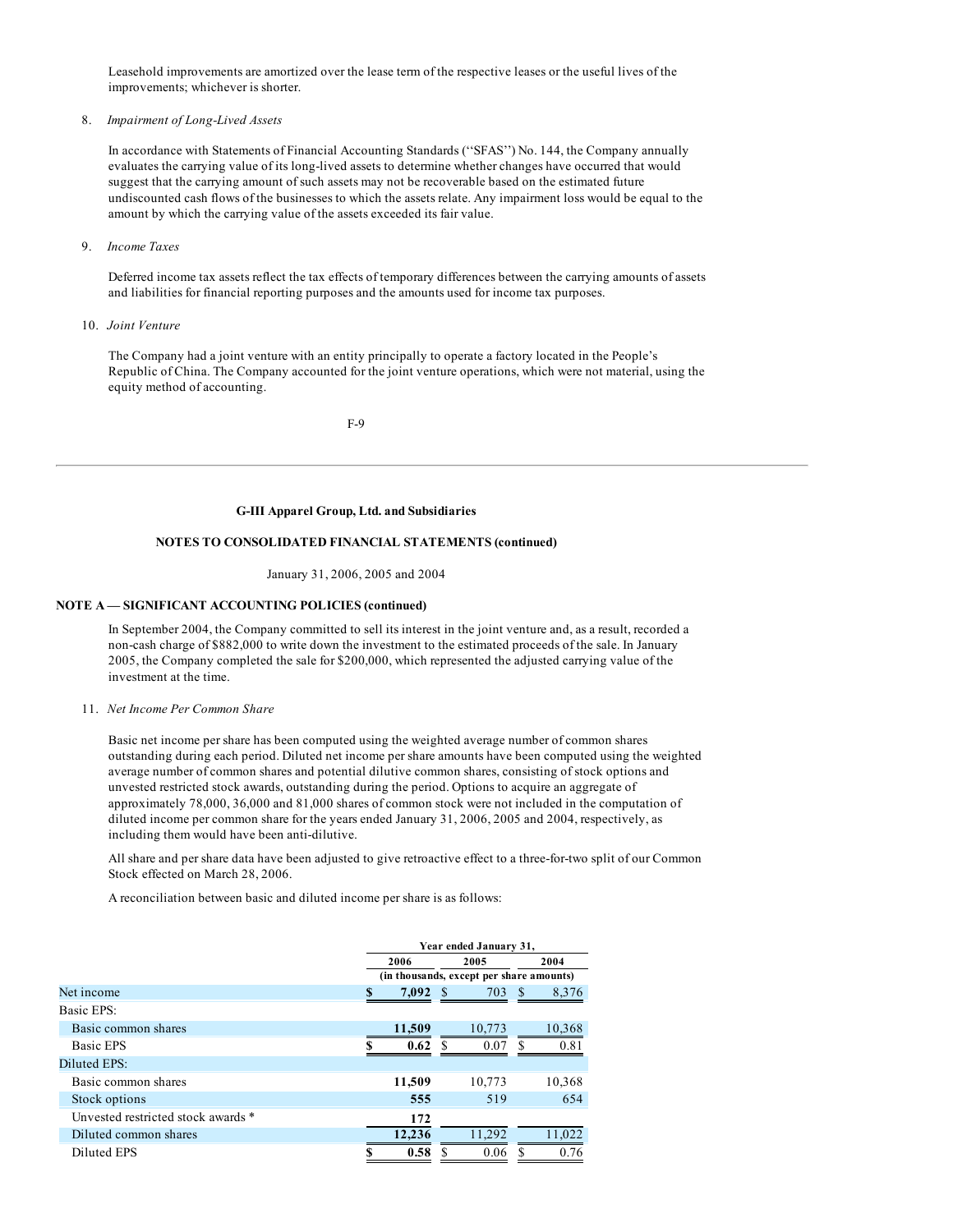Represents contingently issuable shares that would have met the market condition if the performance period concluded at the end of the reporting period.

F-10

#### **G-III Apparel Group, Ltd. and Subsidiaries**

## **NOTES TO CONSOLIDATED FINANCIAL STATEMENTS (continued)**

January 31, 2006, 2005 and 2004

## **NOTE A — SIGNIFICANT ACCOUNTING POLICIES (continued)**

### 12. *Stock-based Compensation*

The Company grants stock options for a fixed number of shares to employees and directors with an exercise price equal to or greater than the fair value of the shares at the date of grant. The Company has adopted the disclosure-only provision of SFAS No. 123, ''Accounting for Stock-Based Compensation,'' which permits the Company to account for stock option grants in accordance with Accounting Principles Board (''APB'') Opinion No. 25, ''Accounting for Stock Issued to Employees.'' Accordingly, the Company recognizes no compensation expense for the stock option grants.

Pro forma disclosures, as required by SFAS No. 148, ''Accounting for Stock Based Compensation — Transition and Disclosure,'' are computed as if the Company recorded compensation expense based on the fair value for stock-based awards at grant date. The following pro forma information includes the effects of these options:

|                                                                                                             | Year ended January 31, |       |      |                                             |               |       |  |
|-------------------------------------------------------------------------------------------------------------|------------------------|-------|------|---------------------------------------------|---------------|-------|--|
|                                                                                                             |                        | 2006  | 2005 |                                             |               | 2004  |  |
|                                                                                                             |                        |       |      | (in thousands, except per share<br>amounts) |               |       |  |
| Net income $-$ as reported                                                                                  | \$                     | 7,092 | -S   | 703 \$                                      |               | 8,376 |  |
| Deduct: Stock-based employee compensation expense<br>determined under fair value method, net of related tax |                        |       |      |                                             |               |       |  |
| effects                                                                                                     |                        | 308   |      | 336                                         |               | 310   |  |
| Pro forma net income                                                                                        |                        | 6,784 | \$.  | 367                                         | $\mathcal{S}$ | 8,066 |  |
| Earnings per share:                                                                                         |                        |       |      |                                             |               |       |  |
| $Basic - as reported$                                                                                       | <sup>\$</sup>          | 0.62  | - \$ | 0.07S                                       |               | 0.81  |  |
| $Basic-adjusted$                                                                                            | S                      | 0.59  | -S   | 0.03S                                       |               | 0.78  |  |
| $Diluted - as reported$                                                                                     | \$                     | 0.58S |      | 0.06 S                                      |               | 0.76  |  |
| Diluted – adjusted                                                                                          | S                      | 0.55  |      | 0.03                                        | -8            | 0.73  |  |

The effects of applying SFAS No. 123 on this pro forma disclosure may not be indicative of future results.

The weighted average fair value at date of grant for options granted during fiscal 2006, 2005 and 2004 was \$3.40, \$3.28, and \$3.33 per option, respectively. The fair value of each option at date of grant was estimated using the Black-Scholes option pricing model.

The following weighted average assumptions were used in the Black-Scholes option pricing model for grants in fiscal 2006, 2005 and 2004, respectively:

|                                 | 2006     | 2005    | 2004    |
|---------------------------------|----------|---------|---------|
| Expected stock price volatility | $48.7\%$ | 67.5%   | 65.4%   |
| Expected lives of options       |          |         |         |
| Directors and officers          | 7 years  | 7 years | 7 years |
| Employees                       | 6 years  | 6 years | 6 years |
| Risk-free interest rate         | $3.9\%$  | $3.9\%$ | $3.2\%$ |
| Expected dividend yield         | $0\%$    | $0\%$   | $0\%$   |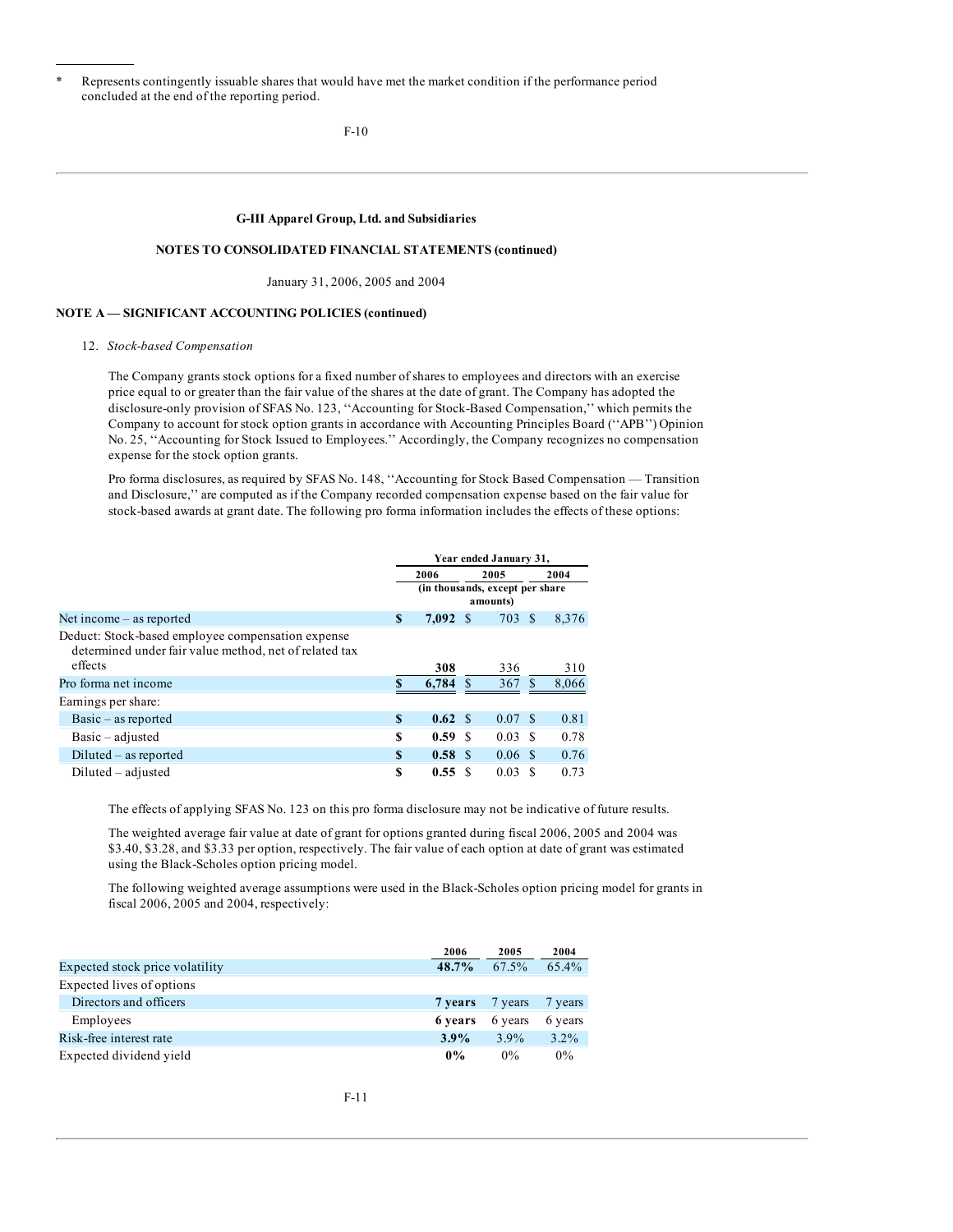## **NOTES TO CONSOLIDATED FINANCIAL STATEMENTS (continued)**

January 31, 2006, 2005 and 2004

#### **NOTE A — SIGNIFICANT ACCOUNTING POLICIES (continued)**

#### 13. *Costs of goods sold*

Cost of goods sold includes the expenses incurred to acquire, produce and prepare inventory for sale, including product costs, warehouse staff wages, freight in, import costs, packaging materials, the cost of operating our overseas offices and royalty expense. Our gross margins may not be directly comparable to those of our competitors, as income statement classifications of certain expenses may vary by company.

#### 14. *Shipping and Handling Costs*

Shipping and handling costs consist of warehouse facility costs, third party warehousing, freight out costs, and warehouse supervisory wages and are included in selling, general and administrative expense. Shipping and handling costs included in selling, general and administrative expenses were \$9.1 million, \$7.8 million, and \$7.9 million for the years ended January 31, 2006, 2005 and 2004, respectively.

### 15. *Advertising Costs*

The Company expenses advertising costs as incurred and includes it in selling, general and administrative expense. Advertising costs charged to expense were \$8.9 million, \$5.9 million and \$4.6 million for the years ended January 31, 2006, 2005 and 2004, respectively. Prepaid advertising, which represents advance payments to licensors for contractual advertising, was \$2.2 million and \$282,000 at January 31, 2006 and 2005, respectively.

## 16. *Reclassifications*

Certain amounts in the Consolidated Balance Sheet as of January 31, 2005 and the Consolidated Statements of Income for the years ended January 31, 2005 and 2004 have been reclassified to conform to the current year presentation.

## 17. *Use of Estimates*

In preparing financial statements in conformity with accounting principles generally accepted in the United States, management is required to make estimates and assumptions that affect the reported amounts of assets and liabilities, the disclosure of contingent assets and liabilities at the date of the financial statements, and the reported amounts of revenues and expenses during the reporting period. Actual results could differ from those estimates.

## 18. *Fair Value of Financial Instruments*

Based on borrowing rates currently available to the Company for bank loans with similar terms and maturities, the fair value of the Company's debt approximates the carrying value. Furthermore, the carrying value of all other financial instruments potentially subject to valuation risk (principally consisting of cash, accounts receivable and accounts payable) also approximates fair value due to the short-term nature of their maturity.

F-12

#### **G-III Apparel Group, Ltd. and Subsidiaries**

#### **NOTES TO CONSOLIDATED FINANCIAL STATEMENTS (continued)**

January 31, 2006, 2005 and 2004

## **NOTE A — SIGNIFICANT ACCOUNTING POLICIES (continued)**

#### 19. *Foreign Currency Translation*

The financial statements of subsidiaries outside the United States, other than Indonesia are measured using local currency as the functional currency. Assets and liabilities are translated at the rates of exchange at the balance sheet date. Income and expense items are translated at average monthly rates of exchange. Gains and losses from foreign currency transactions of these subsidiaries are included in net earnings.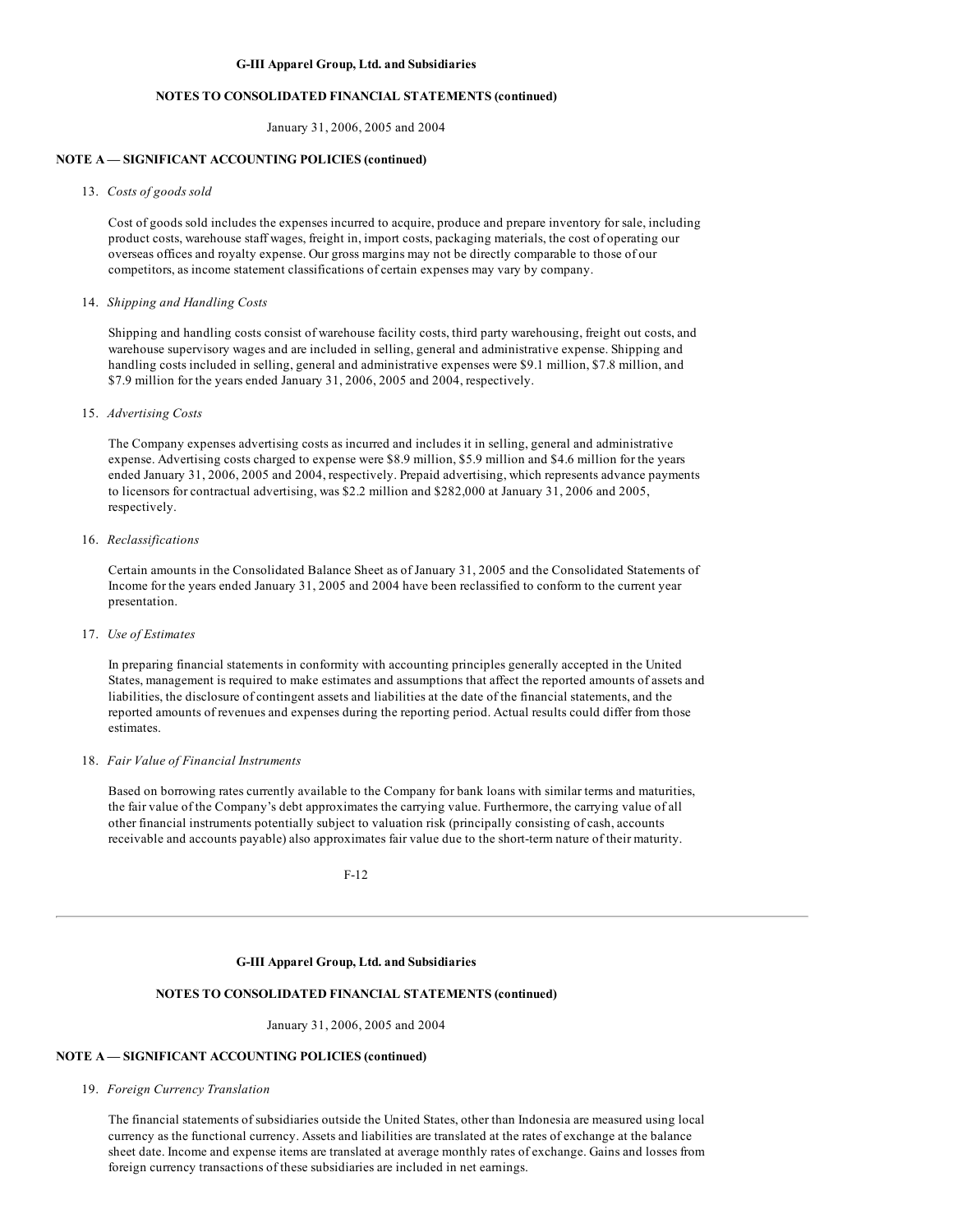#### 20. *Ef ects of Recently Issued Accounting Pronouncements*

In December 2004, the Financial Accounting Standards Board (''FASB'') issued SFAS No. 123 (Revised 2004), ''Share-based Payment'' that will require the Company to expense costs related to share-based payment transactions with employees. With limited exceptions, SFAS No. 123(R) requires that the fair value of sharebased payments to employees be expensed over the period service is received. SFAS No. 123(R) becomes effective for the company on February 1, 2006.

Under the provisions of this statement, the Company must determine the appropriate fair value model to be used for valuing share-based payments, the amortization method for compensation cost and the transition method to be used at the date of adoption. The transition alternatives include retrospective and prospective adoption methods. Under the retrospective method, prior periods may be restated based on the amounts previously recognized under SFAS 123 for purposes of pro forma disclosures either for all periods presented or as of the beginning of the year of adoption. The prospective method requires that compensation expense be recognized beginning with the effective date, based on the requirements of this statement, for all share-based payments granted after the effective date, and based on the requirements of SFAS 123, for all awards granted to employees prior to the effective date of this statement that remain unvested on the effective date.

The Company has decided to adopt SFAS 123(R) for its fiscal year beginning February 1, 2006 using the prospective method. The impact of adopting 123(R) cannot be accurately estimated since it will depend on levels of share-based awards granted in the future, the stock price at the date of grant and other factors used in the Black-Scholes option pricing model. However, had the Company adopted SFAS 123(R) in prior periods, the impact of this statement would have approximated the impact of the fair value recognition provisions of SFAS 123 as previously disclosed by the Company on a pro forma basis. We estimate that that we will recognize approximately \$290,000 of stock-based compensation expense in fiscal 2007 with respect to stock options that were outstanding as of January 31, 2006. As of February 1, 2006, there was approximately \$650,000 of total unrecognized stock-based compensation expense related to non-vested stock-based compensation arrangements

F-13

## **G-III Apparel Group, Ltd. and Subsidiaries**

## **NOTES TO CONSOLIDATED FINANCIAL STATEMENTS (continued)**

January 31, 2006, 2005 and 2004

## **NOTE A — SIGNIFICANT ACCOUNTING POLICIES (continued)**

In June 2005, the FASB issued SFAS No. 154, "Accounting Changes and Error Corrections," which changes the requirements for accounting for and reporting of a change in accounting principle. SFAS No. 154 requires retrospective application to prior periods' financial statements of a voluntary change in accounting principle unless it is impracticable. SFAS No. 154 also requires that a change in method of depreciation, amortization, or depletion for long-lived, nonfinancial assets be accounted for as a change in accounting estimate that is effected by a change in accounting principle. SFAS No. 154 is effective for accounting changes and corrections of errors made in fiscal years beginning after December 15, 2005, but does not change the transition provisions of any existing accounting pronouncements, including those that are in a transition phase as of the effective date of SFAS No. 154. Management believes the adoption of SFAS No. 154 will not have a material effect on our results of operations or our financial position.

## **NOTE B — INVENTORIES**

Inventories consist of:

|                 |    | January 31, |  |        |  |
|-----------------|----|-------------|--|--------|--|
|                 |    | 2006        |  | 2005   |  |
|                 |    | (000's)     |  |        |  |
| Finished goods  | S  | 25,557      |  | 20,761 |  |
| Work-in-process |    | 80          |  | 83     |  |
| Raw materials   |    | 4,758       |  | 3,264  |  |
|                 | \$ | 30,395      |  | 24,108 |  |

Raw materials of \$3.5 million and \$2.8 million were maintained in China at January 31, 2006 and January 31, 2005, respectively.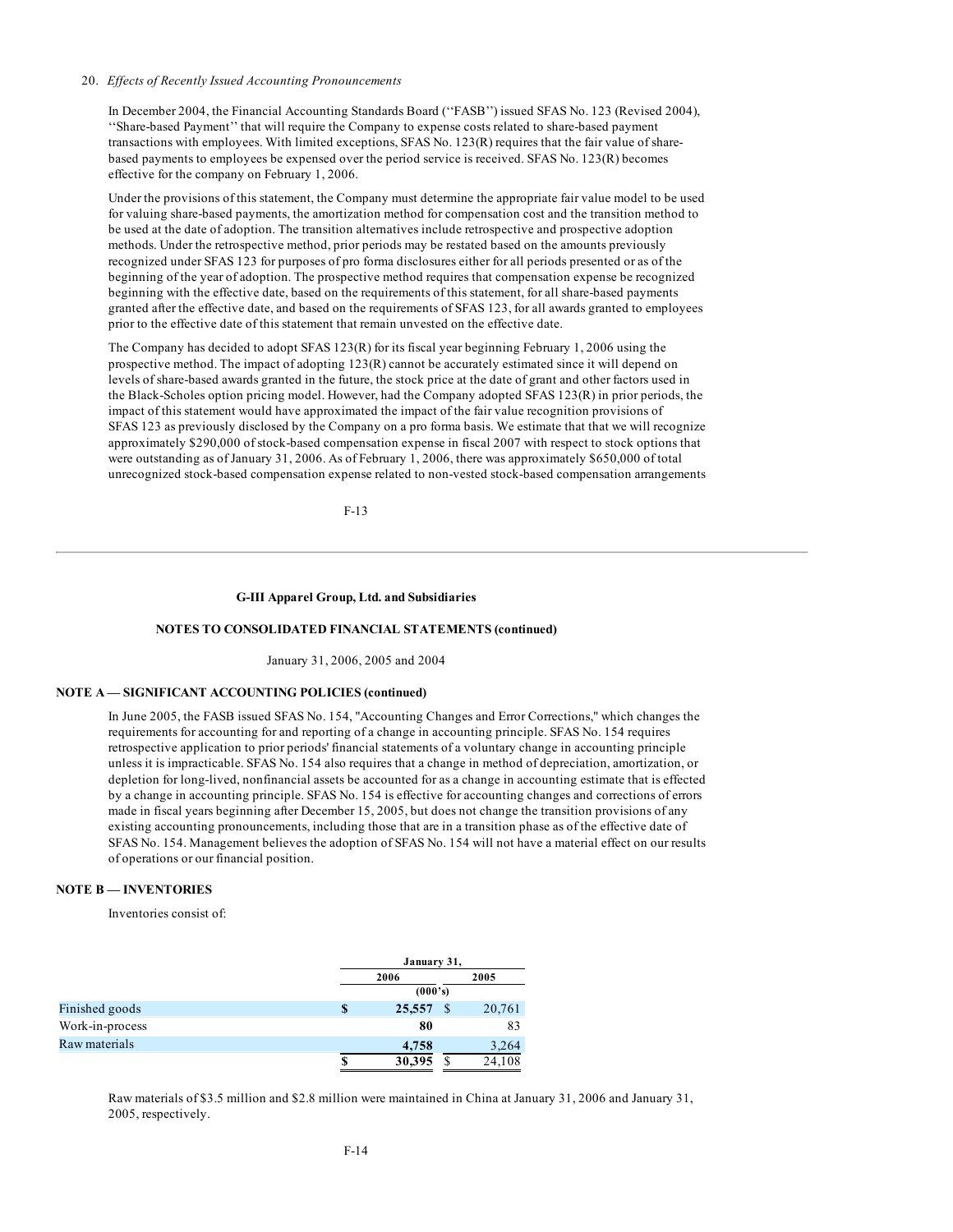#### **G-III Apparel Group, Ltd. and Subsidiaries**

## **NOTES TO CONSOLIDATED FINANCIAL STATEMENTS (continued)**

January 31, 2006, 2005 and 2004

#### **NOTE C — PROPERTY, PLANT AND EQUIPMENT**

Property, plant and equipment at cost consist of:

|                                                                                                                                                     | January 31, |         |               |        |
|-----------------------------------------------------------------------------------------------------------------------------------------------------|-------------|---------|---------------|--------|
|                                                                                                                                                     |             | 2006    |               | 2005   |
|                                                                                                                                                     |             | (000's) |               |        |
| Machinery and equipment                                                                                                                             | \$          | 1,669   | <sup>\$</sup> | 1,544  |
| Leasehold improvements                                                                                                                              |             | 7,268   |               | 5,611  |
| Furniture and fixtures                                                                                                                              |             | 2,034   |               | 1,451  |
| Computer equipment                                                                                                                                  |             | 6,580   |               | 6,289  |
| Land and building                                                                                                                                   |             | 969     |               | 969    |
| Property under capital leases (Note H)                                                                                                              |             |         |               |        |
| Computer equipment                                                                                                                                  |             | 184     |               | 184    |
| Leasehold improvements                                                                                                                              |             | 650     |               | 650    |
| Furniture and fixtures                                                                                                                              |             | 150     |               | 150    |
|                                                                                                                                                     |             | 19,504  |               | 16,848 |
| Less accumulated depreciation and amortization (including \$366,000 and<br>\$207,000 on property under capital leases at January 31, 2006 and 2005, |             |         |               |        |
| respectively)                                                                                                                                       |             | 15,208  |               | 14,498 |
|                                                                                                                                                     |             | 4,296   |               | 2,350  |

## **NOTE D — ACQUISITIONS AND INTANGIBLES**

The Company purchased the operations and certain assets of Gloria Gay Coats, LLC in January 2001. The purchase price was \$3.4 million, which includes contingent payments subsequently paid in an aggregate amount of \$2.2 million. The purchase price was allocated to a license agreement acquired in connection with this transaction. The license agreement is being amortized using the straight-line method through 2009, the expected life of this license. The net intangible asset remaining as of January 31, 2006 and 2005 was \$1.4 million and \$1.9 million, respectively.

On July 11, 2005, the Company acquired all of the outstanding capital stock of J. Percy for Marvin Richards, Ltd., all of the membership interests of CK Outerwear, LLC and 50% of the membership interests in Fabio Licensing, LLC, collectively referred to as Marvin Richards, for aggregate consideration consisting of (i) \$19.2 million in cash (ii) 699,999 shares of the Company's common stock and (iii) 225,000 shares of the Company's common stock that may vest based on the future market price of the Common Stock through the fiscal year ending January 31, 2009. In August 2005, 37,500 of the unvested shares vested. All shares were valued at the market price on the date issued, except for the restricted stock, which was based on the market value on the date the shares vested. The Company accounts for its interest in the operations of Fabio Licensing, LLC, which is not material, using the equity method of accounting.

F-15

#### **G-III Apparel Group, Ltd. and Subsidiaries**

#### **NOTES TO CONSOLIDATED FINANCIAL STATEMENTS (continued)**

January 31, 2006, 2005 and 2004

## **NOTE D — ACQUISITIONS AND INTANGIBLES (continued)**

The total consideration paid and accrued by the Company in connection with the acquisition of Marvin Richards was \$27.5 million, including associated fees and expenses. The purchase price was allocated to Marvin Richard's assets and liabilities, tangible and intangible (as determined by an independent appraiser), with the excess of the purchase price over the fair value of the net assets acquired of \$14.8 million being recorded as goodwill. The former principals of Marvin Richards are entitled to receive additional purchase price based on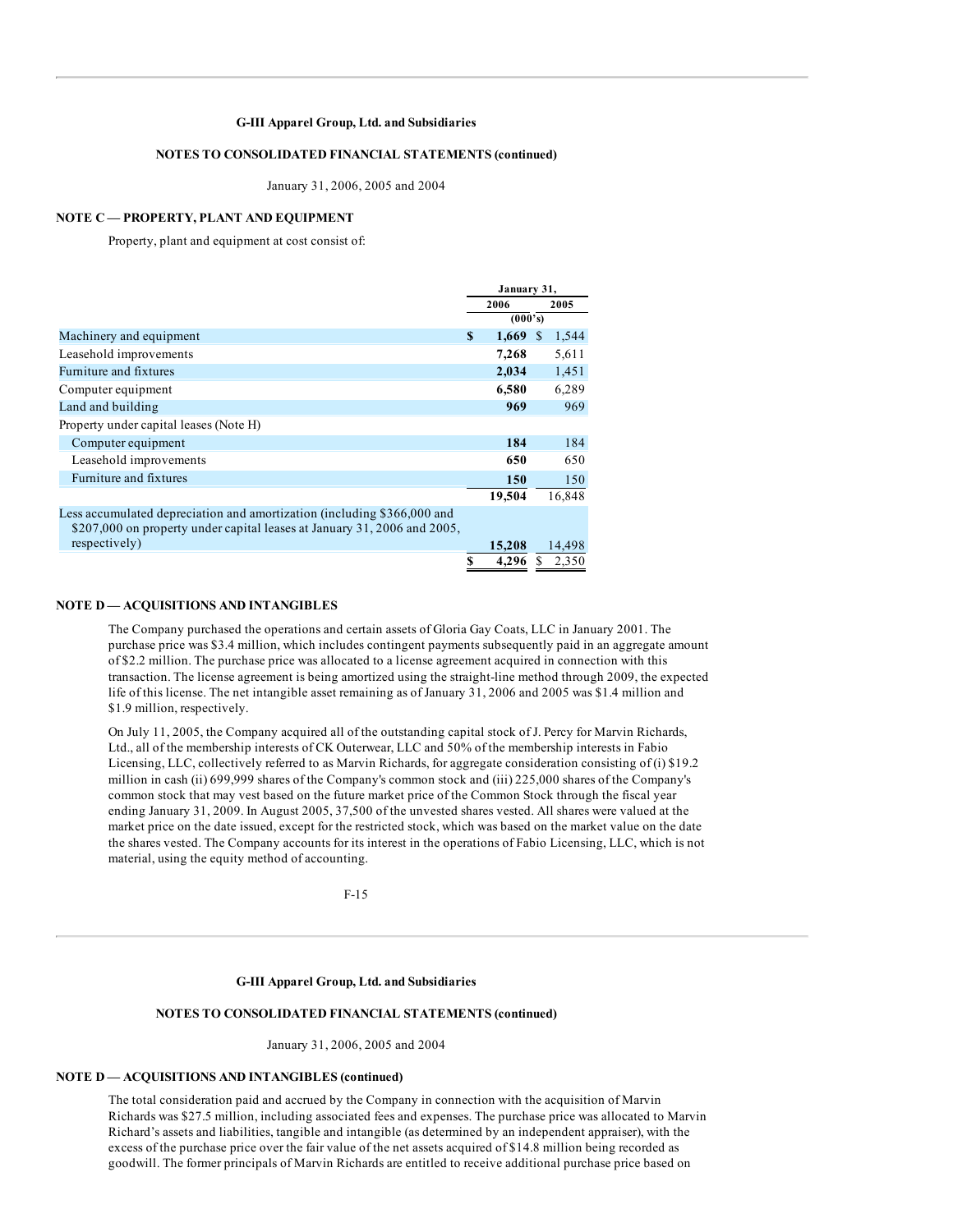the performance of the Company's new Marvin Richards business through January 31, 2009. As of January 31, 2006, \$2.6 million of contingent purchase price to be paid in the first quarter of fiscal 2007 was recorded as additional goodwill. Goodwill will be increased for subsequent earn-out payments based upon performance.

Marvin Richards has been an outerwear manufacturer and supplier for over 20 years under the Marvin Richards brand name. In addition, it has licenses for men's and women's outerwear under the Calvin Klein and ck Calvin Klein brand name and women's outerwear under the St. John brand name. Marvin Richards also conducts a variety of private label programs.

Amounts assigned to intangible assets resulting from the Marvin Richards acquisition and the related useful lives are as follows:

|                        | <b>Fair value</b><br>(in thousands) |             |  |
|------------------------|-------------------------------------|-------------|--|
| License agreements     | 7.235                               | $3.5 - 5.5$ |  |
| Trademarks             | 3,650                               |             |  |
| Customer relationships | 1.306                               | 15          |  |
| Non-compete agreements | 373                                 | 35          |  |

On July 11, 2005, the Company acquired certain operating assets of Winlit Group, Ltd. for aggregate consideration consisting of (i) \$580,000 in cash (ii) 45,000 shares of the Company's common stock valued at the market price on July 11, 2005, less consideration paid (\$5.00 per share) and (iii) the assumption of \$6.7 million of Winlit's bank debt that became part of the revolving credit debt under the Company's new financing agreement (see Note E). The total consideration paid and accrued by the Company in connection with the acquisition of Winlit was \$8.1 million, including associated fees and expenses. The purchase price was allocated to Winlit's assets and liabilities, tangible and intangible (as determined by an independent appraiser), with the excess of the purchase price over the fair value of the net assets acquired of \$3.7 million being recorded as goodwill. Winlit is entitled to receive additional purchase price based on the performance of the Company's new Winlit business through January 31, 2009. As of January 31, 2006, \$780,000 of contingent purchase price to be paid in the first quarter of fiscal 2007 was recorded as additional goodwill. Goodwill will be increased for subsequent earn-out payments based upon performance.

Winlit has been a supplier of outerwear for over 35 years. As a result of acquiring Winlit's assets, the Company has licenses for men's and women's outerwear under the Guess? brand and leather outerwear under the Tommy Hilfiger brand, as well as licenses for Ellen Tracy, and Pacific Trail. Winlit also sells apparel under the Winlit, LNR, and NY 10018 owned names and through private label programs.

F-16

#### **G-III Apparel Group, Ltd. and Subsidiaries**

#### **NOTES TO CONSOLIDATED FINANCIAL STATEMENTS (continued)**

January 31, 2006, 2005 and 2004

## **NOTE D — ACQUISITIONS AND INTANGIBLES (continued)**

Amounts assigned to intangible assets resulting from the Winlit acquisition and the related useful lives are as follows:

|                        |   | <b>Fair value</b><br>(in thousands) | <b>Useful life</b><br>(in years) |
|------------------------|---|-------------------------------------|----------------------------------|
| License agreements     | Ъ | 1,751                               |                                  |
| Trademark              |   | 580                                 | 10                               |
| Customer relationships |   | 526                                 |                                  |
| Non-compete agreements |   | 224                                 | 3.5                              |

The Company has allocated the purchase price of Marvin Richards and Winlit according to its estimate of fair value of assets and liabilities as of the acquisition date, as follows:

|             | As of July 11, 2005 |
|-------------|---------------------|
|             | (in thousands)      |
| Cash        | 19                  |
| Receivables | 5,462               |
| Inventories | 18.330              |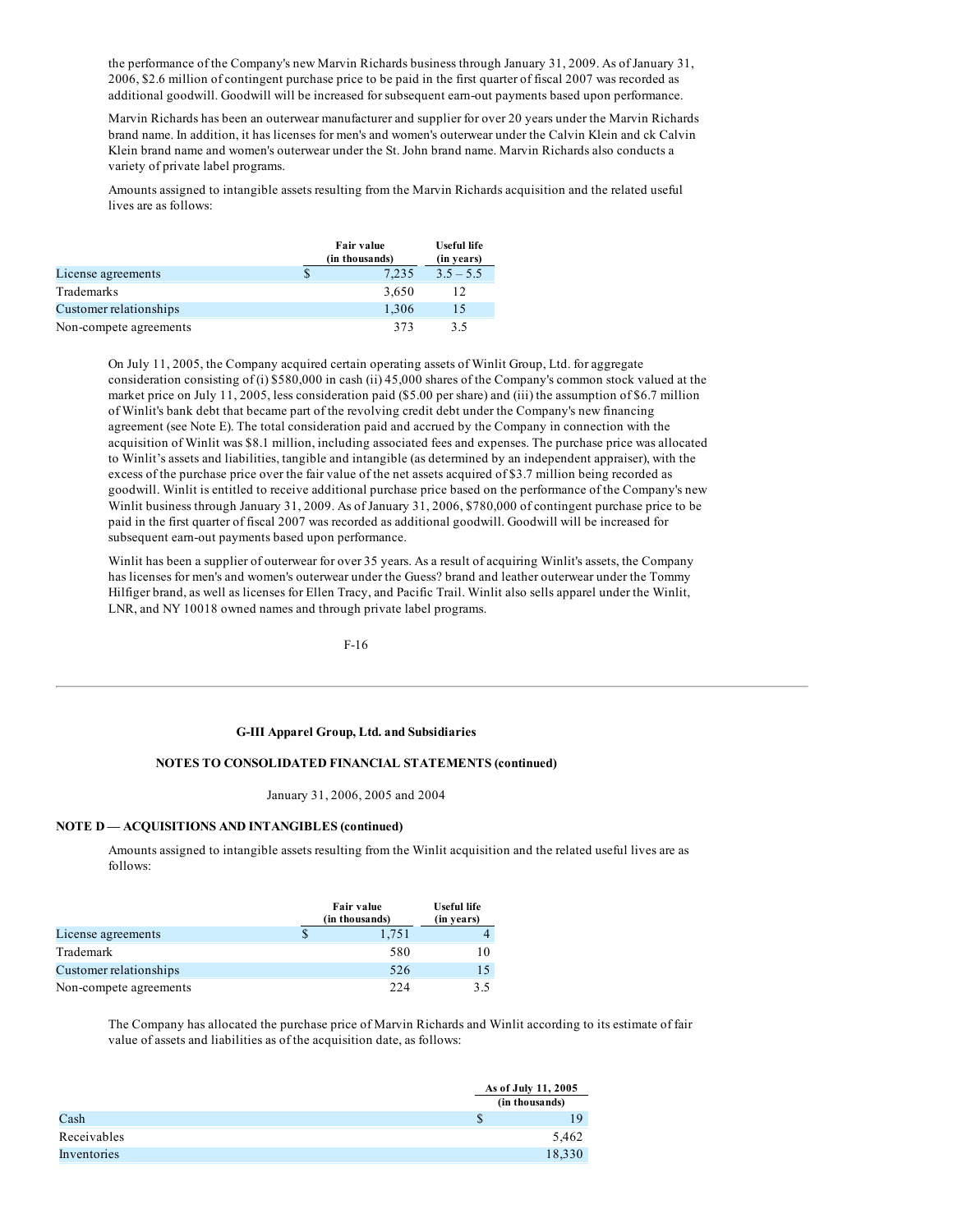| Property and equipment                 | 1,535  |
|----------------------------------------|--------|
| Other assets                           | 895    |
| Intangible assets                      | 15,645 |
| Goodwill                               | 15,121 |
| Total assets                           | 57,007 |
| Due to factor                          | 13,809 |
| Accounts payable                       | 5,527  |
| Accrued expenses and other liabilities | 5,433  |
|                                        | 24,769 |

The following unaudited pro forma information presents the results of operations of the Company as if the Marvin Richards and Winlit acquisitions had taken place on February 1, 2004:

|                 |    | Year ended January 31,                   |   |         |  |
|-----------------|----|------------------------------------------|---|---------|--|
|                 |    | 2005<br>2006                             |   |         |  |
|                 |    | (in thousands, except per share amounts) |   |         |  |
| Net sales       | \$ | 332,295                                  | S | 332,724 |  |
| Net loss        |    | (708)                                    |   | (2,117) |  |
| Loss per share: |    |                                          |   |         |  |
| Basic           | S  | $(0.06)$ \$                              |   | (0.18)  |  |
| Diluted         | \$ | (0.06)                                   |   | (0.18)  |  |

The unaudited pro forma results shown above reflect the assumption that the Company would have financed the acquisitions under identical terms and conditions as the actual financing and do not reflect any anticipated cost savings that may result from combining the entities. The unaudited pro forma results of operations have been prepared for comparative purposes only and do not purport to be indicative of the results of operations which actually would have resulted had the Marvin Richards and Winlit acquisitions occurred as of February 1, 2004.

F-17

## **G-III Apparel Group, Ltd. and Subsidiaries**

## **NOTES TO CONSOLIDATED FINANCIAL STATEMENTS (continued)**

## January 31, 2006, 2005 and 2004

## **NOTE D — ACQUISITIONS AND INTANGIBLES (continued)**

The operating results of Marvin Richards and Winlit have been included in the Company's financial statements since July 11, 2005.

A summary of all intangible assets as of January 31, 2006 is as follows:

|                          |                       | Amount         |
|--------------------------|-----------------------|----------------|
| Gross carrying amounts   | <b>Estimated Life</b> | (in thousands) |
| Licenses                 | $3.5 - 8$ years       | \$<br>12,373   |
| Trademarks               | $10 - 12$ years       | 4,230          |
| Customer relationships   | 15 years              | 1,832          |
| Non-compete agreements   | 3.5 years             | 597            |
| Subtotal                 |                       | \$<br>19,032   |
| Accumulated amortization |                       |                |
| Licenses                 |                       | \$<br>3,356    |
| Trademarks               |                       | 210            |
| Customer relationships   |                       | 76             |
| Non-compete agreements   |                       | 103            |
| Subtotal                 |                       | \$<br>3,745    |
| Net:                     |                       |                |
| Licenses                 |                       | \$<br>9,017    |
| Trademarks               |                       | 4,020          |
| Customer relationships   |                       | 1,756          |
| Non-compete agreements   |                       | 494            |
| Subtotal                 |                       | \$<br>15,287   |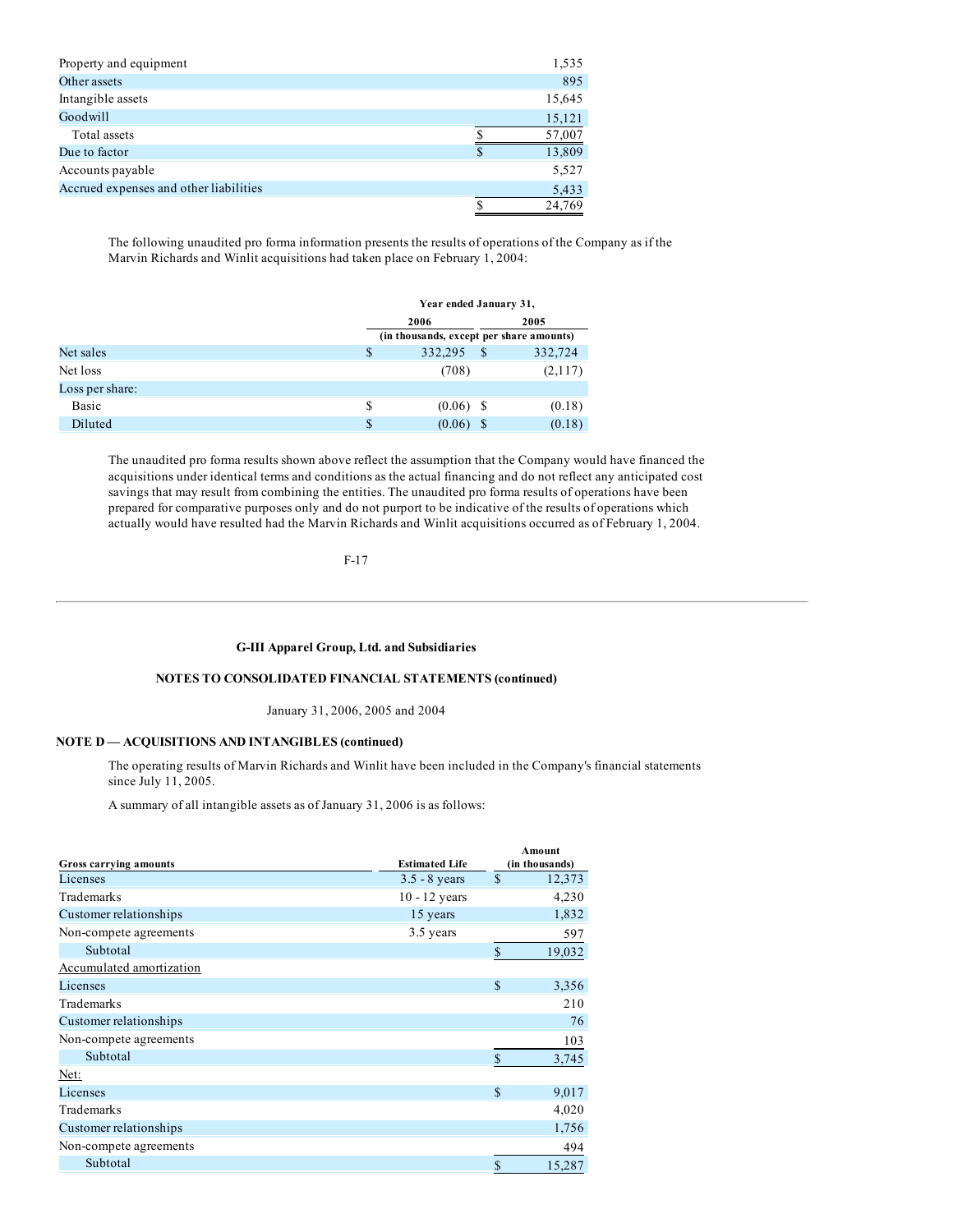| Unamortized intangible asset |        |
|------------------------------|--------|
| Goodwill                     | 18.501 |
| Total intangible assets, net | 33.788 |

Intangible amortization expense amounted to \$2.2 million, \$498,000 and \$498,000 for the years ended January 31, 2006, 2005 and 2004, respectively.

The estimated intangible amortization expense for the next five years is as follows:

| <b>Fiscal year</b> | <b>Amortization expense</b><br>(in thousands) |
|--------------------|-----------------------------------------------|
| 2007               | 3,314                                         |
| 2008               | 3,314                                         |
| 2009               | 3,253                                         |
| 2010               | 1,104                                         |
| 2011               | 876                                           |
|                    |                                               |

F-18

#### **G-III Apparel Group, Ltd. and Subsidiaries**

## **NOTES TO CONSOLIDATED FINANCIAL STATEMENTS (continued)**

January 31, 2006, 2005 and 2004

## **NOTE E — NOTES PAYABLE**

On July 11, 2005, the Company entered into a financing agreement with The CIT Group/Commercial Services, Inc., as Agent, for a consortium of banks. The financing agreement is a three year senior collateralized credit facility providing for borrowings in the aggregate principal amount of up to \$195 million. The facility consists of a revolving line of credit and a term loan.

The revolving line of credit provides for a maximum line ranging from \$45 million to \$165 million at specific times during the year, provided that there are no borrowings outstanding for at least 45 days during the period from December 1 through April 30 each year. Amounts available under the line are subject to borrowing base formulas and over advances as specified in the financing agreement. Borrowings under the line of credit bear interest at the Company's option at the prime rate or LIBOR plus 2.25%.

The term loan is in the principal amount of \$30 million payable over three years with eleven quarterly installments of principal in the amount of \$1,650,000. The first quarterly payment was due and paid on December 31, 2005, and the remaining balance of \$11,850,000 is due on July 11, 2008, the maturity date of the loan. Mandatory prepayments are required under the term loan commencing with the fiscal year ending January 31, 2007 to the extent of 50% of excess cash flow, as defined. The term loan bears interest, at the Company's option, at prime plus 1% or LIBOR plus 3.25%.

The financing agreement requires the Company, among other covenants, to maintain certain earnings before interest, taxes, depreciation and amortization, or EBITDA, tangible net worth and minimum fixed charge coverage ratios as defined. It also limits payments for cash dividends and stock redemption to \$1.5 million plus an additional amount for stock redemptions based on the proceeds of sales of equity securities and limits annual capital expenditures. The financing agreement is collateralized by all of the assets of the Company.

On July 11, 2005, in connection with the financing agreement entered into on that date, the Company repaid in full all borrowings under its previously existing collateralized working capital line of credit (the ''terminated credit facility''). As a result, that line of credit was terminated and deferred financing costs of \$428,000 relating to the terminated credit facility were expensed.

The terminated credit facility was a collateralized working capital line of credit with six banks that provided for an aggregate maximum line of credit in amounts that range from \$35 million to \$110 million at specific times during the year and maximum direct borrowings ranging from \$25 million to \$75 million during the year. Amounts available for borrowing were subject to borrowing base formulas and overadvances specified in the agreement. There was no loan balance outstanding at January 31, 2005 under this agreement. The line of credit included a requirement that the Company have no loans and acceptances outstanding for 45 consecutive days each year of the lending agreement. The Company had met this requirement. Borrowings under the agreement bore interest at either the prevailing prime rate or LIBOR plus 225 basis points and were collateralized by the assets of the Company. The loan agreement required the Company, among other covenants, to maintain certain earnings and tangible net worth levels, and limited the payment of cash dividends and stock buybacks to an aggregate of \$1.7 million without the consent of our lenders.

Notes payable also includes a foreign note payable (\$770,000) by PT Balihides, the Company's inactive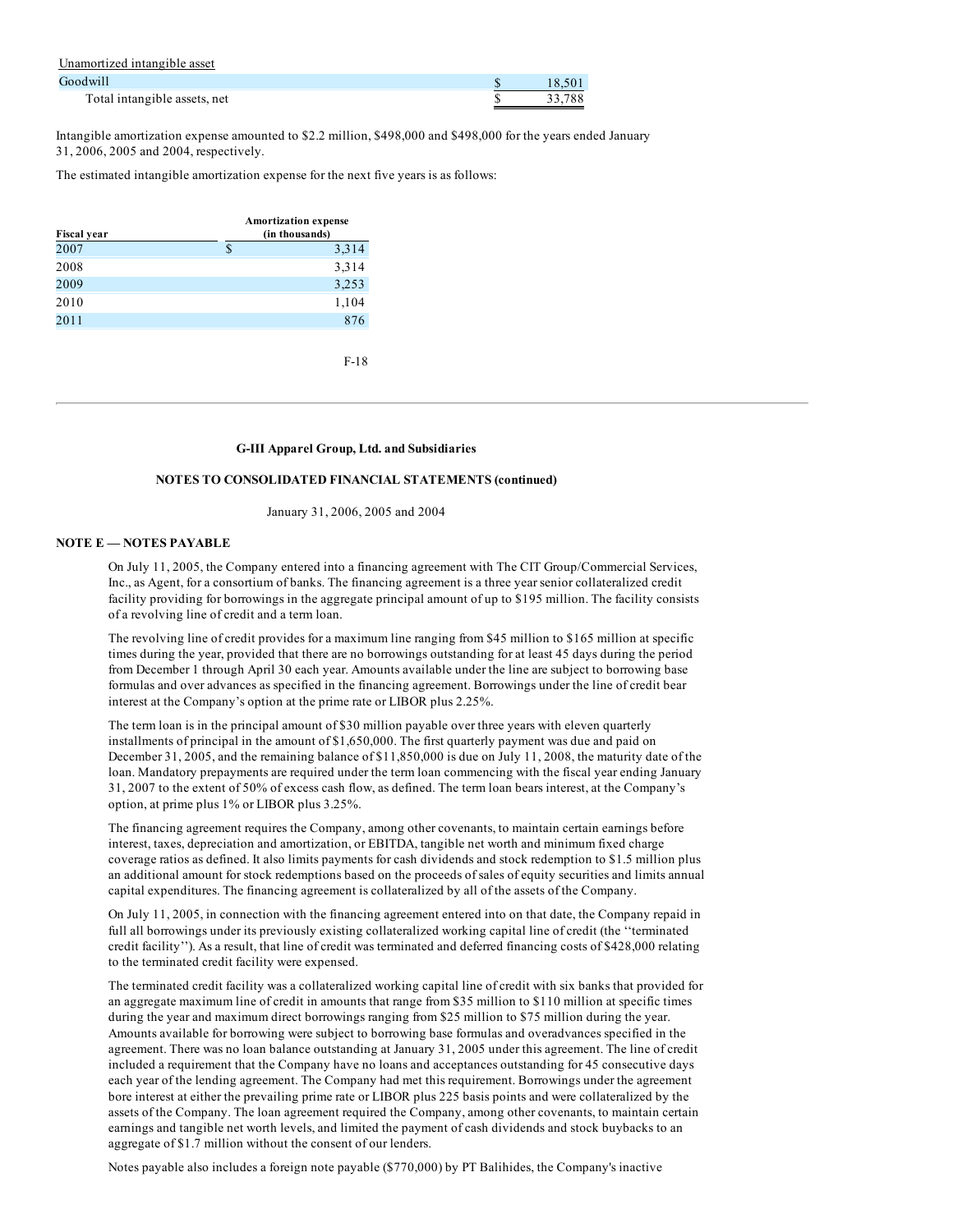## **G-III Apparel Group, Ltd. and Subsidiaries**

## **NOTES TO CONSOLIDATED FINANCIAL STATEMENTS (continued)**

January 31, 2006, 2005 and 2004

## **NOTE E — NOTES PAYABLE (continued)**

The weighted average interest rate for amounts borrowed under the domestic loan agreement was 6.5% and 4.0% for the years ended January 31, 2006 and 2005, respectively.

At January 31, 2006 and 2005, the Company was contingently liable under letters of credit in the amount of approximately \$2.8 million and \$1.8 million, respectively.

## **NOTE F — NON-RECURRING CHARGE**

In December 2002, the Company announced its decision to close its manufacturing facility in Indonesia due to rapidly rising costs and losses associated with this facility, as well as the political and economic instability in Indonesia. The unpaid portion of the non-recurring charge associated with the close is included in ''Accrued expenses'' on the Consolidated Balance Sheet. The balance in the reserve at January 31, 2006 and 2005 is \$398,000 and \$411,000, respectively, and represents accrued expenses, severance and other miscellaneous costs. Based on current estimates, management believes that existing accruals are adequate.

## **NOTE G — INCOME TAXES**

The Internal Revenue Service is currently examining the Company's 2004 and 2005 Federal income tax returns. Management believes that it has adequately provided for potential assessments, if any.

The income tax provision is comprised of the following:

|                                | Year ended January 31, |         |               |         |    |        |
|--------------------------------|------------------------|---------|---------------|---------|----|--------|
|                                | 2006                   |         | 2005          |         |    | 2004   |
|                                |                        |         |               | (000's) |    |        |
| Current                        |                        |         |               |         |    |        |
| Federal                        | S                      | 4,760   | \$            | (1,120) | S  | 3,971  |
| State and city                 |                        | 1,837   |               | (53)    |    | 1,104  |
| Foreign                        |                        | 29      |               | 22      |    | 22     |
|                                |                        | 6,626   |               | (1,151) |    | 5,097  |
| Deferred tax expense (benefit) |                        | (1,109) |               | 2,428   |    | 141    |
|                                | $\mathbf{s}$           | 5,517   | $\mathbb{S}$  | 1,277   | \$ | 5,238  |
| Income before income taxes     |                        |         |               |         |    |        |
| <b>United States</b>           | \$                     | 11,956  | <sup>\$</sup> | 1,865   | \$ | 13,464 |
| Non-United States              |                        | 653     |               | 115     |    | 150    |

F-20

## **G-III Apparel Group, Ltd. and Subsidiaries**

## **NOTES TO CONSOLIDATED FINANCIAL STATEMENTS (continued)**

January 31, 2006, 2005 and 2004

## **NOTE G — INCOME TAXES (continued)**

The significant components of the Company's deferred tax asset at January 31, 2006 and 2005 are summarized as follows: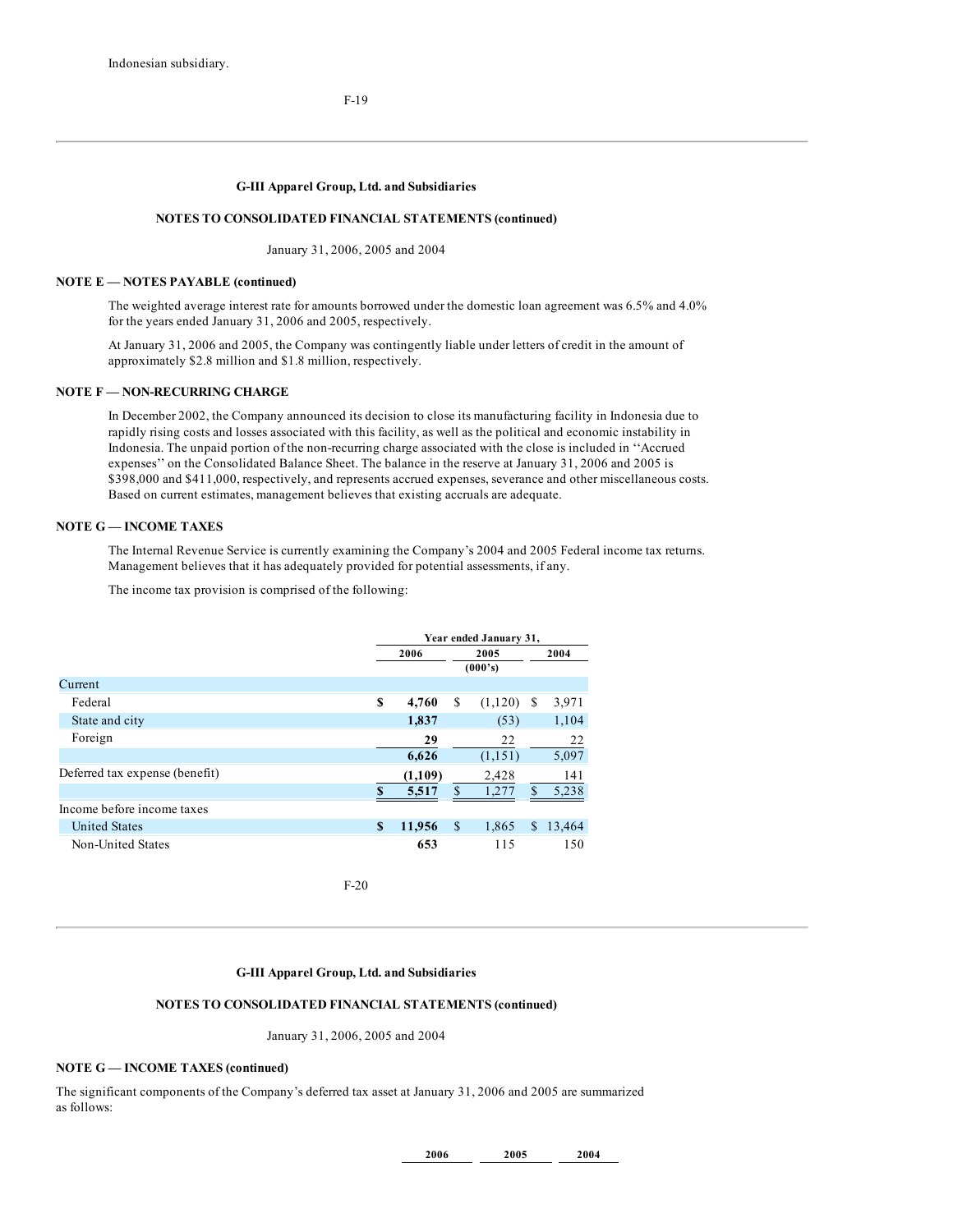|                                              |    |       |    | (000's)        |       |
|----------------------------------------------|----|-------|----|----------------|-------|
| Supplemental employee retirement plan        | \$ | 131   | -8 | $121 \quad$ \$ | 118   |
| Officer bonus                                |    | 463   |    |                | 340   |
| Provision for bad debts and sales allowances |    | 1,972 |    | 2,375          | 3,078 |
| Depreciation and amortization                |    | 1,850 |    | 1,483          | 1,472 |
| Inventory write-downs                        |    | 339   |    | 252            | 1,110 |
| Advertising allowance                        |    | 530   |    | 300            | 490   |
| Sales return accrual                         |    | 843   |    | 428            | 551   |
| Straight-line lease                          |    | 378   |    | 327            | 314   |
| Other                                        |    | 10    |    | 121            | 362   |
|                                              | S  | 6,516 |    | 5,407          | 7,835 |

The following is a reconciliation of the statutory federal income tax rate to the effective rate reported in the financial statements:

|                                                                        |                   | Year ended<br><b>January 31, 2006</b> |                   | Year ended<br><b>January 31, 2005</b> | Year ended<br><b>January 31, 2004</b> |                         |
|------------------------------------------------------------------------|-------------------|---------------------------------------|-------------------|---------------------------------------|---------------------------------------|-------------------------|
|                                                                        | Amount<br>(000's) | Percent<br>0f<br>Income               | Amount<br>(000's) | Percent<br>0f<br>Income               | Amount<br>(000's)                     | Percent<br>of<br>Income |
| Provision for Federal income taxes at the<br>statutory rate            | 4.287<br>S.       | $34.0\%$ \$                           | 673               | <b>34.0%</b>                          | \$4.765                               | 35.0%                   |
| State and city income taxes, net of Federal<br>income tax benefit      | 1.047             | 8.3                                   | 330               | 16.6                                  | 738                                   | 5.4                     |
| Effect of foreign taxable operations                                   | (222)             | (1.8)                                 | (17)              | (0.8)                                 | (31)                                  | (0.2)                   |
| Effect of permanent differences resulting in<br>Federal taxable income | 291               | 2.3                                   | 422               | 21.3                                  | 18                                    | 0.1                     |
| Other, net                                                             | 114               | 1.0                                   | (131)             | (6.6)                                 | (252)                                 | (1.8)                   |
| Actual provision for income taxes                                      | 5,517             | 43.8%                                 | 1.277             | 64.5%                                 | 5.238<br>S.                           | 38.5%                   |

Undistributed earnings of the Company's foreign subsidiaries amounted to approximately \$2.0 million at January 31, 2006. Those earnings are considered indefinitely reinvested, and accordingly, no provision for U.S. income taxes has been provided thereon. Upon distribution of those earnings in the form of dividends or otherwise, the Company would be subject to both U.S. income taxes (subject to an adjustment for foreign tax credits) and withholding taxes payable to the various foreign countries, as applicable.

F-21

## **G-III Apparel Group, Ltd. and Subsidiaries**

## **NOTES TO CONSOLIDATED FINANCIAL STATEMENTS (continued)**

## January 31, 2006, 2005 and 2004

## **NOTE H — COMMITMENTS AND CONTINGENCIES**

The Company leases warehousing, executive and sales facilities, and transportation equipment under operating leases with options to renew at varying terms. Leases with provisions for increasing rents have been accounted for on a straight-line basis over the life of the lease.

In addition, certain leases have been treated as capital leases. The present values of minimum future obligations are calculated based on interest rates at the inception of the leases. The following schedule sets forth the future minimum rental payments for operating leases having non-cancelable lease periods in excess of one year and future minimum lease payments under capital leases at January 31, 2006:

|                         | Operating<br>Leases<br>(in thousands) | Capital<br>Leases |
|-------------------------|---------------------------------------|-------------------|
| Year ending January 31, |                                       |                   |
| 2007                    | \$<br>4,535 \$                        | 231               |
| 2008                    | 4,074                                 | 205               |
| 2009                    | 3,662                                 | 112               |
| 2010                    | 3,582                                 |                   |
|                         |                                       |                   |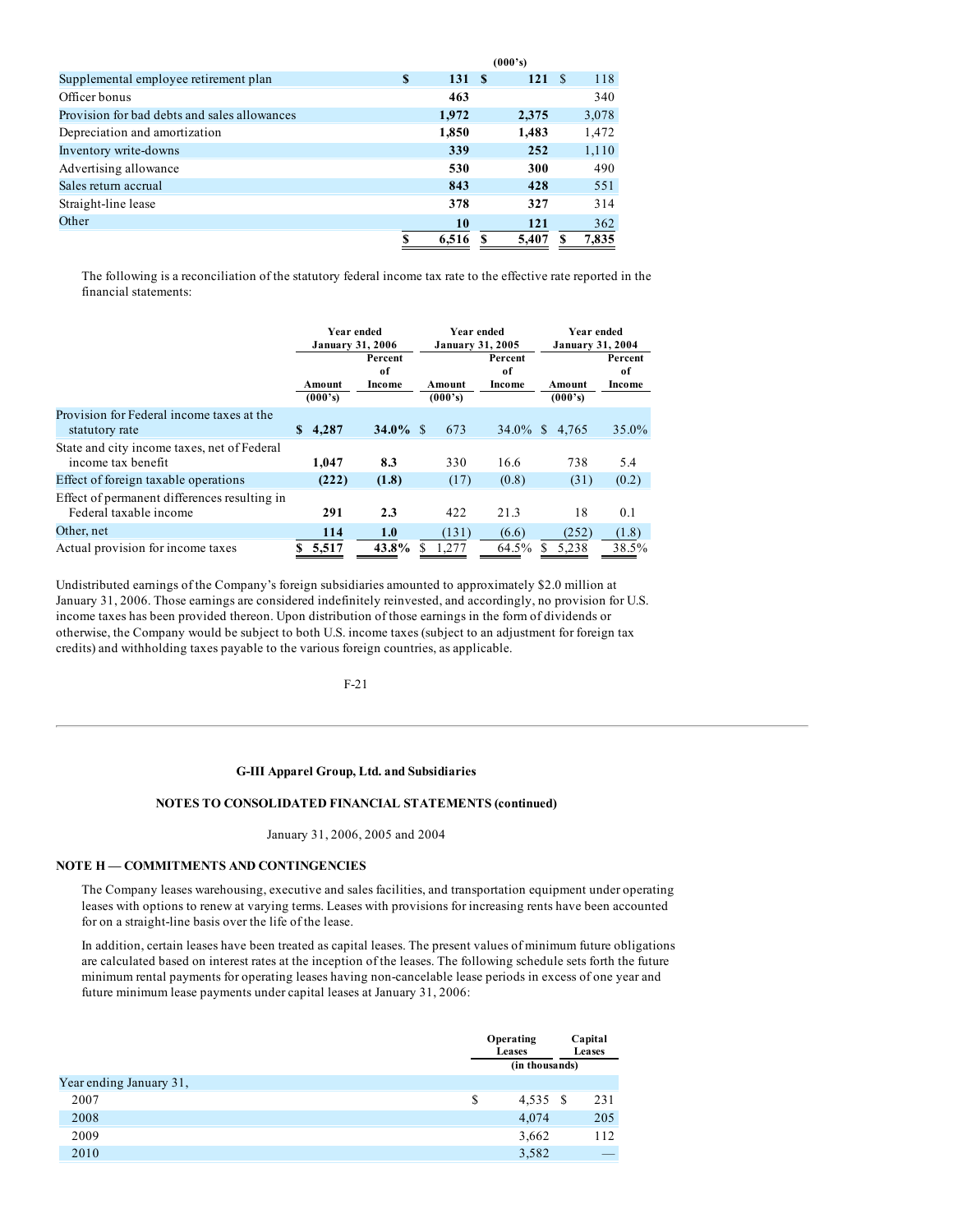| 2011                                     | 3,625  |     |
|------------------------------------------|--------|-----|
| Thereafter                               | 2,186  |     |
| Net minimum lease payments               | 21,664 | 548 |
| Less amount representing interest        |        | 37  |
| Present values of minimum lease payments |        | 511 |
| Current portion                          |        | 208 |
| Noncurrent portion                       |        | 303 |
| Present values of minimum lease payments |        | 511 |

Rent expense on the above operating leases (including the lease with 345 West — see Note K) for the years ended January 31, 2006, 2005 and 2004 was approximately \$3.9 million, \$2.7 million and \$2.4 million, respectively.

F-22

#### **G-III Apparel Group, Ltd. and Subsidiaries**

## **NOTES TO CONSOLIDATED FINANCIAL STATEMENTS (continued)**

January 31, 2006, 2005 and 2004

#### **NOTE H — COMMITMENTS AND CONTINGENCIES (continued)**

The Company has entered into license agreements that provide for royalty payments from 3.5% to 12% of net sales of licensed products as set forth in the agreements. The Company incurred royalty expense (included in cost of goods sold) of approximately \$19.3 million, \$12.3 million and \$15.3 million, for the years ended January 31, 2006, 2005 and 2004, respectively. Contractual advertising expense associated with certain license agreements (included in selling, general and administrative expense) was \$4.6 million, \$2.7 million and \$2.4 million for the years ended January 31, 2006, 2005 and 2004, respectively. Based on minimum sales requirements, future minimum royalty and advertising payments required under these agreements are:

| Year ending January 31, |   | Amount         |
|-------------------------|---|----------------|
|                         |   | (in thousands) |
| 2007                    | S | 24,049         |
| 2008                    |   | 21,822         |
| 2009                    |   | 21,451         |
| 2010                    |   | 14,033         |
| 2011                    |   | 6,698          |
|                         |   | 88,053         |

The Company has an employment agreement with its chief executive officer, which expires on January 31, 2009. The agreement provides for a base salary as well as bonus payments that vary between 3% and 6% of pretax income in excess of \$2 million.

The Company has entered into employment agreements with four of the principals from the acquisitions. Each agreement has a non-compete provision and an initial term through January 31, 2009. The aggregate minimum annual base compensation for these employment agreements is \$2,120,000 through January 31, 2009. One of the former principals also received options to purchase 75,000 shares at the quoted market price upon executing the agreement.

F-23

#### **G-III Apparel Group, Ltd. and Subsidiaries**

## **NOTES TO CONSOLIDATED FINANCIAL STATEMENTS (continued)**

January 31, 2006, 2005 and 2004

#### **NOTE I — STOCKHOLDERS' EQUITY**

All share and per share data have been adjusted to give retroactive effect to a three-for-two split of our Common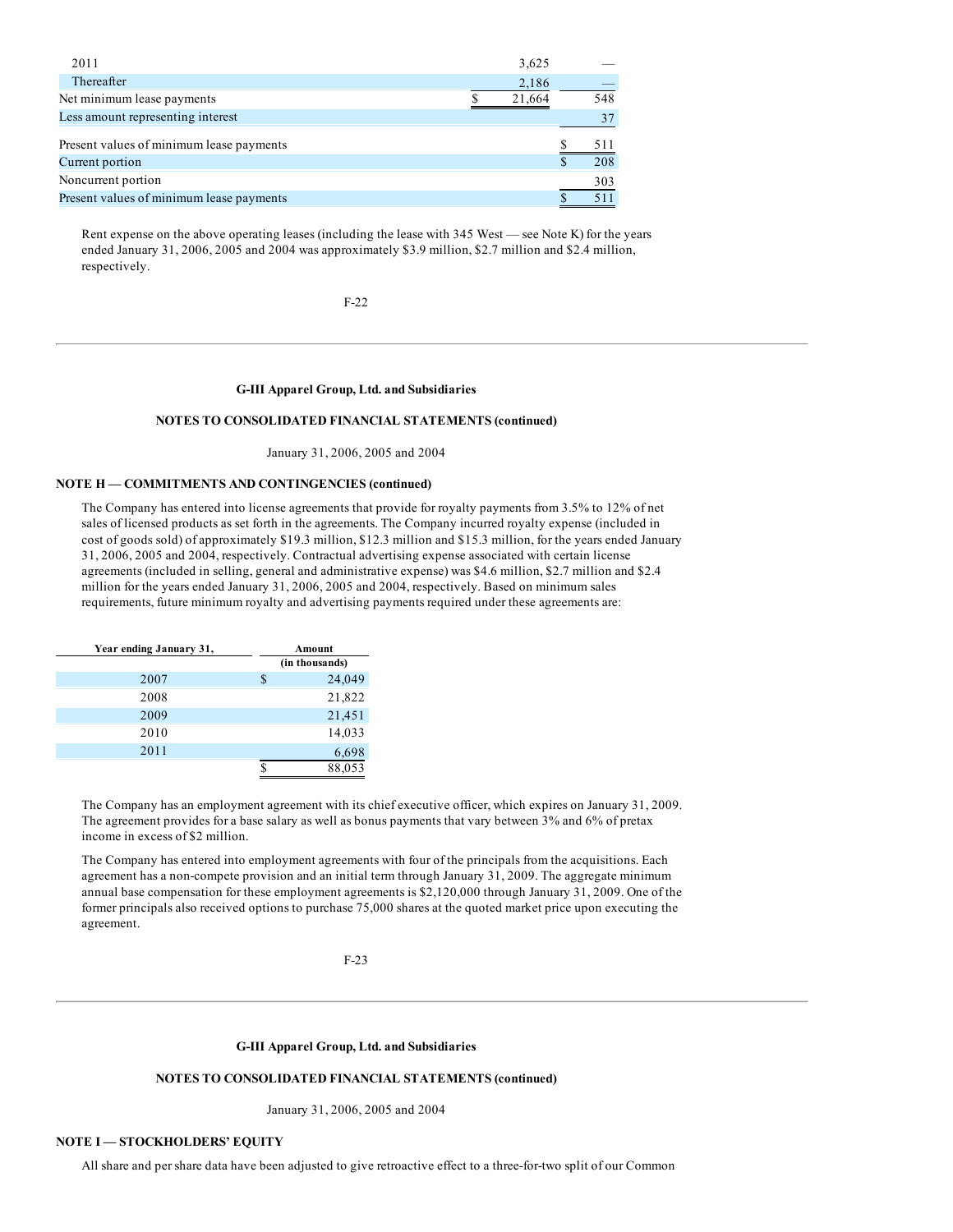Stock effected on March 28, 2006.

The financing agreement limits payments for cash dividends and stock redemption to \$1.5 million plus an additional amount for stock redemptions based on the proceeds of sales of equity securities.

#### *Stock Options*

The Company's stock plans authorize the granting of 4,020,000 options to executive officers and key employees and 272,250 options to directors of the Company. It is the Company's policy to grant stock options at prices not less than the fair market value on the date of the grant. Option terms, vesting and exercise periods vary, except that the term of an option may not exceed ten years.

Information regarding all options for fiscal 2006, 2005 and 2004 is as follows:

|                                          |                 | 2006         |                                          | 2005            |               |                                          | 2004           |               |                                          |  |  |
|------------------------------------------|-----------------|--------------|------------------------------------------|-----------------|---------------|------------------------------------------|----------------|---------------|------------------------------------------|--|--|
|                                          | <b>Shares</b>   |              | Weighted<br>average<br>exercise<br>price | <b>Shares</b>   |               | Weighted<br>average<br>exercise<br>price | <b>Shares</b>  |               | Weighted<br>average<br>exercise<br>price |  |  |
| Options outstanding at beginning of year | 1,472,923       | S            | 3.25                                     | 1,586,623       | <sup>\$</sup> | 3.11                                     | 1,860,030      | S             | 2.78                                     |  |  |
| Exercised                                | $(146, 850)$ \$ |              | 2.94                                     | $(186, 150)$ \$ |               | 2.81                                     | $(340,757)$ \$ |               | 1.79                                     |  |  |
| Granted                                  | 108,000         | \$           | 6.49                                     | 76,500          | $\mathbf{s}$  | 5.01                                     | 88,500         | $\mathbf S$   | 5.29                                     |  |  |
| Cancelled or forfeited                   | $(4,725)$ \$    |              | 2.53                                     | $(4,050)$ \$    |               | 3.57                                     | (21, 150)      | S             | 4.32                                     |  |  |
| Options outstanding at end of year       | 1,429,348       | $\mathbf{s}$ | 3.53                                     | 1,472,923       | <sup>\$</sup> | 3.25                                     | 1,586,623      | <sup>\$</sup> | 3.11                                     |  |  |
| Exercisable                              | 1,083,898       | S            | 2.98                                     | 1,092,673       | <sup>\$</sup> | 2.72                                     | 1,090,168      | S             | 2.62                                     |  |  |

F-24

#### **G-III Apparel Group, Ltd. and Subsidiaries**

## **NOTES TO CONSOLIDATED FINANCIAL STATEMENTS (continued)**

January 31, 2006, 2005 and 2004

## **NOTE I — STOCKHOLDERS' EQUITY (continued)**

The following table summarizes information about stock options outstanding:

| Range of<br>exercise prices | Number out-<br>standing as of<br>January 31,<br>2006 | Weighted<br>average<br>remaining<br>contractual<br>life | Weighted<br>average<br>exercise<br>price | <b>Number</b><br>exercisable<br>as of<br>January 31,<br>2006 |               | Weighted<br>average<br>exercise<br>price |
|-----------------------------|------------------------------------------------------|---------------------------------------------------------|------------------------------------------|--------------------------------------------------------------|---------------|------------------------------------------|
| $$1.16 - $2.00$             |                                                      | 420,961 2.6 years                                       | \$<br>1.57                               | 420,961                                                      | <sup>\$</sup> | 1.57                                     |
| $$2.01 - $4.00$             |                                                      | 379,587 1.9 years                                       | \$<br>3.18                               | 373,587                                                      | S             | 3.18                                     |
| $$4.01 - $6.00$             | 502,800                                              | 6.9 years                                               | \$<br>4.59                               | 253,800                                                      | <sup>\$</sup> | 4.48                                     |
| $$6.01 - $7.23$             | 126,000                                              | 8.9 years                                               | \$<br>6.84                               | 35,550                                                       | S             | 6.80                                     |
|                             | 1,429,348                                            |                                                         |                                          | 1,083,898                                                    |               |                                          |

Included in the above outstanding options as of January 31, 2004 are 37,500 options with an exercise price of \$3.67 per share. The fair value of the Company's stock at the date of grant was \$2.50 per share. These options were exercised during the year ended January 31, 2005. All other options were issued at an exercise price equal to the fair market value of the Company's stock at the date of grant.

## *Restricted Stock*

In fiscal 2006, the Company granted 211,500 restricted shares of the Company's common stock to key employees. These shares vested during fiscal 2006 based on the market price of the Company's common stock exceeding a certain target for at least ten days. Compensation expense of \$1.6 million was recorded as an expense on the date the restriction lapsed.

Restricted shares granted with the acquisition will be reflected as additional goodwill at the time the restrictions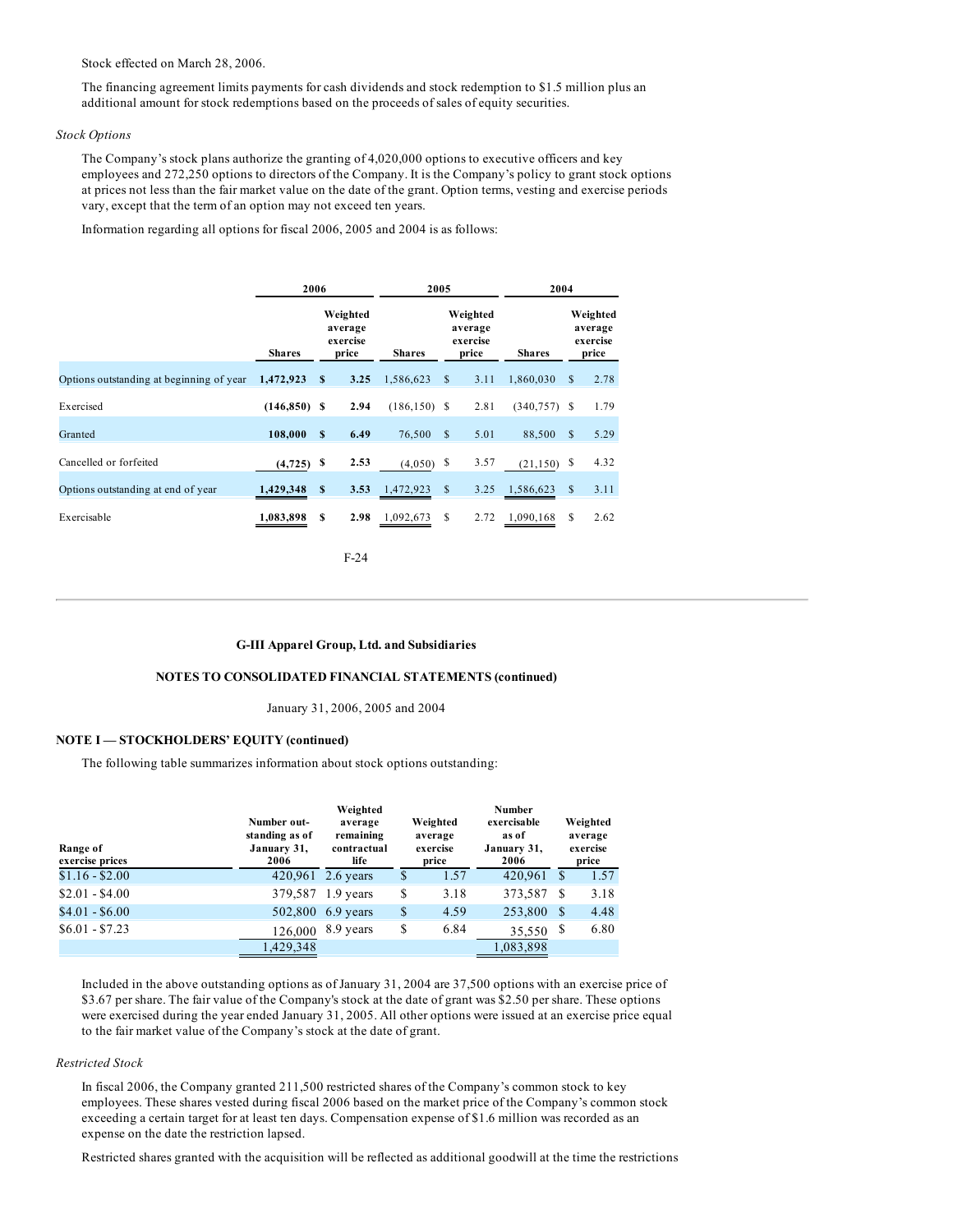lapse based upon the market price on that day. A total of 187,500 restricted shares are outstanding as of January 31, 2006.

Compensation cost for restricted stock was measured as the excess of the quoted market price of our stock at the date the common stock vested over the amount the employee paid to acquire the stock. The compensation cost was recognized in the period the restrictions lapsed.

## **G-III Apparel Group, Ltd. and Subsidiaries**

## **NOTES TO CONSOLIDATED FINANCIAL STATEMENTS (continued)**

January 31, 2006, 2005 and 2004

## **NOTE J — MAJOR CUSTOMERS**

For the year ended January 31, 2006, two customers accounted for 19.0% and 13.2% of the Company's net sales, respectively. For the years ended January 31, 2005 and 2004, one customer accounted for 15.0%, and 15.3%, respectively, of the Company's net sales.

## **NOTE K — RELATED PARTY TRANSACTIONS**

During the years ended January 31, 2006, 2005 and 2004, the Company leased space from 345 West 37th Corp. (''345 West''), a property owned by two principal stockholders, one of which is an executive officer. Rent and other operating expenses paid by the Company to 345 West during the years ended January 31, 2006, 2005 and 2004, amounted to approximately \$227,000, \$200,000, and \$230,000, respectively.

## **NOTE L — EMPLOYEE BENEFIT PLANS**

The Company maintains a 401(k) plan and trust for nonunion employees. At the discretion of the Company, the Company currently matches 50% of employee contributions up to 3% of the participant's compensation. The Company's matching contributions amounted to approximately \$260,000, \$245,000, and \$208,000, for the years ended January 31, 2006, 2005 and 2004, respectively.

F-26

### **G-III Apparel Group, Ltd. and Subsidiaries**

## **NOTES TO CONSOLIDATED FINANCIAL STATEMENTS (continued)**

January 31, 2006, 2005 and 2004

## **NOTE M — SEGMENTS**

The Company's reportable segments are business units that offer different products and are managed separately. The Company operates in two segments, licensed and non-licensed apparel. The following information is presented for the fiscal years indicated below:

|                                     | 2006          |  |                  |   |          | 2005 |                  | 2004 |          |  |                  |  |
|-------------------------------------|---------------|--|------------------|---|----------|------|------------------|------|----------|--|------------------|--|
|                                     | Licensed      |  | Non-<br>Licensed |   | Licensed |      | Non-<br>Licensed |      | Licensed |  | Non-<br>Licensed |  |
| Net sales                           | \$<br>196,954 |  | 127,118          | S | 136,323  | \$   | 77,955           | S    | 171,706  |  | 53,355           |  |
| Cost of goods sold                  | 141,969       |  | 97.257           |   | 101.198  |      | 60.336           |      | 122.888  |  | 39,341           |  |
| Gross profit                        | 54,985        |  | 29,861           |   | 35,125   |      | 17.619           |      | 48.818   |  | 14,014           |  |
| Selling, general and administrative | 44,554        |  | 23,334           |   | 35,138   |      | 13.658           |      | 35.140   |  | 12,899           |  |
| Non-recurring charge                |               |  |                  |   |          |      | 882              |      |          |  |                  |  |
| Operating profit (loss)             | 10,431        |  | 6,527            |   | (13)     |      | 3,079            |      | 13,678   |  | 1,115            |  |
| Interest and financing charges, net | 2.065         |  | 2.284            |   | 973      |      | 113              |      | 813      |  | 366              |  |
| Income (loss) before income taxes   | \$<br>8,366   |  | 4,243            |   | (986)    |      | 2,966            |      | 12,865   |  | 749              |  |
| Depreciation and amortization       | 2,327         |  | 804              |   | 1,028    |      | 316              |      | 995      |  | 280              |  |

Commission fee income was \$2.4 million, \$2.2 million, and \$4.3 million for fiscal 2006, 2005 and 2004, respectively. In fiscal 2006, approximately \$843,000 and \$1.6 million of commission fee income was included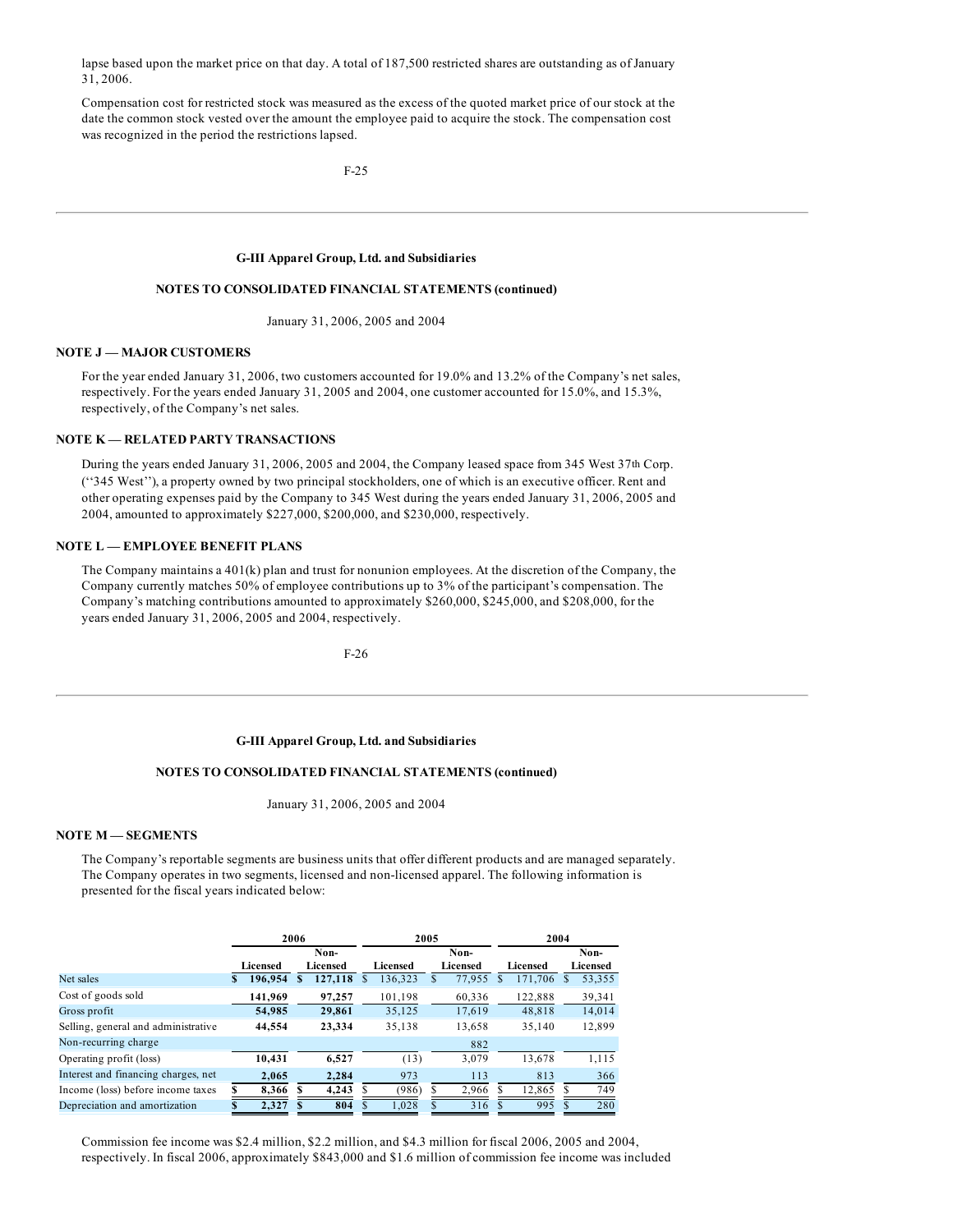<span id="page-46-0"></span>in the licensed and non-licensed business segments, respectively. Commission fee income for previous years was primarily in the non-licensed segment. The Company allocates all expenses to its two reportable segments. The Company allocates overhead to its business segments on various bases, which include units shipped, space utilization, inventory levels, and relative sales levels, among other factors. The method of allocation is consistent on a year-to-year basis.

|                      | 2006 |                 |  |                      |     |            | 2005 |                      | 2004 |                 |  |                      |  |
|----------------------|------|-----------------|--|----------------------|-----|------------|------|----------------------|------|-----------------|--|----------------------|--|
|                      |      | <b>Revenues</b> |  | Long-Lived<br>Assets |     | Revenues   |      | Long-Lived<br>Assets |      | <b>Revenues</b> |  | Long-Lived<br>Assets |  |
| Geographic region    |      |                 |  |                      |     |            |      |                      |      |                 |  |                      |  |
| <b>United States</b> |      | 319,451 \$      |  | 42.319               | - S | 213.278 \$ |      | 6.853                |      | 224.572 \$      |  | 6,015                |  |
| Non-United States    |      | 4.621           |  | 877                  |     | 1.000      |      | 1.033                |      | 489             |  | 2,121                |  |
|                      |      | 324.072         |  | 43.196               |     | 214,278    |      | 7,886                |      | 225,061         |  | 8,136                |  |

Capital expenditures for locations outside of the United States were not significant in each of the fiscal years ended January 31, 2006, 2005 and 2004.

Included in finished goods inventory at January 31, 2006, 2005 and 2004 are \$16.7 million and \$8.5 million, \$14.0 million and \$6.5 million, and \$15.4 million and \$6.4 million, respectively, of inventories for licensed and non-licensed apparel, respectively. All other assets are commingled.

F-27

#### **G-III Apparel Group, Ltd. and Subsidiaries**

## **NOTES TO CONSOLIDATED FINANCIAL STATEMENTS (continued)**

January 31, 2006, 2005 and 2004

## **NOTE N — QUARTERLY FINANCIAL DATA (UNAUDITED)**

Summarized quarterly financial data in thousands, except per share numbers, for the fiscal years ended January 31, 2006 and 2005 are as follows:

|                                    | <b>Ouarter ended</b> |             |    |                         |   |                     |                     |         |  |  |  |  |
|------------------------------------|----------------------|-------------|----|-------------------------|---|---------------------|---------------------|---------|--|--|--|--|
|                                    | April 30,<br>2005    |             |    | <b>July 31,</b><br>2005 |   | October 31,<br>2005 | January 31,<br>2006 |         |  |  |  |  |
| January 31, 2006                   |                      |             |    |                         |   |                     |                     |         |  |  |  |  |
| Net sales                          | s                    | 13.767      | -S | 54.553                  | S | 186,621 \$          |                     | 69,131  |  |  |  |  |
| Gross profit                       |                      | 915         |    | 12,749                  |   | 55,118              |                     | 16,064  |  |  |  |  |
| Net income (loss)                  |                      | (4,669)     |    | (301)                   |   | 14,813              |                     | (2,751) |  |  |  |  |
| Net income (loss) per common share |                      |             |    |                         |   |                     |                     |         |  |  |  |  |
| Basic                              | \$                   | $(0.43)$ \$ |    | $(0.03)$ \$             |   | 1.25 S              |                     | (0.23)  |  |  |  |  |
| Diluted                            |                      | (0.43)      |    | (0.03)                  |   | 1.15                |                     | (0.23)  |  |  |  |  |

|                                    |    |                   |   |                         | <b>Ouarter</b> ended |     |                     |     |                     |
|------------------------------------|----|-------------------|---|-------------------------|----------------------|-----|---------------------|-----|---------------------|
|                                    |    | April 30,<br>2004 |   | <b>July 31,</b><br>2004 |                      |     | October 31.<br>2004 |     | January 31,<br>2005 |
| January 31, 2005                   |    |                   |   |                         |                      |     |                     |     |                     |
| Net sales                          | S  | 16,498            | S | 43,975                  |                      | \$  | 115,406 \$          |     | 38,399              |
| Gross profit                       |    | 1,739             |   | 10,621                  |                      |     | 34,048              |     | 6,336               |
| Net income (loss)                  |    | (4,827)           |   | (1,660)                 | (a)                  |     | 9.897               |     | (2,707)             |
| Net income (loss) per common share |    |                   |   |                         |                      |     |                     |     |                     |
| Basic                              | \$ | $(0.45)$ \$       |   | (0.15)                  | (a)                  | - S | 0.92                | - S | (0.25)              |
| Diluted                            |    | (0.45)            |   | (0.15)                  | (a)                  |     | 0.89                |     | (0.25)              |

(a) Includes a charge of \$882,000, net of tax, or \$.08 per share, associated with the write-down of the Company's joint venture investment.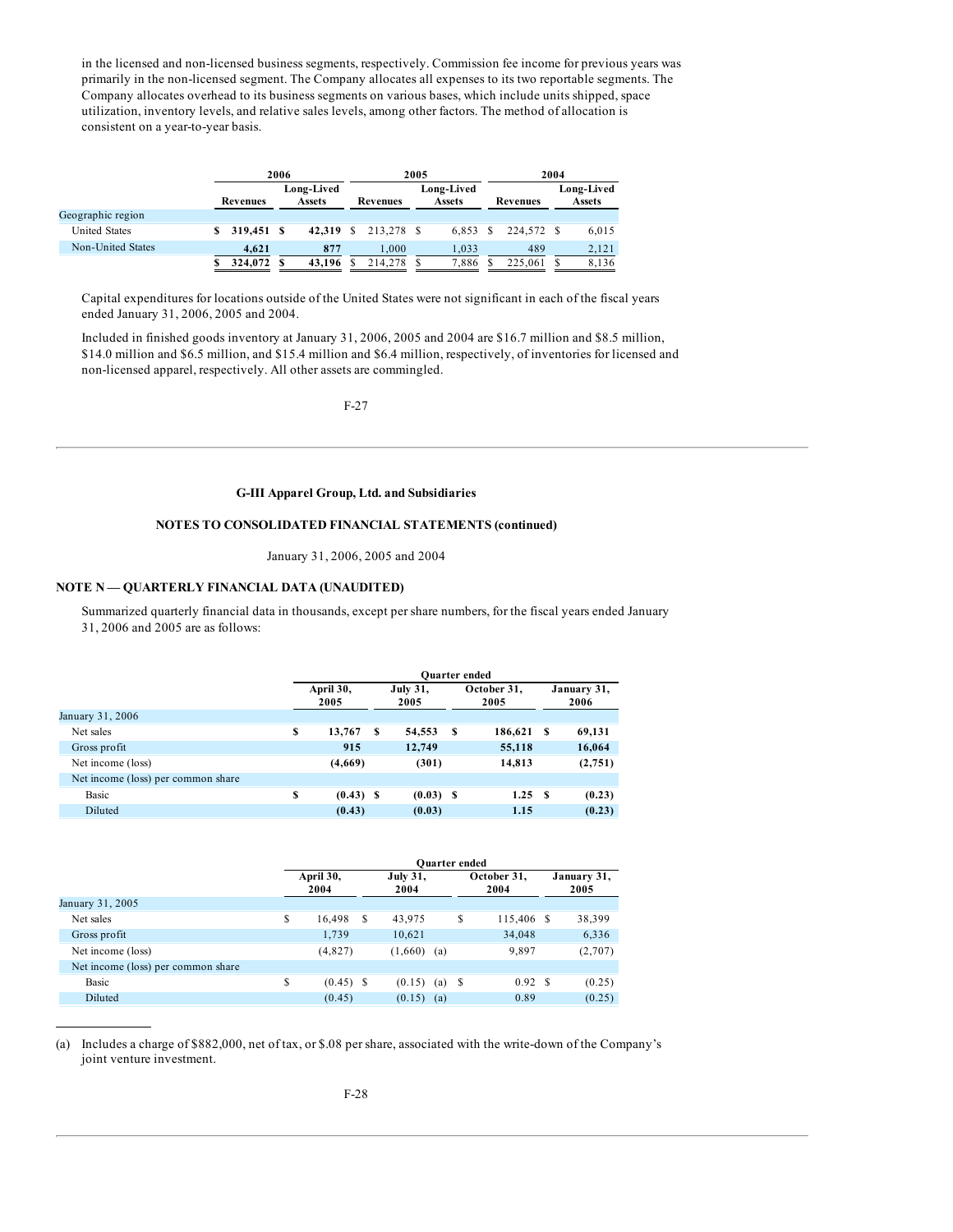## **G-III Apparel Group, Ltd. and Subsidiaries**

## **SCHEDULE II - VALUATION AND QUALIFYING ACCOUNTS**

| Column A                         |    | Column B                       |    | Column <sub>C</sub>     |                     | Column D          |      | <b>Column E</b>             |
|----------------------------------|----|--------------------------------|----|-------------------------|---------------------|-------------------|------|-----------------------------|
|                                  |    |                                |    | <b>Additions</b>        |                     |                   |      |                             |
|                                  |    |                                |    | (1)                     | (2)                 |                   |      |                             |
|                                  |    | <b>Balance</b> at<br>beginning |    | Charged to<br>costs and | Charged<br>to other | <b>Deductions</b> |      | <b>Balance at</b><br>end of |
| Description                      |    | of period                      |    | expenses                | accounts            | (a)               |      | period                      |
| Year ended January 31, 2006      |    |                                |    |                         |                     |                   |      |                             |
| Deducted from asset accounts     |    |                                |    |                         |                     |                   |      |                             |
| Allowance for doubtful accounts  | \$ | $1,732$ \$                     |    | (182)                   |                     | \$<br>$(86)$ \$   |      | 1,636                       |
| Reserve for sales allowances (b) |    | 4,958                          |    | 13,003                  |                     | 10,154            |      | 7,807                       |
|                                  | \$ | 6,690                          | -S | 12,821                  |                     | 10,068            |      | 9,443                       |
| Year ended January 31, 2005      |    |                                |    |                         |                     |                   |      |                             |
| Deducted from asset accounts     |    |                                |    |                         |                     |                   |      |                             |
| Allowance for doubtful accounts  | \$ | $1,462$ \$                     |    | 304                     |                     | \$<br>34          | - \$ | 1,732                       |
| Reserve for sales allowances (b) |    | 7,460                          |    | 4,393                   |                     | 6,895             |      | 4,958                       |
|                                  | S. | 8,922                          | -S | 4,697                   |                     | 6,929             | S.   | 6,690                       |
| Year ended January 31, 2004      |    |                                |    |                         |                     |                   |      |                             |
| Deducted from asset accounts     |    |                                |    |                         |                     |                   |      |                             |
| Allowance for doubtful accounts  | \$ | 1,312 \$                       |    | 422                     |                     | \$<br>272         | -S   | 1,462                       |
| Reserve for sales allowances (b) |    | 6,399                          |    | 5,916                   |                     | 4,855             |      | 7,460                       |
|                                  |    | 7,711                          |    | 6,338                   |                     | 5,127             |      | 8,922                       |

(a) Accounts written off as uncollectible, net of recoveries.

(b) See Note A in the accompanying Notes to Consolidated Financial Statements for a description of sales allowances.

S-1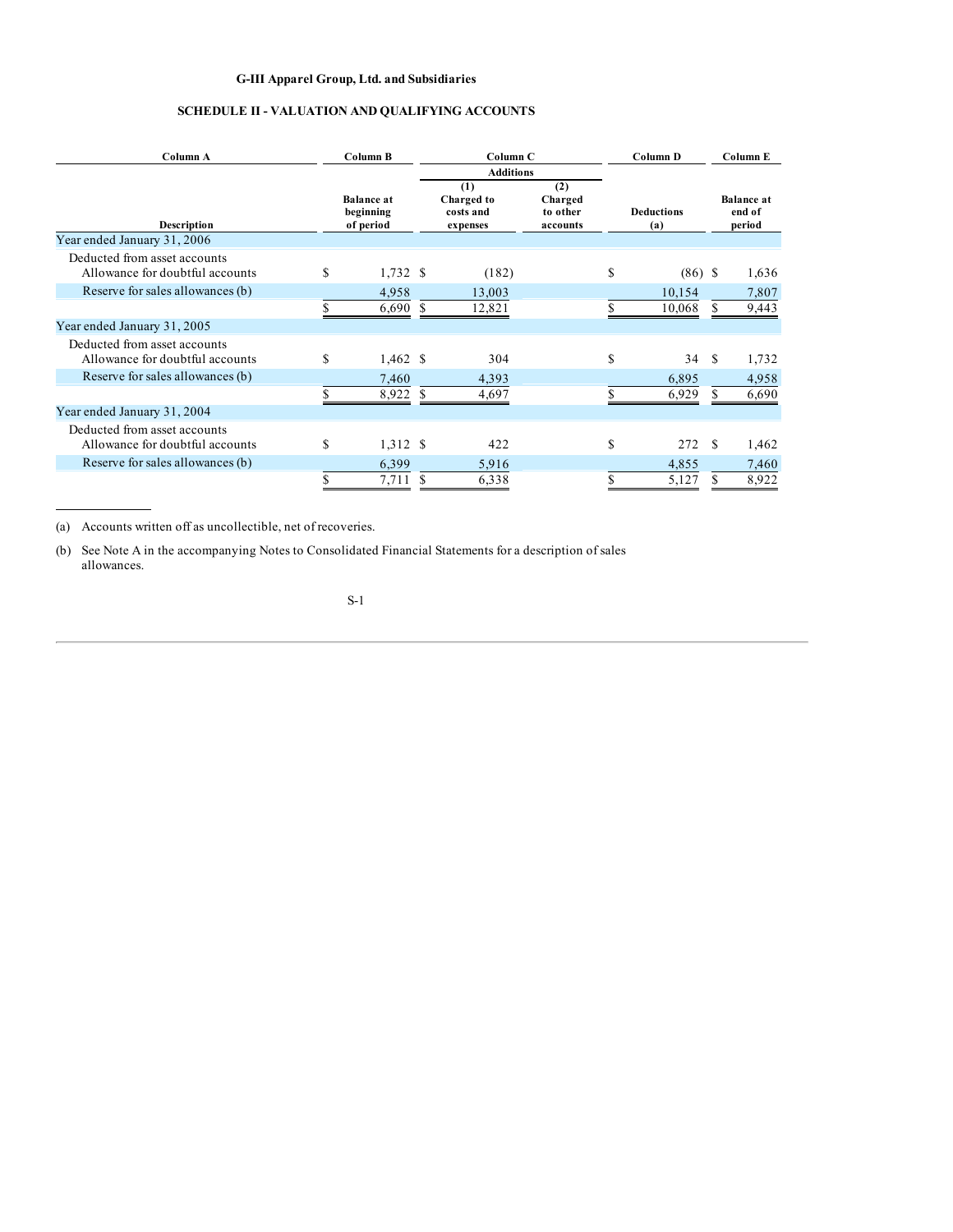#### G-III APPAREL GROUP, LTD. 1999 STOCK OPTION PLAN FOR NON-EMPLOYEE DIRECTORS

#### (As amended through April 20, 2006)

1. PURPOSE. The purpose of the 1999 Stock Option Plan for Non-Employee Directors (the ''Plan'') is to enable G-III Apparel Group, Ltd., a Delaware corporation (the ''Company''), to provide compensatory stock options to members of its Board of Directors (the ''Board'') who are not employees of, or consultants to, the Company or its affiliates (''Non-Employee Directors'').

2. STOCK SUBJECT TO THE PLAN. The Company may sell a total of 225,000 shares of its common stock, \$.01 par value (the ''Common Stock''), pursuant to the Plan. Such shares may be either authorized and unissued or held by the Company in its treasury. Shares of Common Stock covered by the unexercised portion of an option which terminates or expires by its terms, by cancellation or otherwise, will remain issuable under the Plan.

3. ADMINISTRATION. Subject to the provisions of the Plan and applicable law, the Board, acting in its sole and absolute discretion, will have full power and authority to interpret, apply and administer the Plan. The decision of the Board as to any disputed question arising in connection with the Plan or any option granted under the Plan will be final and conclusive on all persons.

4. OPTION GRANTS. An option to purchase 255 shares of Common Stock will be granted on the date the Plan is adopted by the Board to each Non-Employee Director who is then serving as such, subject to approval of the Plan by the Company's stockholders. An option to purchase at least 1,500 shares of Common Stock will be granted to each Non-Employee Director on the day following the date of each annual meeting of the Company's stockholders held after the date the Plan is adopted by the Board and during the term of the Plan. The Board, acting in its discretion, may make a one-time grant of an option to purchase up to 10,000 shares of Common Stock to an individual who first becomes a Non-Employee Director after the date the Plan is adopted and approved by the Company's stockholders and the Board, acting in its discretion, may increase the number of shares covered by any annual option grant to as many as 3,000 shares.

5. TERMS AND CONDITIONS OF OPTIONS. Each option granted under the Plan will be evidenced by a written agreement or certificate containing such terms and conditions as the Board may prescribe, subject to the provisions of the Plan.

(a) Exercise Price. The exercise price per share of Common Stock covered by an option granted under the Plan will be equal to the fair market value of a share of Common Stock on the date the option is granted. For purposes of the Plan, the fair market value of a share of Common Stock on any date will be the closing sale price per share as published by a national securities exchange on which shares of Common Stock are traded on such date or, if there is no sale of Common Stock on such date, the average of the bid and asked prices on such exchange at the close of trading on such date or, if shares of Common Stock are not listed on a national securities exchange on such date, the average of the bid and asked prices in the over the counter market at the close of trading on such date.

(b) Option Period Expiration. Unless sooner terminated or exercised, any option granted under the Plan will expire no more than ten years after the date the option is granted.

(c) Exercisability of Options. Unless otherwise specified by the Board at or after the time an option is granted, and unless sooner terminated, an option will become exercisable in accordance with the following schedule based upon the number of full years of the optionee's continuous service with the Company following the date of grant:

| <b>Full Years of Continuous Service</b> | <b>Incremental</b><br>Percentage of<br>Option<br><b>Exercisable</b> | Cumulative<br>Percentage of<br>Option<br><b>Exercisable</b> |
|-----------------------------------------|---------------------------------------------------------------------|-------------------------------------------------------------|
| Less than 1                             | $0\%$                                                               | $0\%$                                                       |
|                                         | 20%                                                                 | 20%                                                         |
| $\overline{2}$                          | 20%                                                                 | 40%                                                         |
| 3                                       | 20%                                                                 | 60%                                                         |
| 4                                       | 20%                                                                 | 80%                                                         |
| or more                                 | 20%                                                                 | 100%                                                        |

(d) Exercise of Options. All or part of the exercisable portion of an option may be exercised at any time during the term of the option, subject to such minimum exercise conditions as the Board may prescribe. An option may be exercised by transmitting to the Company (1) a written notice specifying the number of shares to be purchased, and (2) payment in full of the purchase price together with the amount, if any, deemed necessary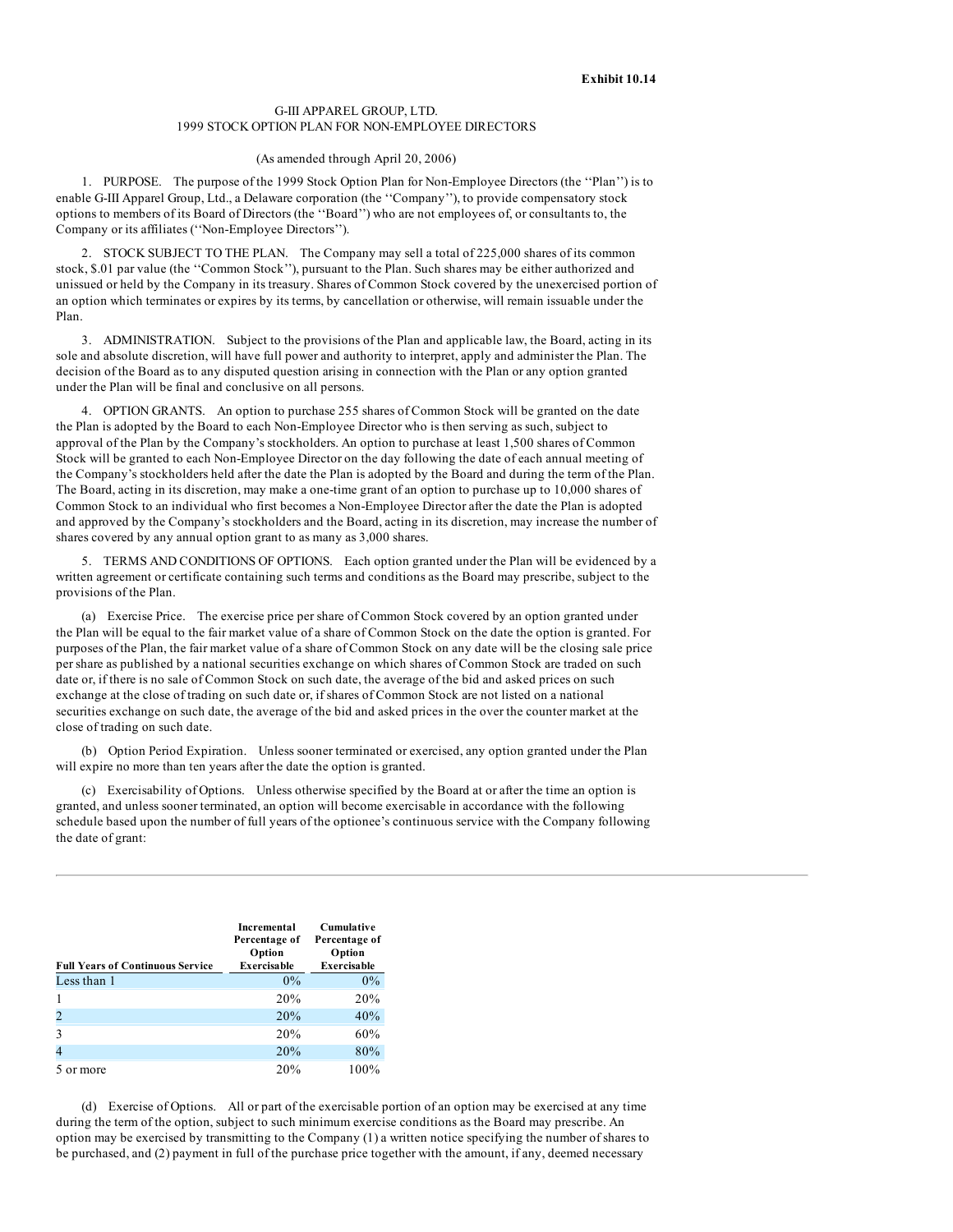by the Company to satisfy its income tax withholding obligation attributable to such exercise (unless other arrangements acceptable to the Company are made for the satisfaction of such withholding obligations).

(e) Payment of Exercise Price. The purchase price of Common Stock acquired under the Plan will be payable in cash and/or such other form of payment as may be permitted by the Board, including, without limitation, shares of Common Stock which have been owned by the optionee for at least six months. The Board may permit the payment of all or a portion of the purchase price in installments (together with interest) over a period of not more than five years. If the purchase price is paid with previously-owned shares, then, for the purpose of applying the 225,000 share limit of Section 2, the number of shares sold will be equal to the net increase in the number of shares owned by the optionee as a result of the stock-for-stock exercise.

(f) Buy Out and Settlement. At any time, and from time to time, the Company may offer to purchase an outstanding option on such terms and conditions as the Board deems appropriate.

(g) Rights as a Stockholder. No shares of Common Stock will be issued in respect of the exercise of an option granted under the Plan until full payment therefor has been made. The holder of an option will have no rights as a stockholder with respect to shares covered by an option until the date a stock certificate for such shares is issued to him or her. Except as otherwise provided herein, no adjustments will be made for dividends or distributions of other rights for which the record date is prior to the date such stock certificate is issued.

(h) Transferability of Options. Options granted under the Plan may not be assigned or transferred other than upon the optionee's death to a beneficiary designated by the optionee in a manner acceptable to the Board or, if no designated beneficiary survives the optionee, pursuant to the optionee's will or by the laws of descent and distribution. Any such option will be exercisable during the optionee's lifetime only by the optionee. Notwithstanding the foregoing, the Board, acting in its discretion, may permit and prescribe conditions for an inter vivos transfer of an option granted under the Plan.

(i) Termination of Service. Unless otherwise determined by the Board either when an option is granted or, if no rights of the optionee are thereby reduced, at any time thereafter, and subject to earlier termination in accordance with the provisions hereof, the following rules apply with regard to exercise of vested options held by an optionee at the termination of the optionee's service with the Company. If an optionee ceases to perform services for the Company for any reason other than death or disability, then each outstanding vested option granted to him or her under the Plan will terminate on the date three months after the date of such termination of service but in no event after the expiration of the stated term of the option. If an optionee's service terminates by reason of the optionee's death or disability (or if the optionee's service terminates by reason of disability and the optionee dies within one year after such termination of service), then any then outstanding vested option held by the optionee will expire on the first anniversary of the date of such termination of service (or one year after the later death of a disabled optionee) but in no event after the expiration of the stated term of the option.

(j) Changes in Capital Stock. In the case of any stock split, stock dividend or similar transaction which increases or decreases the number of outstanding shares of Common Stock, the Board will make

an appropriate adjustment to: (i) the aggregate number of shares of Common Stock that may be sold under the Plan; (ii) the number of shares of Common Stock covered by option grants under the Plan (other than the number of shares of Common Stock covered by any one-time option grant that the Board, in its discretion, may make to an individual who first becomes a Non-Employee Director); and (iii) the number of shares of Common Stock and the exercise price per share covered by any outstanding options. In the case of a merger, sale of assets or similar transaction which results in a replacement of the Company's shares of Common Stock with stock or other securities of another company, the Board may make arrangements to replace any outstanding options with comparable options to purchase the stock or securities of such other company. In the absence of an arrangement for the replacement options, each outstanding option will become exercisable in full and any such option which is not exercised within the time period specified by the Board will thereupon terminate.

(k) Other Provisions. The Board may impose such other conditions with respect to the exercise of options, including, without limitation, any conditions relating to the application of federal or state securities laws, as it may deem necessary or advisable.

6. AMENDMENT AND TERMINATION OF THE PLAN. The Board may amend or terminate the Plan. Except as otherwise provided in the Plan with respect to equity changes, any amendment which would increase the aggregate number of shares of Common Stock as to which options may be granted under the Plan shall be subject to the approval of the stockholders of the Company. No amendment or termination may adversely affect any outstanding option without the written consent of the optionee.

7. NO RIGHTS CONFERRED. Nothing contained herein will be deemed to give any individual a right to receive a discretionary award under the Plan or interfere with the right of the Company to terminate his or her service with the Company, as a director or otherwise.

8. GOVERNING LAW. The Plan and each option granted hereunder will be governed by the internal laws of the State of Delaware.

9. TERM OF THE PLAN. The Plan is effective on the date of its adoption by the Board, subject to approval by the Company's stockholders at their next annual meeting, and, unless sooner terminated, the Plan will terminate on the tenth anniversary of the effective date. Options outstanding when the Plan terminates will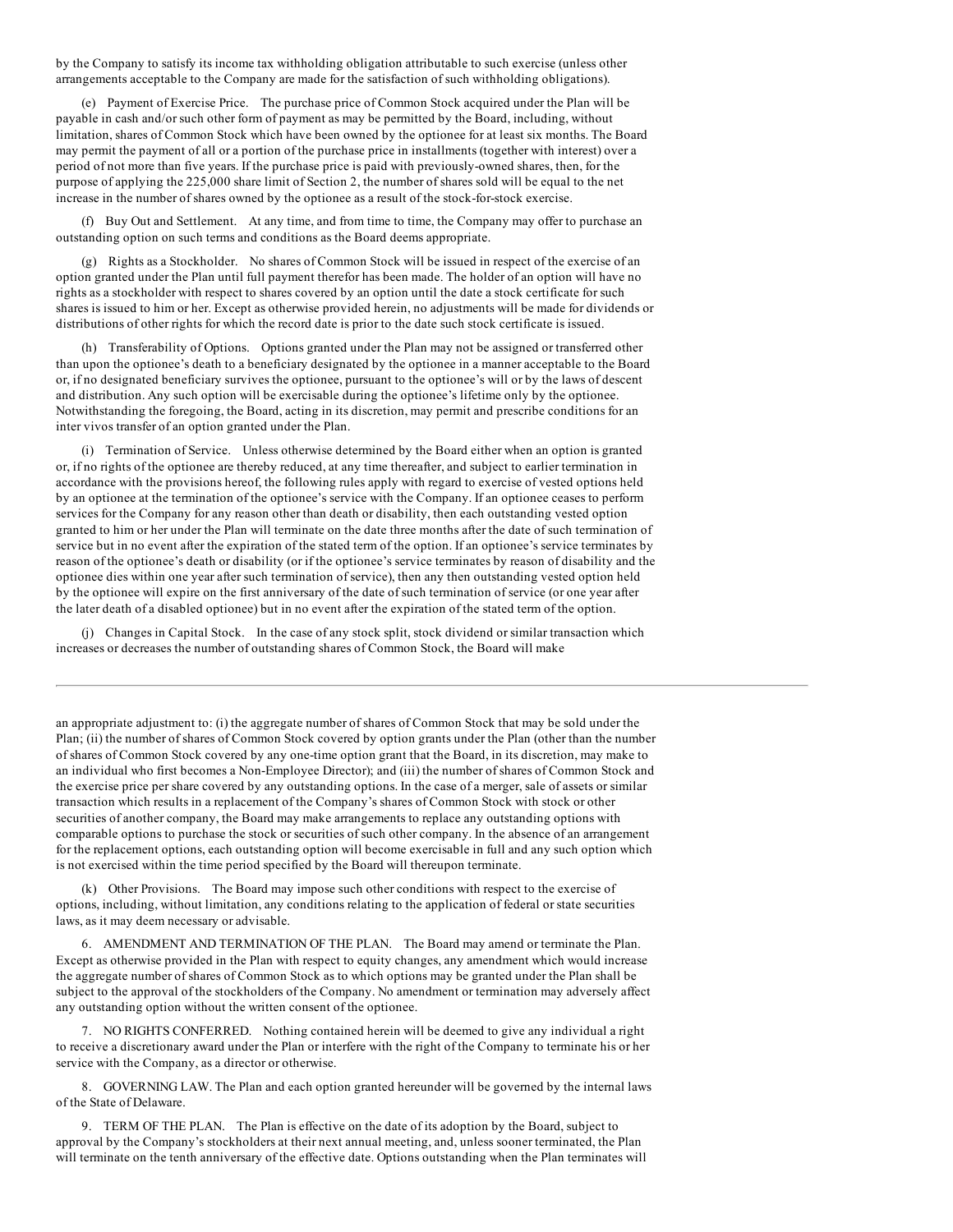not be affected solely by reason of the termination, provided, however, that the grant of an option under the Plan before the Plan is approved by the Company's stockholders will be subject to such approval.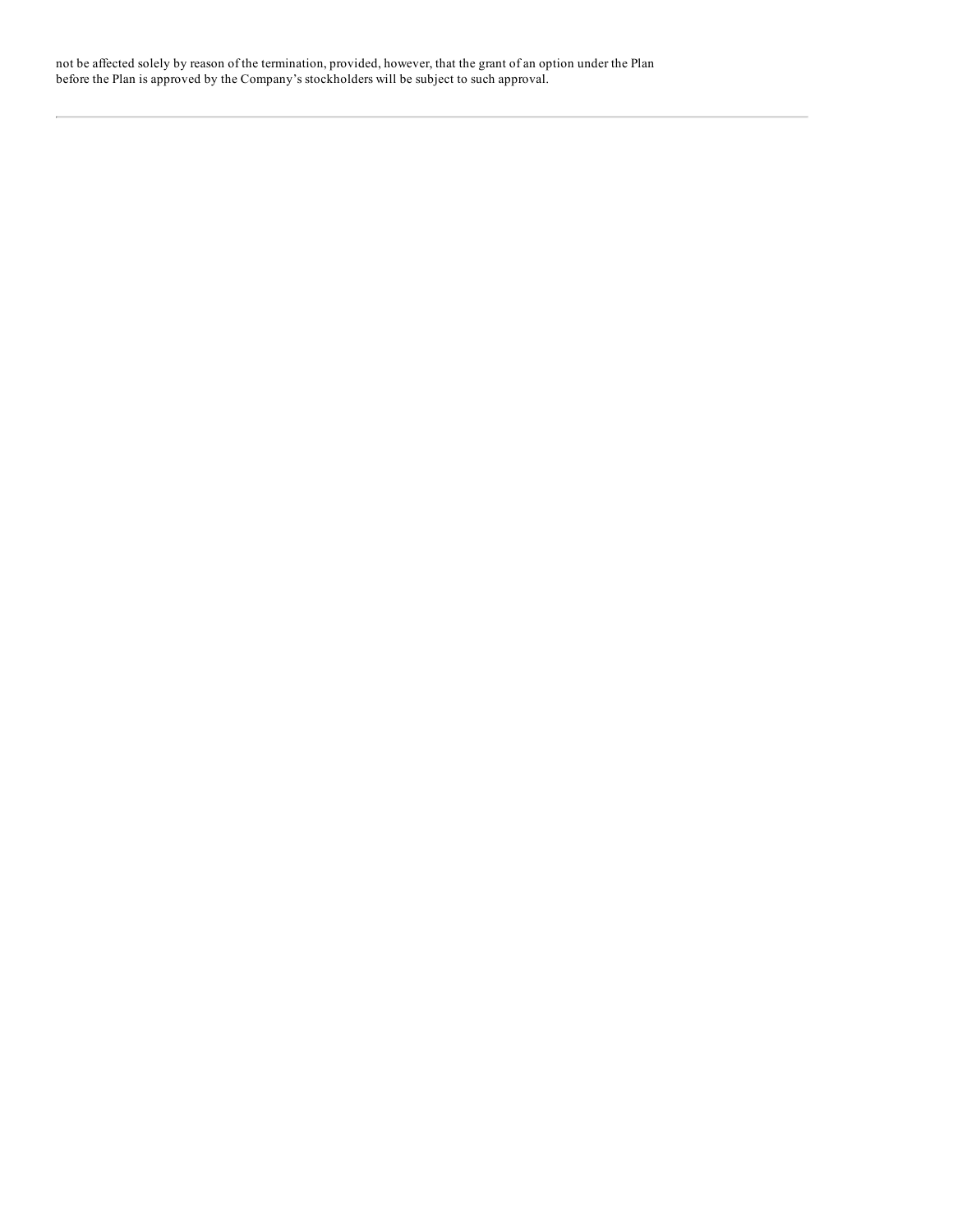Exhibit 31.1

## 302 CERTIFICATION

I, Morris Goldfarb, certify that:

- 1. I have reviewed this Annual Report on Form 10-K of G-III Apparel Group, Ltd.;
- 2. Based on my knowledge, this report does not contain any untrue statement of a material fact or omit to state a material fact necessary to make the statements made, in light of the circumstances under which such statements were made, not misleading with respect to the period covered by this report;
- 3. Based on my knowledge, the financial statements, and other financial information included in this report, fairly present in all material respects the financial condition, results of operations and cash flows of the registrant as of, and for, the periods presented in this report;
- 4. The registrant's other certifying officer and I are responsible for establishing and maintaining disclosure controls and procedures (as defined in Exchange Act Rules 13a-15(e) and 15d-15(e)) for the registrant and have:
	- (a) Designed such disclosure controls and procedures, or caused such disclosure controls and procedures to be designed under our supervision, to ensure that material information relating to the registrant, including its consolidated subsidiaries, is made known to us by others within those entities, particularly during the period in which this report is being prepared;
	- (b) Evaluated the effectiveness of the registrant's disclosure controls and procedures and presented in this report our conclusions about the effectiveness of the disclosure controls and procedures, as of the end of the period covered by this report based on such evaluation; and
	- (c) Disclosed in this report any change in the registrant's internal control over financial reporting that occurred during the registrant's fourth fiscal quarter that has materially affected, or is reasonably likely to materially affect, the registrant's internal control over financial reporting; and
- 5. The registrant's other certifying officer and I have disclosed, based on our most recent evaluation of internal control over financial reporting, to the registrant's auditors and the audit committee of the registrant's board of directors:
	- (a) All significant deficiencies and material weaknesses in the design or operation of internal control over financial reporting which are reasonably likely to adversely affect the registrant's ability to record, process, summarize and report financial information; and
	- (b) Any fraud, whether or not material, that involves management or other employees who have a significant role in the registrant's internal control over financial reporting.

Date: May 1, 2006

/s/ Morris Goldfarb Morris Goldfarb Chief Executive Officer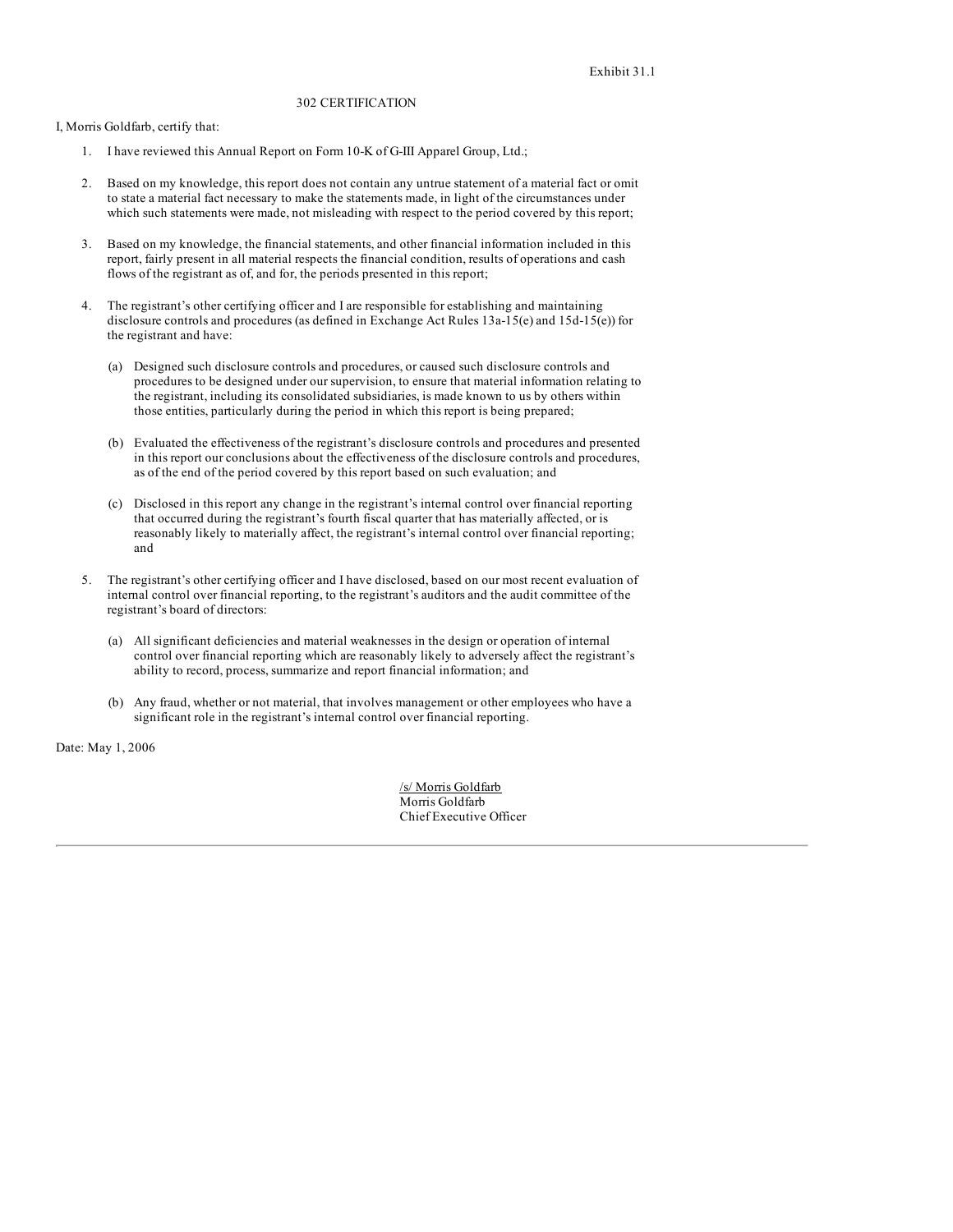Exhibit 31.2

## 302 CERTIFICATION

I, Neal S. Nackman, certify that:

- 1. I have reviewed this Annual Report on Form 10-K of G-III Apparel Group, Ltd.;
- 2. Based on my knowledge, this report does not contain any untrue statement of a material fact or omit to state a material fact necessary to make the statements made, in light of the circumstances under which such statements were made, not misleading with respect to the period covered by this report;
- 3. Based on my knowledge, the financial statements, and other financial information included in this report, fairly present in all material respects the financial condition, results of operations and cash flows of the registrant as of, and for, the periods presented in this report;
- 4. The registrant's other certifying officer and I are responsible for establishing and maintaining disclosure controls and procedures (as defined in Exchange Act Rules 13a-15(e) and 15d-15(e)) for the registrant and have:
	- (a) Designed such disclosure controls and procedures, or caused such disclosure controls and procedures to be designed under our supervision, to ensure that material information relating to the registrant, including its consolidated subsidiaries, is made known to us by others within those entities, particularly during the period in which this report is being prepared;
	- (b) Evaluated the effectiveness of the registrant's disclosure controls and procedures and presented in this report our conclusions about the effectiveness of the disclosure controls and procedures, as of the end of the period covered by this report based on such evaluation; and
	- (c) Disclosed in this report any change in the registrant's internal control over financial reporting that occurred during the registrant's fourth fiscal quarter that has materially affected, or is reasonably likely to materially affect, the registrant's internal control over financial reporting; and
- 5. The registrant's other certifying officer and I have disclosed, based on our most recent evaluation of internal control over financial reporting, to the registrant's auditors and the audit committee of the registrant's board of directors:
	- (a) All significant deficiencies and material weaknesses in the design or operation of internal control over financial reporting which are reasonably likely to adversely affect the registrant's ability to record, process, summarize and report financial information; and
	- (b) Any fraud, whether or not material, that involves management or other employees who have a significant role in the registrant's internal control over financial reporting.

Date: May 1, 2006

/s/ Neal S. Nackman Neal S. Nackman Chief Financial Officer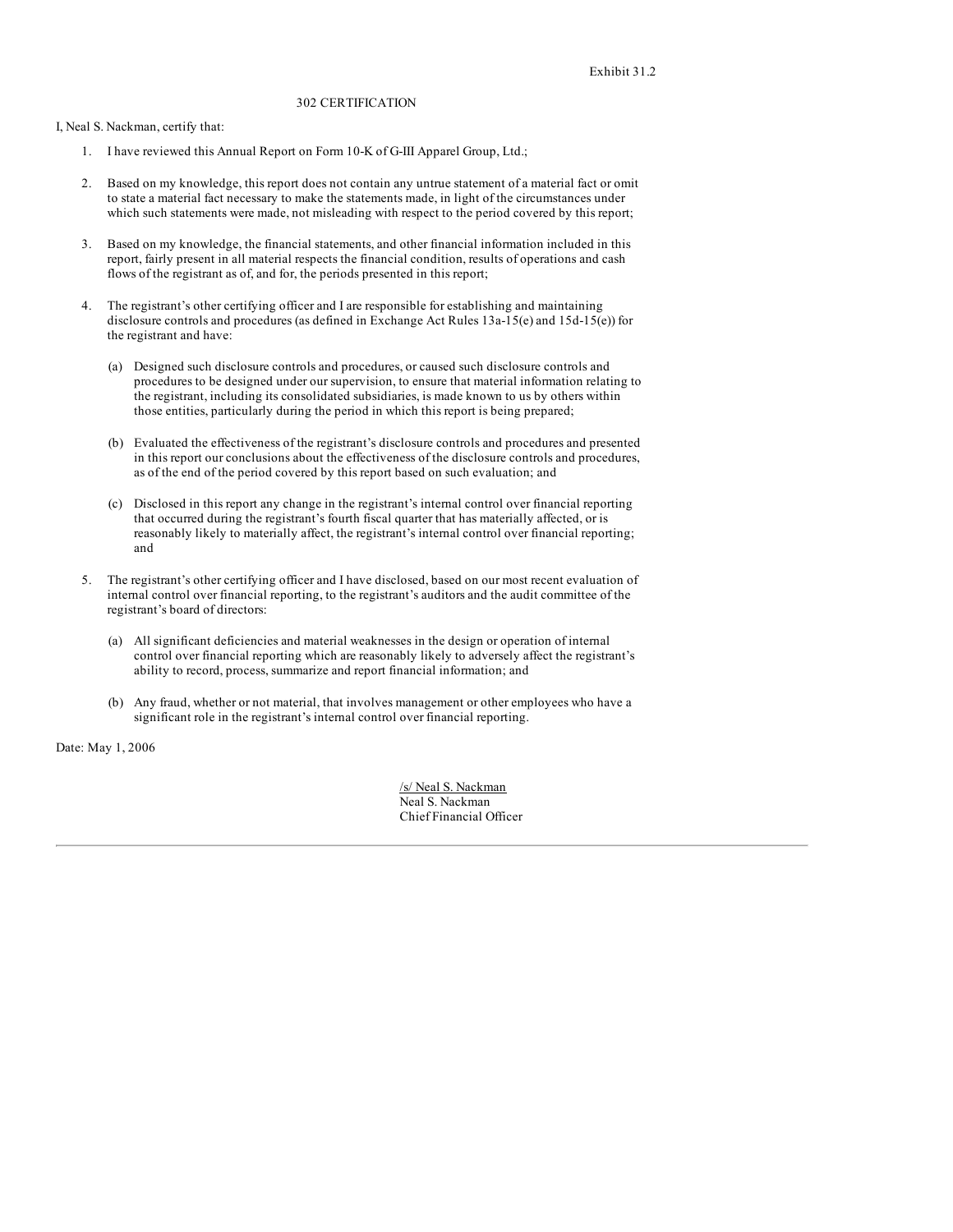## CERTIFICATION PURSUANT TO 18 U.S.C. SECTION 1350, AS ADOPTED PURSUANT TO SECTION 906 OF THE SARBANES-OXLEY ACT OF 2002

In connection with the Annual Report of G-III Apparel Group, Ltd. (the ''Company'') on Form 10-K for the fiscal year ended January 31, 2006 (the ''Report''), I, Morris Goldfarb, Chief Executive Officer of the Company, certify, pursuant to 18 U.S.C. § 1350, as adopted pursuant to § 906 of the Sarbanes-Oxley Act of 2002, that:

To my knowledge, (i) the Report fully complies with the requirements of section  $13(a)$  or  $15(d)$  of the Securities Exchange Act of 1934 and (ii) the information contained in the Report fairly presents, in all material respects, the financial condition and results of operations of the Company.

> /s/ Morris Goldfarb Morris Goldfarb Chief Executive Officer May 1, 2006

A signed original of this written statement required by Section 906 has been provided to the Company and will be retained by the Company and furnished to the Securities and Exchange Commission or its staff upon request.